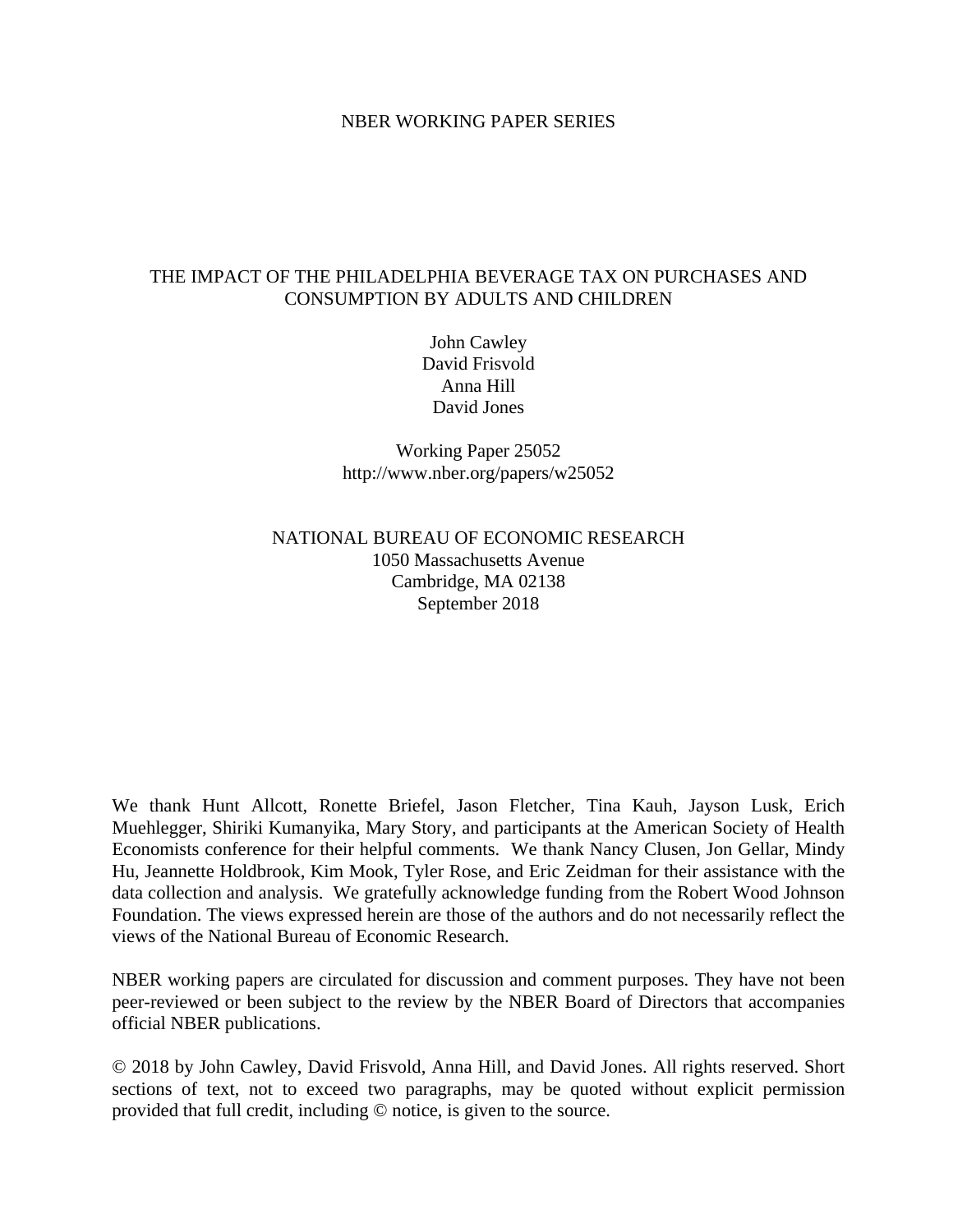The Impact of the Philadelphia Beverage Tax on Purchases and Consumption by Adults and Children John Cawley, David Frisvold, Anna Hill, and David Jones NBER Working Paper No. 25052 September 2018 JEL No. H2,H71,H75,I12,I18

# **ABSTRACT**

In recent years, numerous U.S. cities have enacted taxes on sweetened beverages, but there is relatively little evidence about the effects of these taxes on purchases and consumption. In this paper, we examine the effects of the beverage tax of 1.5 cents per ounce that was implemented in Philadelphia starting January 1, 2017. We surveyed individuals in Philadelphia and nearby comparison communities before the tax and nearly one year after implementation of the tax about their purchases and consumption of beverages. We find that purchases of taxed beverages fell by 8.9 ounces per shopping trip in Philadelphia stores relative to comparison stores outside of the city and that Philadelphia residents increased purchases of taxed beverages outside of the city. The tax reduced adults' frequency of regular soda consumption by 10.4 times per month, and there is some evidence of a slight reduction in adults' overall sugar consumption from sweetened beverages, with larger reductions for African-American adults. The tax did not have a substantial effect on the frequency of adults' consumption of other beverages. We generally do not find detectable effects of the tax on children's consumption of beverages, although we find a substantial reduction in consumption of added sugars from sweetened beverages among children who had high pre-tax consumption levels.

John Cawley 2312 MVR Hall Department of Policy Analysis and Management and Department of Economics Cornell University Ithaca, NY 14853 and NBER JHC38@cornell.edu

David Frisvold Department of Economics University of Iowa 21 East Market Street Iowa City, IA 52242 and NBER david-frisvold@uiowa.edu Anna Hill Mathematica Policy Research 955 Massachusetts Avenue Suite 801 Cambridge, MA 02139 ahill@mathematica-mpr.com

David Jones Mathematica Policy Research 955 Massachusetts Avenue Suite 801 Cambridge, MA 02139 DJones@mathematica-mpr.com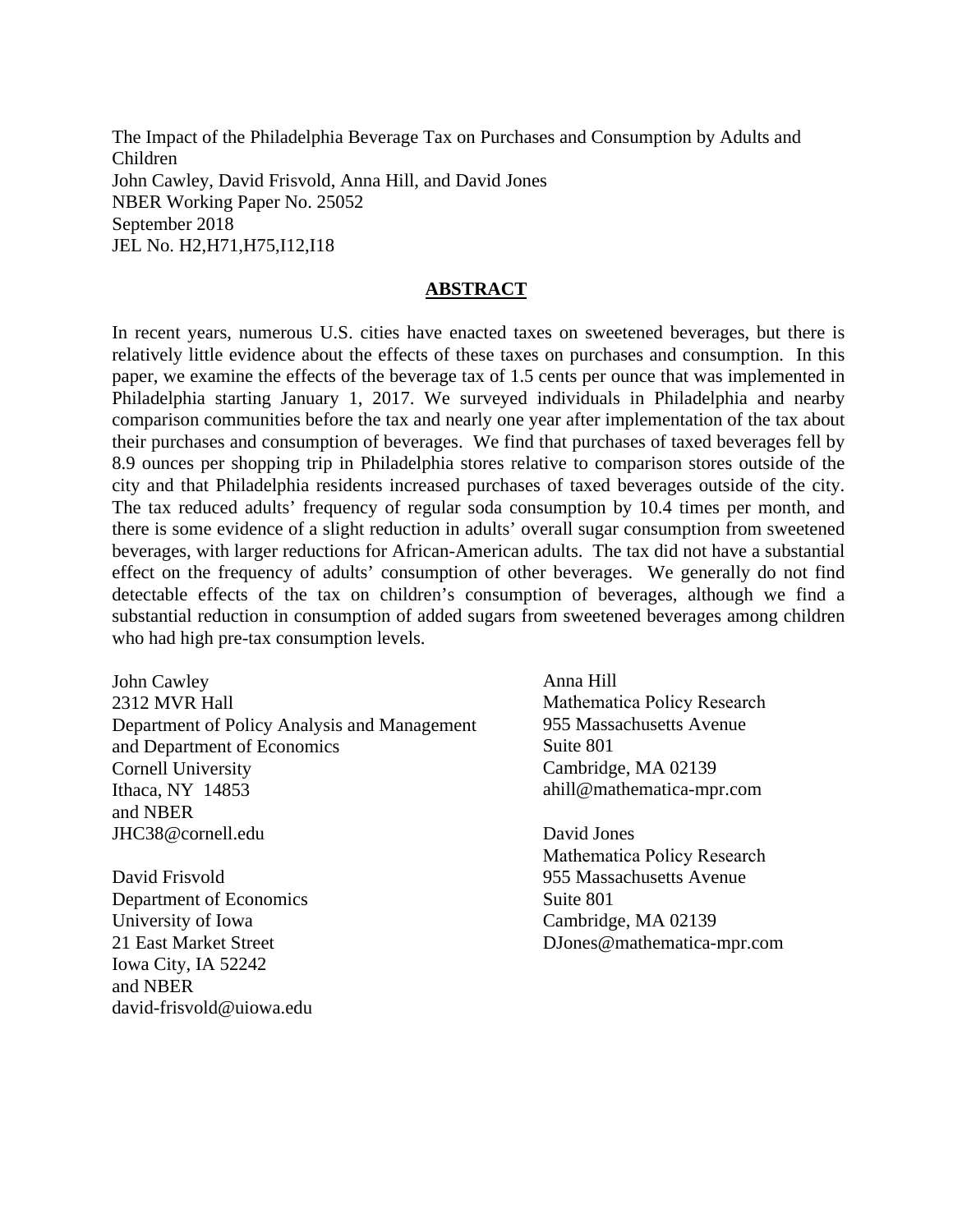## **I. Introduction**

Countries worldwide have experienced a rapid increase in the prevalence of diet-related chronic diseases. For example, the worldwide age-standardized prevalence of obesity rose from 3.2 to 10.8 percent among men and from 6.4 to 14.9 percent among women, between 1975 and 2014 (NCD Risk Factor Collaboration, 2016a). The age-standardized prevalence of diabetes has also risen considerably worldwide, increasing from 4.3 to 9.0 percent among men and from 5.0 to 7.9 percent among women, between 1980 and 2014 (NCD Risk Factor Collaboration, 2016b). Within the United States, the prevalence of adult obesity rose from 22.9 percent to 39.6 percent, and the prevalence of childhood obesity rose from 10.0 percent to 18.5 percent between 1988- 1994 and 2015-2016 (Fryar, Carroll, and Ogden, 2016a, 2016b; Hales, Carroll, Fryar, and Ogden, 2017). Moreover, rates of obesity vary across the population. Among both adults and children, the prevalence of obesity is highest among African-American and Hispanic individuals (Hales et al., 2017).

 In response, governments have debated policies to improve diets and population health. There is particular concern about the role of sugar-sweetened beverages (SSBs), which now represent the primary source of added sugars in the U.S. diet (Malik and Hu, 2011). Because they are fluids with simple carbohydrates and therefore are metabolized quickly, SSBs do not cause feelings of satiation and thus contribute empty calories to a higher overall calorie intake (Malik and Hu, 2011). SSBs also contribute to a high glycemic load, which leads to insulin resistance and diabetes (Malik and Hu, 2011).

One common policy recommendation for reducing sugar intake and obesity is a tax on SSBs. For example, in 2016, the World Health Organization (WHO) recommended taxes on SSBs as a key measure for addressing childhood obesity (WHO, 2016). Numerous countries have implemented taxes on SSBs, including Belgium, Chile, Fiji, Finland, France, Mexico, Norway, Saudi Arabia, Spain, Tonga, and the United Kingdom (Thow et al., 2018). Also, since 2015, a number of U.S. cities have implemented taxes on SSBs, including Berkeley, California; Philadelphia, Pennsylvania; Boulder, Colorado; San Francisco, California; and Seattle, Washington. Yet, there is little rigorous evidence about the effects of such taxes, especially on purchases and consumption.

In this paper, we estimate the impact of the beverage tax in Philadelphia, Pennsylvania, on purchases and consumption. The Philadelphia beverage tax was implemented on January 1,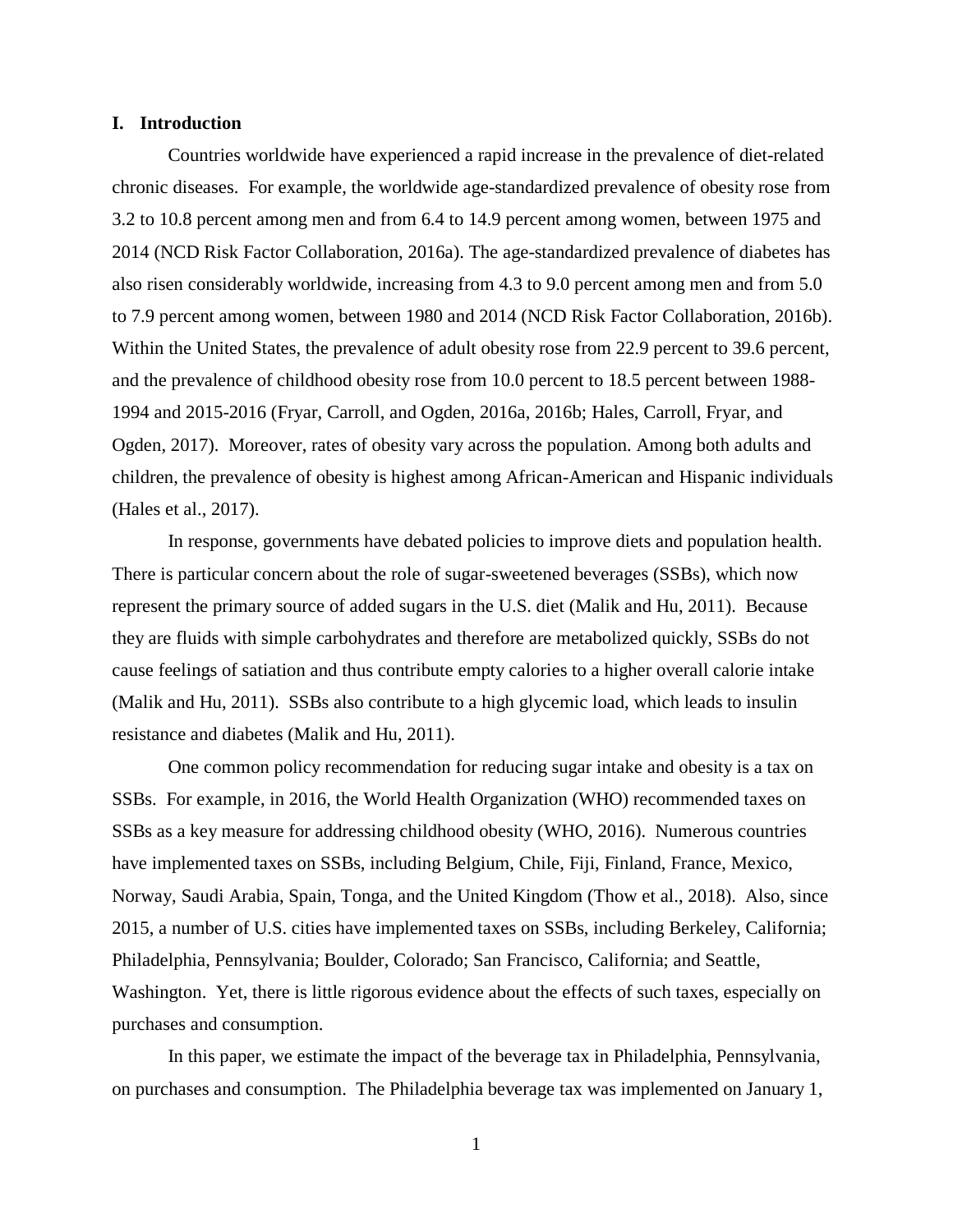2017. The amount of the tax is 1.5 cents per ounce, and, uniquely among beverage taxes in U.S. cities, it is levied on sweetened caloric beverages (such as regular soda) and sweetened noncaloric beverages (such as diet soda). Unsweetened beverages (such as bottled water), 100 percent fruit juices, and beverages that are at least 50 percent milk (such as chocolate milk) are untaxed. The tax was fully passed through to consumers, raising prices by 1.6 cents per ounce, on average, across all taxed beverages (Cawley, Frisvold, Hill, and Jones, 2018a). The passthrough rate was higher in stores closest to the center of the city that were farther from competitors selling untaxed beverages, and was higher among stores in higher poverty neighborhoods. Furthermore, after the tax was implemented, stores in Philadelphia increased the availability on shelves of untaxed beverages, particularly bottled water, and decreased the availability of taxed beverages (Cawley et al., 2018a). The shift to healthier beverages could also influence households' consumption by changing the relative availability of healthy and unhealthy beverages.

There exists one previous study of the impact of the Philadelphia beverage tax on consumption. Zhong et al. (2018) conducted a phone survey before the tax (December 2016) and shortly after the tax (January and February 2017) in Philadelphia and three nearby comparison cities (Trenton, New Jersey; Camden, New Jersey; and Wilmington, Delaware). Based on the repeated cross-sections, the authors estimate that the probability of daily consumption of regular soda fell 40 percent, the probability of daily energy drink consumption fell 64 percent, and the probability of daily consumption of bottled water rose 58 percent. There were no changes in daily consumption of SSBs or diet beverages; in the total volume consumed in the past 30 days of SSBs (or any type of SSBs), diet beverages, or bottled water; or in the 30 day consumption frequency for any type of beverage, except regular soda.

The only other evidence on the impact of SSB taxes on consumption in the United States comes from the tax of one cent per ounce in Berkeley. Falbe et al. (2016) estimate that, among adults in Berkeley (relative to Oakland and San Francisco), the frequency of SSB consumption fell by 24 percent, and the frequency of bottled water consumption rose by 37 percent. Other studies have attempted to estimate the effect on consumption of national SSB taxes, but they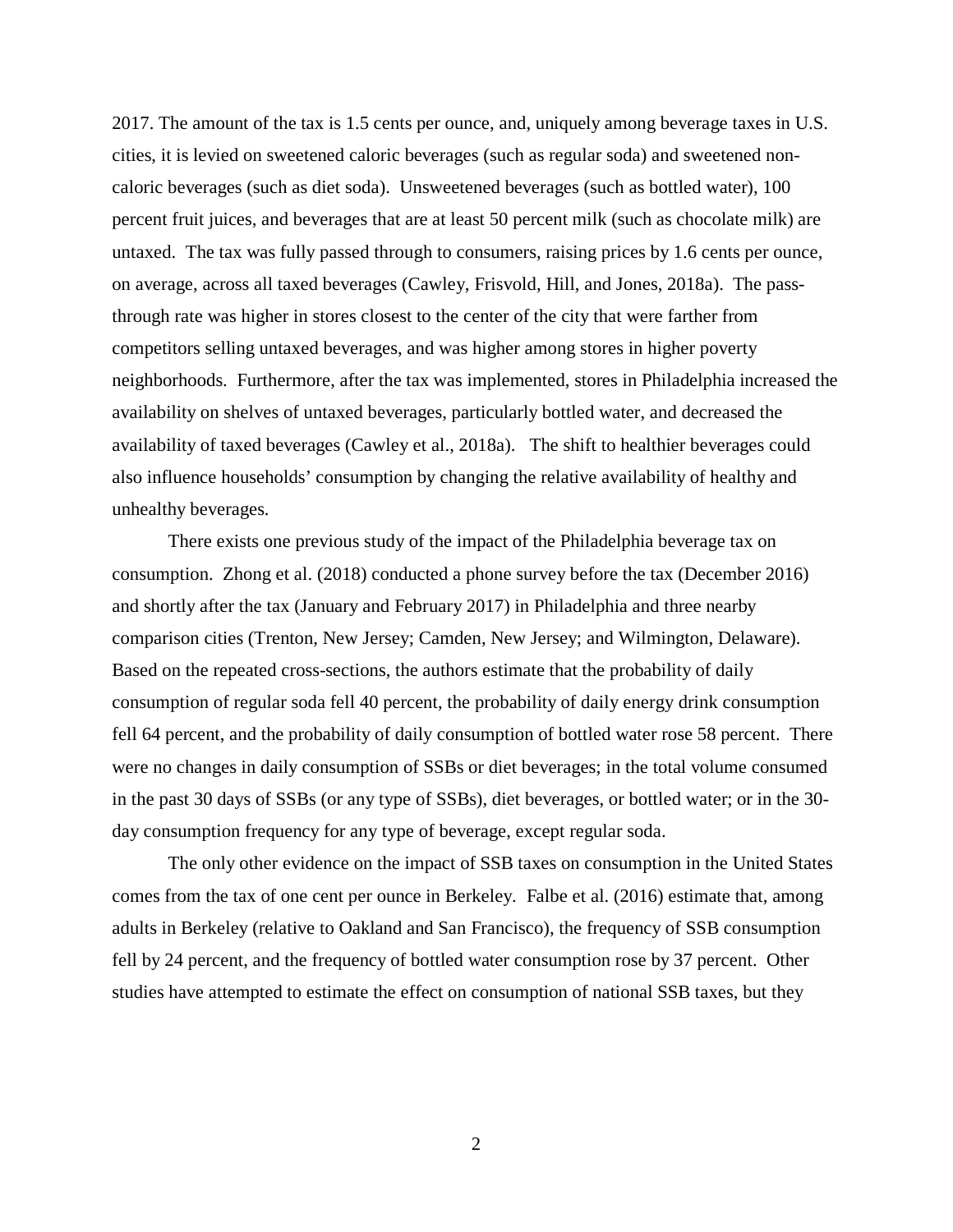lacked a geographic control group and thus could not isolate the impact of the taxes from changes that would have occurred in absence of the taxes.<sup>[1](#page-4-0)</sup>

To understand the effect of the Philadelphia beverage tax on consumption, we first examined changes in purchases. We interviewed consumers exiting a representative sample of retail stores in Philadelphia and a comparable set of stores outside of Philadelphia (in the surrounding counties within Pennsylvania's Metropolitan Statistical Area (MSA)), to determine the volume of taxed and untaxed beverages purchased. Based on repeated cross-sections, we compared the change in purchases among consumers at stores in Philadelphia before and after the tax with the change in purchases among consumers at stores in the comparison communities over the same time period. Purchases decreased at stores in Philadelphia and increased at stores outside of Philadelphia, resulting in a relative decrease of 8.9 ounces of taxed beverages purchased per shopping trip in Philadelphia. The relative change in purchases did not occur because the tax increased the likelihood that Philadelphia residents shopped outside of the city. Instead, Philadelphia residents who already shopped outside of the city shopped there more frequently and purchased more SSBs outside of Philadelphia nearly one year after the tax was implemented.

We next examined the effect of the tax on consumption of taxed and untaxed beverages and added sugars from SSBs. Based on the interviews with consumers exiting stores in Philadelphia and the comparison communities, we enrolled one adult and one child from each household in a longitudinal survey of consumption, with a baseline survey 1 to 2 months before the tax and a follow-up survey 10 to 11 months after the tax was implemented. For children, we find that the tax did not impact beverage consumption, on average. However, for children who were high consumers of SSBs, the tax substantially reduced consumption. The tax decreased the intake of added sugars by 14.7 grams per day or 22 percent for children who consumed 67 grams of added sugars daily, or approximately one 20 ounce bottle of regular soda each day, prior to the tax.

For adults, the tax decreased the frequency of regular soda consumption by approximately 10 times per month and reduced the probability that an adult in Philadelphia

l

<span id="page-4-0"></span><sup>&</sup>lt;sup>1</sup> Additionally, Fletcher, Frisvold, and Tefft (2010; 2015) examine the impact of smaller state taxes on soda in the United States on consumption among children and adults. There are also many studies of the price elasticity of demand for beverages (e.g., Powell et al., 2013) and of the potential impact of SSB taxes based on demand models (e.g., Dubois, Griffith, and O'Connell, 2017).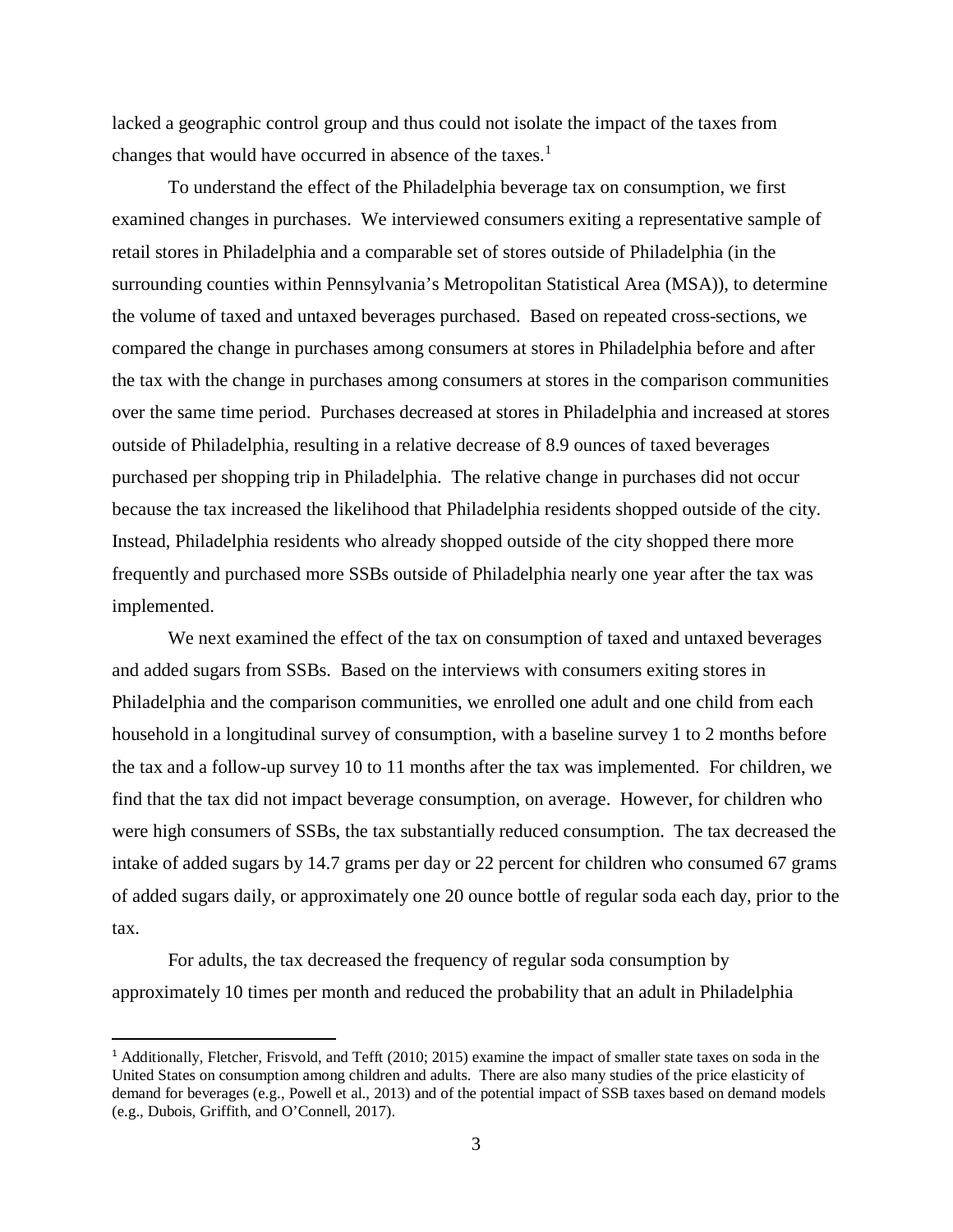consumed regular soda daily by 11 percentage points or approximately 31 percent. We do not find evidence of substantial changes in consumption of other beverage types among adults. However, we find some evidence of a slight reduction in consumption of sugars from SSBs among adults of approximately 6 fewer grams per day.

We further investigate heterogeneous responses of the tax on consumption among demographic groups with particularly high rates of obesity (e.g., African-American and Hispanic adults and children) and groups for which we might expect to have stronger responses to the tax (e.g., those that are less likely to shop for beverages outside of the city and those trying to consume fewer SSBs). We also examine the effect of the tax on households living in poverty and those receiving public assistance, as there is evidence that the elasticity of demand for SSBs varies by income and demographics (Lin et al., 2011). In general, we do not find consistent and precisely-estimated effects of the tax for subgroups, with a few exceptions. Namely, we find that the tax decreased consumption for African-American adults and children and adults who view SSBs as bad for their health.

This paper makes several key contributions to the literature. It provides the first estimates of the impact of SSB taxes on children's consumption. Past studies of city-level beverage taxes have estimated effects on consumption only for adults.<sup>[2](#page-5-0)</sup> Second, the study is the first to use longitudinal survey data to estimate the impact of a city-level tax on consumption of SSBs; the previous studies of Philadelphia and Berkeley both used repeated cross-sections. Using the longitudinal data, we are able to examine whether the impact of the tax varies based on level of pre-tax consumption. Third, we estimated the impact on consumption 10 to 11 months after the tax; the earlier studies used data from 1 to 2 months after the Philadelphia tax and from 1 to 5 months after the Berkeley tax. Examining data 10 to 11 months after a tax may provide a better sense of the longer-term, post-adjustment effects. Finally, we examined changes in beverage purchases and the location of the purchases to understand any impact of the tax on cross-border shopping.

In the next section, we summarize the primary data collection conducted to support the examination of the impacts on purchases and consumption. In Section III, we present the analysis

 $\overline{a}$ 

<span id="page-5-0"></span><sup>&</sup>lt;sup>2</sup> Fletcher, Frisvold, and Tefft (2010) find that smaller state taxes on soft drinks reduced soft drink consumption among children but increased consumption of other high-calorie drinks. No previous papers have examined the consumption responses of children to the recent, larger taxes on SSBs.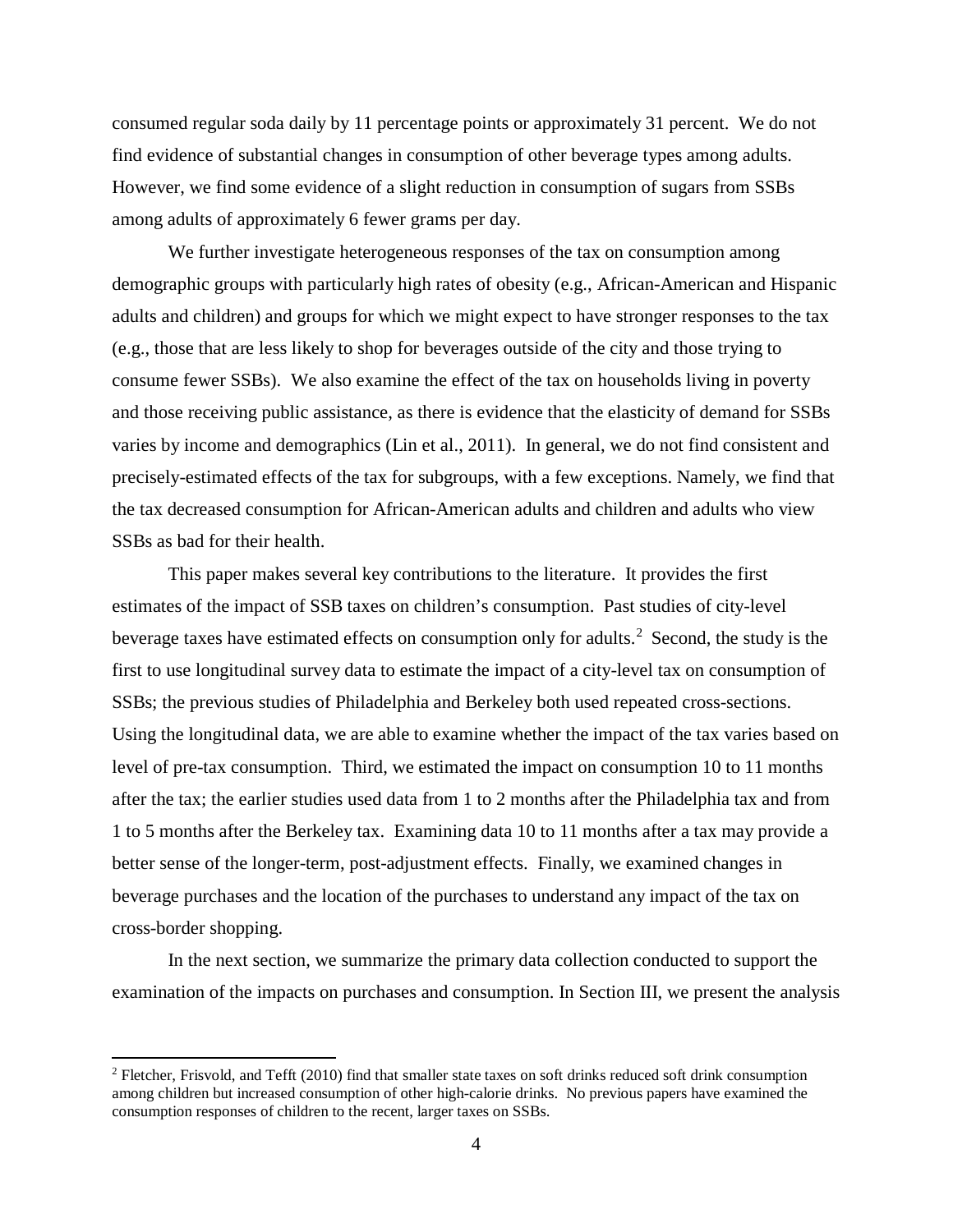of purchases (including an examination of cross-border shopping), beginning with a description of the methodology and concluding with the results. In Section IV, we present the analysis of consumption, again beginning with a summary of the methodology followed by the results. We conclude with a discussion of the findings and implications of the results for future beverage tax policies and related research.

# **II. Data**

 $\overline{a}$ 

To examine the beverage tax's influence on purchases and cross-border shopping and its impact on consumption, we collected cross-sectional data from consumers at stores in Philadelphia and comparison communities about their beverage purchases prior to and after implementation of the tax, and then conducted a household survey of beverage consumption prior to and after implementation of the tax among adults and children living in Philadelphia and the same comparison communities. The data collection followed a nested design in which we collected data from stores, consumers, and households in Philadelphia and comparison communities adjacent to the city before and after implementation of the tax. We first selected stores, then selected adult customers exiting those stores for interviews, and finally identified customers living in households with children to participate in the household survey. We selected a representative set of stores, based on sales volume, in Philadelphia and a matched comparison group of stores in the counties adjacent to Philadelphia (Delaware, Montgomery, and Bucks counties; the city of Philadelphia is coterminous with the county of Philadelphia).<sup>[3](#page-6-0)</sup> The sample of stores provided the location for recruitment of consumers and households to participate in two phases of data collection. First, we interviewed consumers exiting the stores and collected information on their demographics and purchases; 12 months later, we interviewed a second round of consumers about their purchases to support the analysis of purchases and cross-border shopping using repeated cross-sections. Second, using the exit interviews of consumers prior to the tax, we recruited consumers to participate in a longitudinal survey (one adult and child per

<span id="page-6-0"></span><sup>&</sup>lt;sup>3</sup> We matched each store in the Philadelphia sample to a store of the same type in the comparison communities with the closest score on a composite measure of the three local population characteristics (percentage African-American, percentage Hispanic, and percentage of households in poverty in the neighborhood where the store is located). The approach should also result in a pool of possible consumers and households for the purchases and consumption analyses that who shop at the same types of stores and have similar percentages who are African-American, Hispanic, and in households below the federal poverty level (FPL). For further details about the store sample, see Cawley et al. (2018a).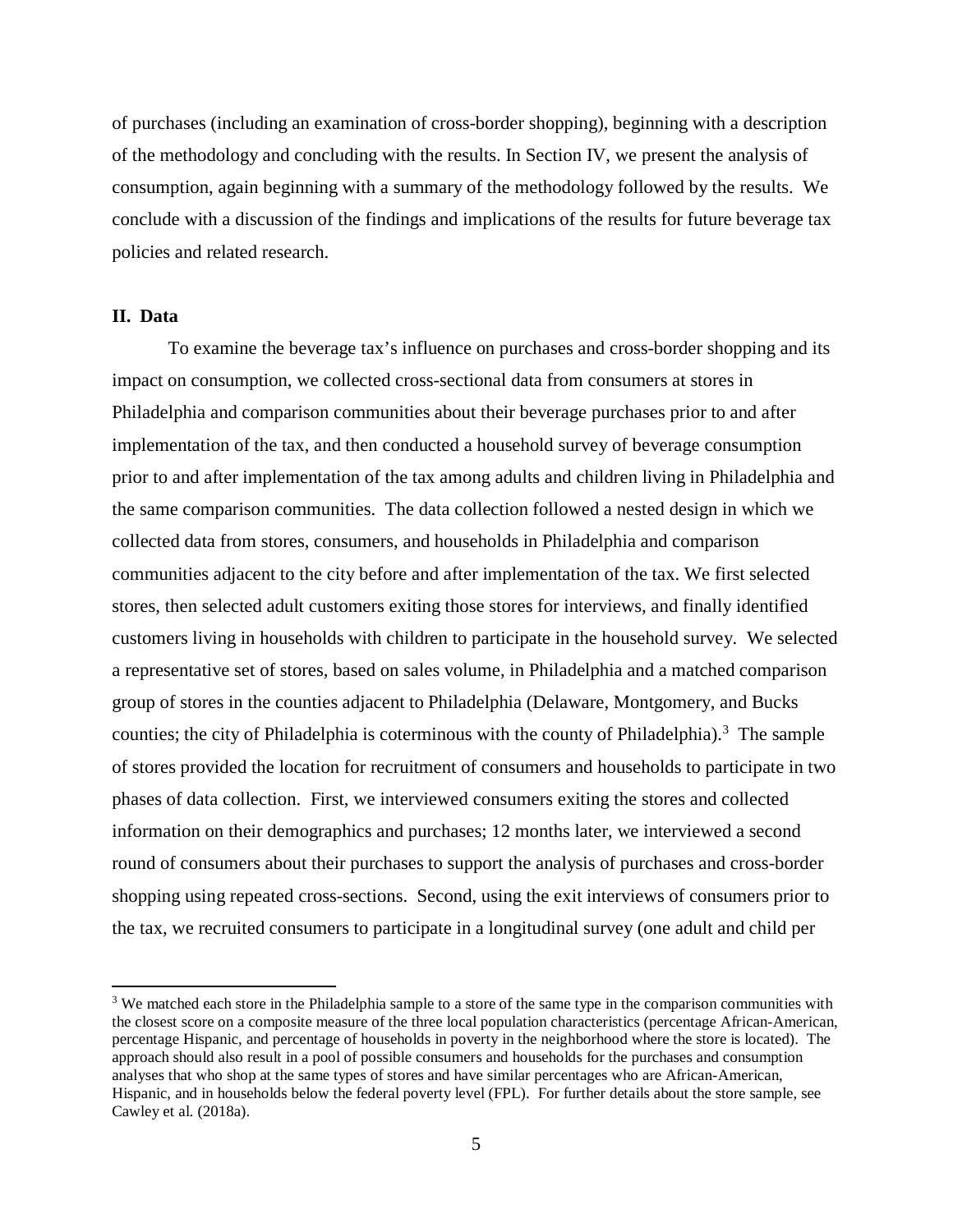household) on beverage consumption and related attitude and behavior measures to support the analysis of the impacts on consumption.

#### **a. Exit interviews (repeated cross-sectional data on purchases)**

We collected information from consumers as they exited stores. First, since children's beverage consumption is of particular policy interest, we initially asked consumers several screener questions to identify adults age 18 and older who lived in a household with at least one child between 2 and 17 years of age, located in Philadelphia or one of the adjacent counties. As a result, the cross-sectional sample is representative of households with children, after applying survey weights, but it is not a representative sample of all households in Philadelphia. For consumers meeting these criteria, we recorded: (1) the quantity, size, and name of each beverage they purchased; (2) basic demographic information (age, gender, race, ethnicity, household size, and income); (3) whether they lived in Philadelphia; and (4) whether the store at which they were interviewed was their usual source of beverage purchases.<sup>[4](#page-7-0)</sup> The main outcomes for the analysis of purchases are the volume of taxed and untaxed beverages purchased by consumers.<sup>[5](#page-7-1)</sup> We also constructed the volume of soda and water purchases, which are among the most commonly purchased taxed and untaxed beverage types, based on the beverage names. Finally, we collected consumers' contact information and signed them up to respond to the longitudinal household survey.

Collecting purchase information through exit interviews at stores has two advantages over collecting the information through the household survey. First, we collected the information immediately after the beverages were purchased. We directly observed the beverages consumers purchased when they exited the store or asked consumers to self-report their purchases, which minimized or avoided measurement error caused by recall bias or misreporting that could occur in a survey conducted days or weeks after purchases are made. Second, by observing where the purchases occurred and recording where consumers lived, we are able to directly examine changes in cross-border shopping among Philadelphia residents.

l

<span id="page-7-0"></span><sup>4</sup> We collected information on all beverages that consumers purchased from out-of-pocket expenditures, SNAP benefits, and WIC benefits.

<span id="page-7-1"></span><sup>5</sup> We coded beverages as taxed or untaxed based on a manual review of the beverage names that were directly observed by interviewers or self-reported by consumers. If we were not able identify the volume for all beverages purchased by a consumer, then we recorded the value for the volume of purchases for that shopping trip as missing.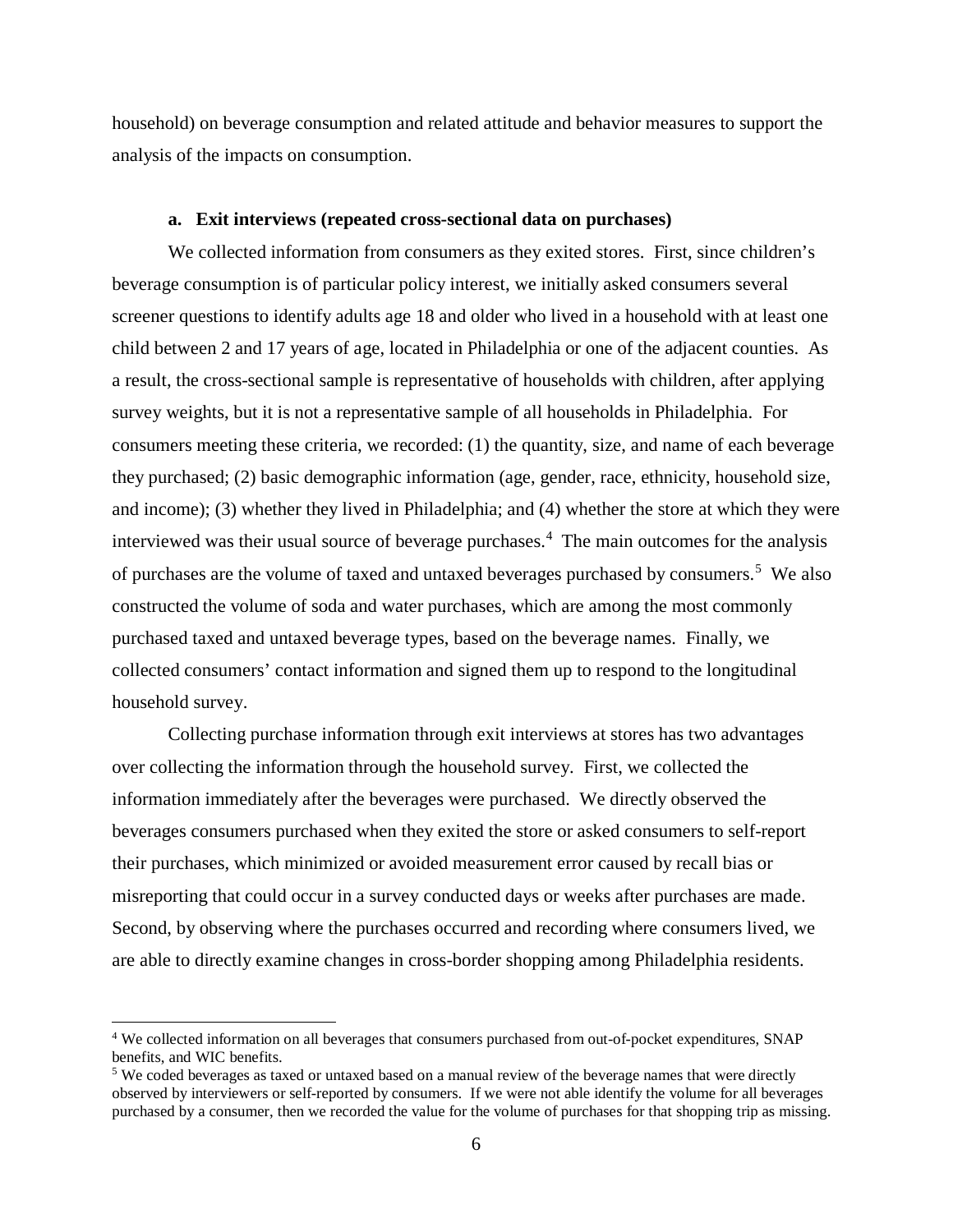We collected the information from cross-sections of consumers visiting the stores at two points in time, one year apart: November to December 2016 (pre-tax) and November to December 2017 (post-tax). We interviewed consumers in the same months in both years because beverage purchases may be seasonal. We selected the time of the day (within the stores' operating hours) and day of the week for interviews at random, and we interviewed consumers at all times of the day and every day of the week to capture the range of consumers visiting the stores.

For Philadelphia, the sample includes 600 interviews in 2016 (44.5 percent purchased a beverage, 25.3 percent purchased a taxed beverage, and 10.1 percent purchased an untaxed beverage) and 763 interviews in 2017 (46.5 percent purchased a beverage, 29.7 percent purchased a taxed beverage, and 14.1 percent purchased an untaxed beverage). In the comparison areas (outside the city but within the Philadelphia MSA), the sample includes 705 interviews in 2016 (37.0 percent purchased a beverage, 21.3 percent purchased a taxed beverage, and 10.0 percent purchased an untaxed beverage) and 738 interviews in 2017 (43.8 percent purchased a beverage, 29.7 purchased a taxed beverage, and 11.5 percent purchased an untaxed beverage). We successfully collected information from over 90 percent of consumers we approached at stores in Philadelphia and at comparison stores in both time periods.

# **b. Household survey (longitudinal data on consumption)**

In the period before the implementation of the tax, we contacted all consumers who completed an exit survey and who agreed to provide their contact information. Among Philadelphia residents, 46.2 percent of consumers completing an exit interview also completed the household survey; 50.2 percent completed the survey among households living in the comparison communities. We followed up with households that completed the survey in the pretax period roughly one year later to have them complete the survey after the implementation of the tax. We collected the information on the same timeline as the exit interviews, with the baseline, pre-tax survey in November and December 2016 and the follow-up, post-tax survey in November and December 2017. The number of households that responded to both waves of the survey was 241 in Philadelphia (65.9 percent of those that responded at baseline) and 199 in the nearby comparison communities (62.3 percent of those that responded at baseline). We classified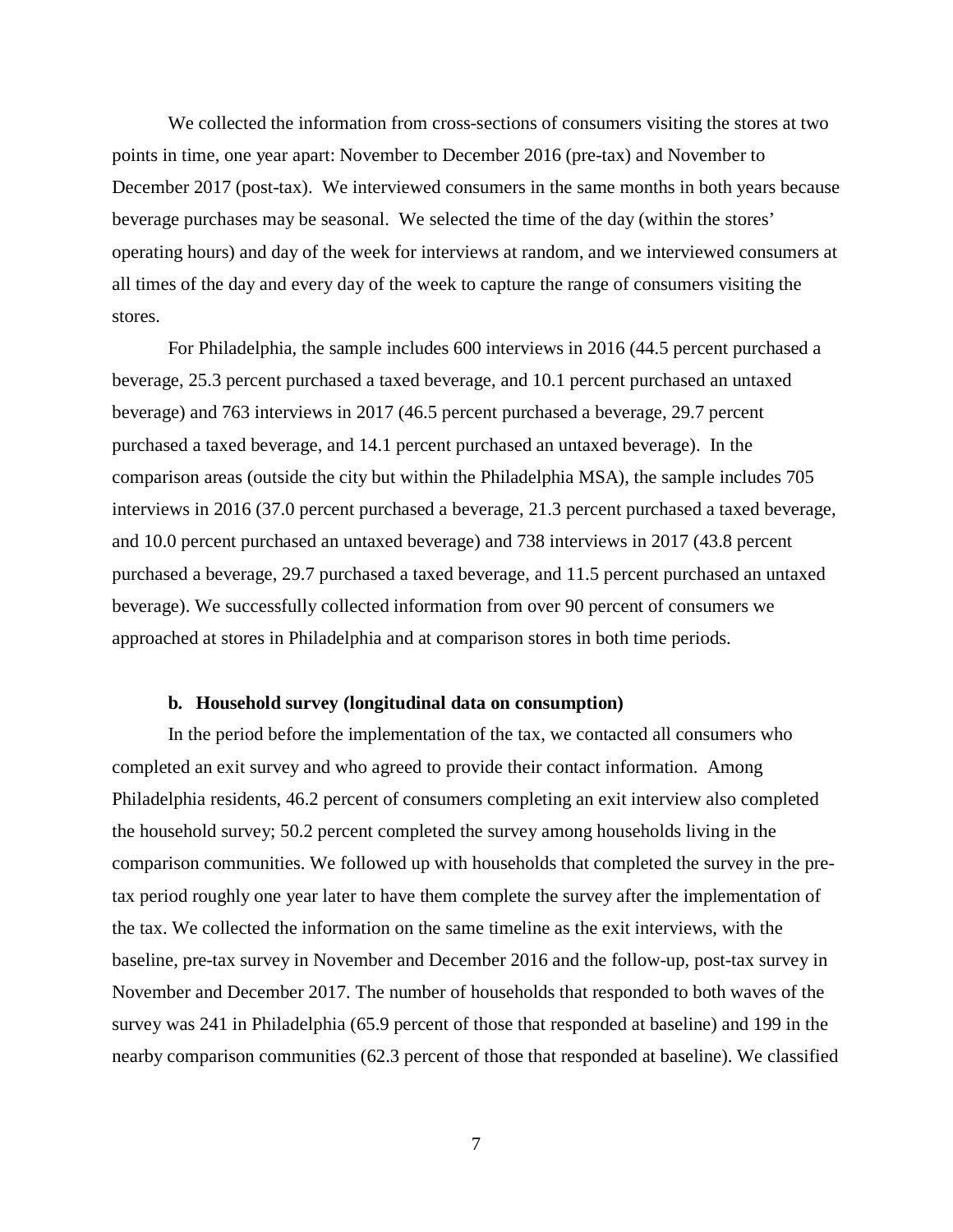households according to their original location; four households moved out of, and two households moved into, Philadelphia.

Through the survey, which was administered online with follow-up by telephone, we collected detailed information on beverage consumption for the adult respondent and a randomly chosen child within the household. We surveyed children over 12 years of age directly; parents responded for younger children and any older children who could not be reached directly.<sup>[6](#page-9-0)</sup> In addition, we collected information on beverage shopping patterns, attitudes toward the tax and SSBs, and individual and household characteristics. We measured beverage consumption using the National Health and Nutrition Examination Survey (NHANES) Dietary Screener Questionnaire (DSQ), which has been validated for adults and children 2 years of age and older. We used the responses in the survey to measure the frequency of beverage consumption for a range of taxed and untaxed beverage types over the past 30 days. In addition, we constructed the total amount of added sugars consumed from beverages as a summary measure of consumption, using the National Cancer Institute (NCI) algorithm developed for the DSQ. The algorithm uses age, gender, and the self-reported frequency of consumption of SSBs to estimate the daily intake of added sugars from beverages for both adults and children 2 years of age and older.<sup>[7](#page-9-1)</sup>

# **III.Analysis of beverage purchases and cross-border shopping**

# **a. Methods**

 $\overline{a}$ 

We use the information collected on beverage purchases at stores in Philadelphia and comparison communities to examine how consumers changed the volume of their purchases per shopping trip and the location of their purchases. First, we estimate the changes in the mean volume of taxed and untaxed purchases in Philadelphia stores relative to the matched stores in communities adjacent to Philadelphia. We then control for the characteristics of the consumers and stores in a regression framework. However, if a consumer switched from purchasing SSBs in Philadelphia to outside of Philadelphia, the difference-in-differences (DiD) estimate would

<span id="page-9-0"></span><sup>&</sup>lt;sup>6</sup> For households living in Philadelphia, 83.1 percent of child responses were conducted by the adult respondent; in the households in comparison communities, 83.8 percent of child responses were conducted by the adult respondent. For children over 12 years of age, roughly one-third of the responses were ultimately conducted by the adult respondent in Philadelphia and comparison communities.

<span id="page-9-1"></span> $7$  The parameters in the algorithm are based on estimates of the amount of each serving size consumed for each beverage type (e.g., regular soda) in a given consumption period, which are based on responses to the What We Eat in America 24-hour dietary recall module from the 2009-2010 NHANES (National Cancer Institute, 2009–2010).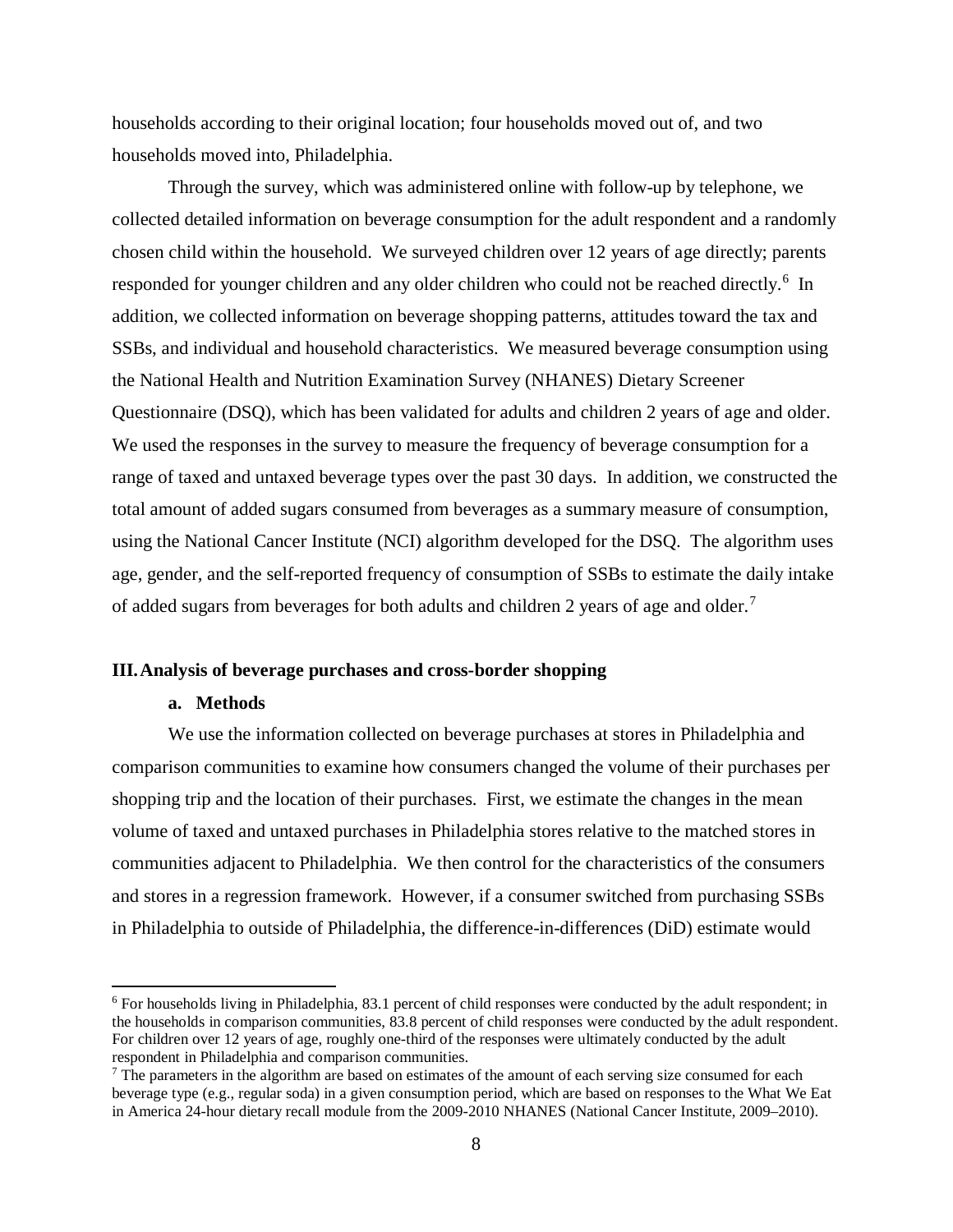double-count the decrease in purchases within Philadelphia and the increase in purchases outside of the city. Thus, cross-border shopping would amplify the estimate of the relative change in purchases per shopping trip by consumers in Philadelphia. We estimate the extent of crossborder shopping using observations and self-reported responses about where Philadelphia residents shop and what they purchased before and after the tax.

# Relative changes in purchases

 $\overline{a}$ 

We estimate the relative change in beverage purchases in Philadelphia using a DiD design, which compares the change in purchases at stores in Philadelphia to those in stores in comparison (or control) communities. The DiD equations are of the general form:

$$
Y_{ist} = \alpha_0 + \alpha_1 Post_t + \alpha_2 Phila_s + \alpha_3 Phila_s * Post_t + \alpha_4 S_s + \alpha_5 X_{it} + \varepsilon_{ist},
$$
 (1)

where *Yist* is the volume in ounces of taxed or untaxed beverages for individual *i* in store *s* in time period *t*. *Phila* is a binary variable equal to 1 if the store is in Philadelphia and equal to 0 if the store is in a comparison area. To clarify, this variable is defined based on the location of the store where the consumer was interviewed; it is not based on the residence of the consumer. *Post* indicates that an observation occurred after the tax took effect. *S<sub>s</sub>* is a vector of indicators for store type: stand-alone convenience stores, gas stations with convenience stores, small grocery stores, pharmacies, and warehouse stores; large grocery stores are the omitted store type.<sup>[8](#page-10-0)</sup>  $X_{it}$  is a vector of consumer and interview characteristics: age, gender (indicator for female), indicator for African-American, indicator for Hispanic, household size, indicator for the household being below the federal poverty level (FPL), indicators for day of the week, and an indicator for whether the household is in Philadelphia.  $\alpha_3$  is the coefficient of interest and represents the change in the volume of beverages purchased per shopping trip before the tax to after the tax, in Philadelphia relative to the comparison communities. The regressions are

<span id="page-10-0"></span><sup>&</sup>lt;sup>8</sup> As described in Cawley et al. (2018a), we define store types using NAICS codes: convenience stores (445120); gas stations with convenience stores (447110); warehouse clubs and supercenters (452910); pharmacies and drug stores (446110); large grocery stores (445110), which are supermarkets and other grocery stores with annual sales equal to or greater than \$750,000; small grocery stores (445110), which are supermarkets and other grocery stores with annual sales less than \$750,000. Note that we restricted pharmacies to three chains (CVS, Rite Aid, and Walgreens) due to the difficulty of identifying pharmacies that sold beverages.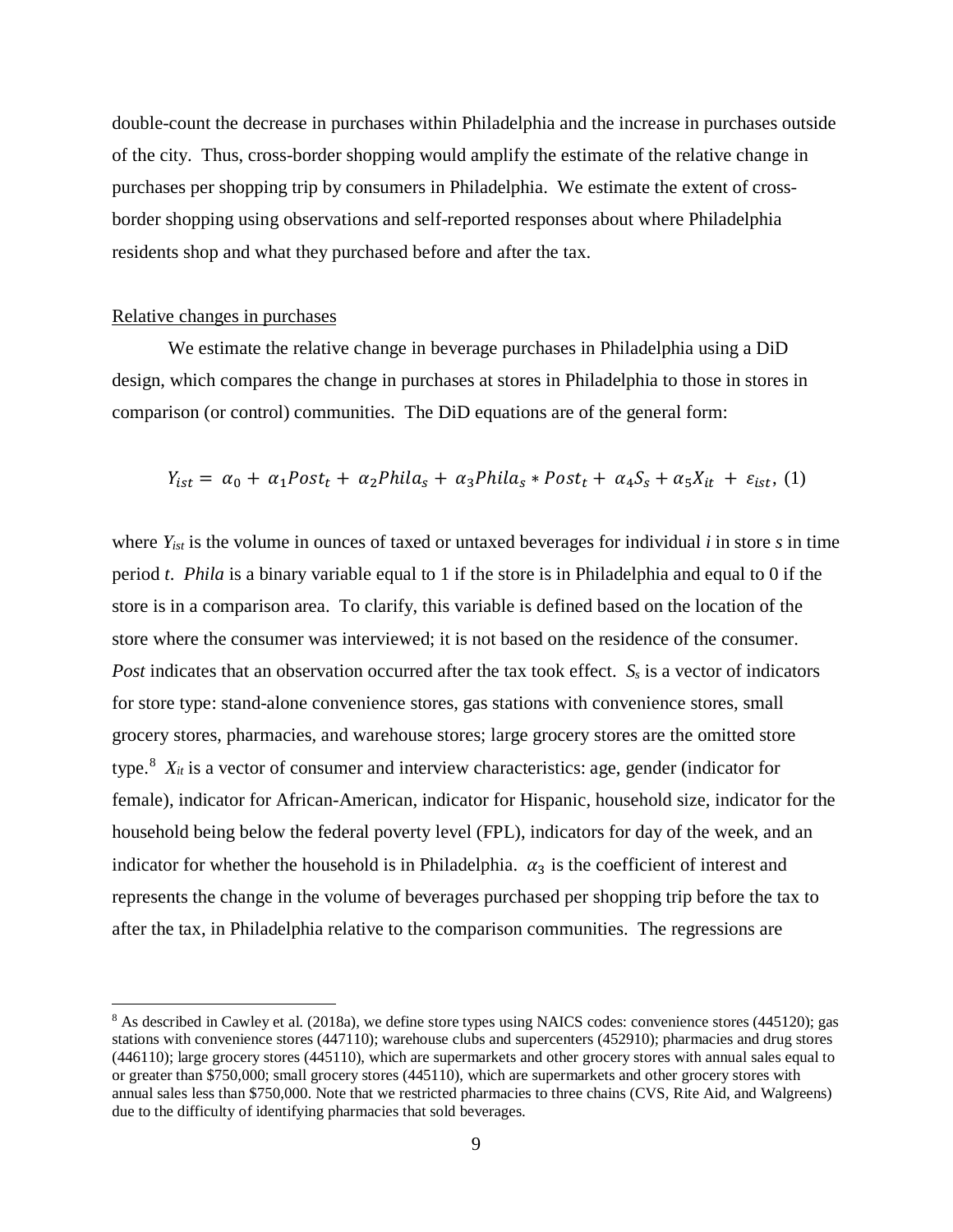estimated using ordinary least squares.<sup>[9](#page-11-0)</sup> We cluster the standard errors at the store level to account for correlations between observations within stores.<sup>10</sup> All results are estimated using sample weights at the consumer level, which account for sample design, oversampling, and nonresponse. $^{11}$  $^{11}$  $^{11}$ 

We estimate the relative change in purchases separately for taxed and untaxed beverages. Consumers may treat untaxed beverages as substitutes for the taxed beverages, leading to a shift in demand for the untaxed beverages and increasing purchases. The elasticity of demand may vary by product, so we also estimate regressions separately by beverage type. We estimate the relative changes for one taxed beverage type (soda—regular and diet combined) and one untaxed beverage type (water).

We further estimate whether the relative change in purchases varied by the characteristics of consumers. We focus on four characteristics: whether the consumer is African-American, Hispanic, living in a household that is below the FPL, and living in Philadelphia. Finally, we estimate the differential effect for consumers that were Philadelphia residents, whom we observe at the taxed stores in Philadelphia and the comparison stores outside of the city. If Philadelphia residents were more likely to cross the city border to purchase SSBs after the tax, the overall DiD estimate will reflect this behavior (i.e., we will observe reductions at Philadelphia stores and increases outside of Philadelphia, for an overall larger negative DiD estimate). We estimate the differential changes in purchases for these groups by including interaction terms of the DiD term (*Phila*<sup>s</sup> \* *Post*t) and the given subgroup variable. For example, we estimate the change for

 $\overline{a}$ 

<span id="page-11-0"></span><sup>9</sup> Because of the high percentage of consumers who did not purchase any beverage (57.0 percent) and the skewed distribution of the volume of beverages purchased (the maximum volume purchased was over 2,000 ounces), we also estimate two-part models in which the first equation estimates whether a consumer purchased a beverage and the second equation estimates the volume of purchases conditional on a purchase. We estimated general linear models with a log-link and Gaussian family for the second equation because of the skewed distribution of the volume of purchase. However, the impact estimates and standard errors were nearly identical to the OLS estimates. We report the OLS estimates in this paper.

<span id="page-11-1"></span><sup>&</sup>lt;sup>10</sup> With only two geographic regions, standard errors that are clustered at the geographic level would be degenerate (Donald and Lang, 2007). We cluster standard errors at the store level to account for the sampling design, which we described in Section II, but we acknowledge the possibility that these standard errors overstate the precision of the estimates.

<span id="page-11-2"></span><sup>&</sup>lt;sup>11</sup> The weights take into account the multistage sample design, which begins with the selection of stores. We randomly selected stores and then randomly selected consumers within stores. The weights reflect the probability that the store was selected for our sample and the probability that the consumer was selected within each sampled store. The selection of consumers occurred during a random time window on a random day of the week, which is also accounted for in the weights. Moreover, the weights take into account nonresponse for both stores and consumers. The store nonresponse occurs if a store refuses to allow us to talk with consumers, and consumer nonresponse occurs if the consumer refuses the interview request.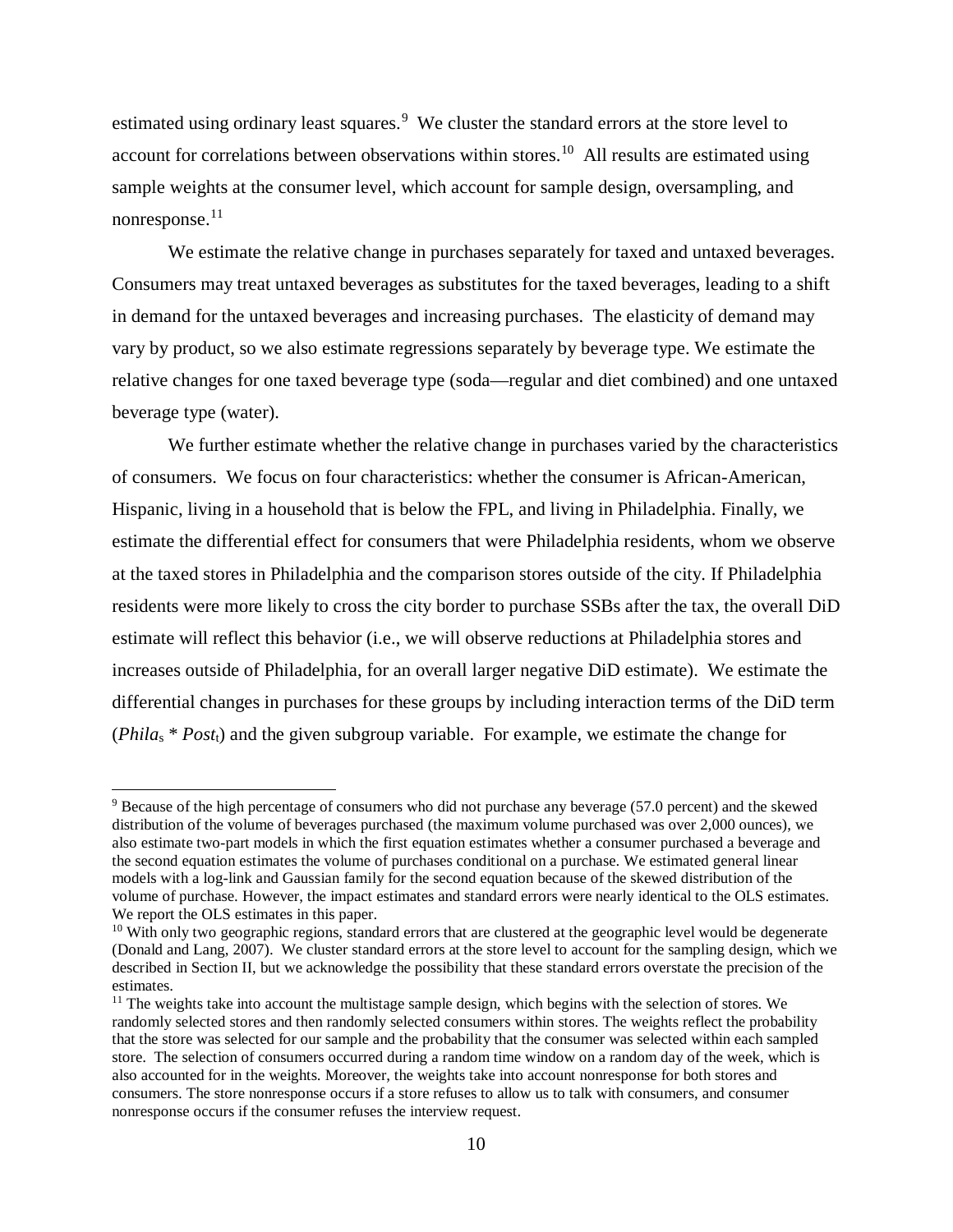households living below the FPL relative to those living above it by interacting an indicator variable for those living below the FPL with the DiD term in the model.

#### Cross-border shopping

We also examine more directly the extent to which there was a change in cross-border shopping—in particular, an increase in Philadelphia residents shopping for beverages outside of Philadelphia. Given the large price increases in taxed beverages as a result of the tax, Philadelphia residents might be more likely to cross the city border to purchase beverages at lower prices at stores not subject to the tax. The degree to which Philadelphia residents responded in this way depends on their price elasticity of demand for taxed beverages and their ability to shop at a store outside of Philadelphia. In addition, untaxed options are generally fairly close for Philadelphia residents (the closest untaxed store is 3.2 miles away from stores in our sample, on average), and shopping outside of the city was fairly common before the tax (17.4 percent of consumers at comparison stores were Philadelphia residents before the tax, and 27.6 percent reported shopping outside of the city one or more times per week). We examine crossborder shopping using two pieces of information from the exit surveys before and after implementation of the tax: (1) observed purchases of consumers who lived in Philadelphia but were shopping outside of Philadelphia (and vice versa) and (2) self-reported frequency of crossborder shopping of consumers at stores in and outside of Philadelphia.

First, we estimate three changes from before to after implementation of the tax that indicate the degree of cross-border shopping among consumers interviewed at comparison stores outside of Philadelphia. We estimate: (1) the change in the percentage of consumers that are Philadelphia residents; (2) the change in the percentage of Philadelphia residents that purchased beverages that are taxed in Philadelphia at these stores; and (3) the change in the volume of taxed beverages purchased by Philadelphia residents. We estimate equations similar to equation (1), using only observations of shopping trips in the comparison areas. The outcome variables are whether the consumer is a Philadelphia resident, whether the Philadelphia resident purchased a beverage that would be taxed in Philadelphia, and the volume of taxed beverages purchased by the Philadelphia resident. We exclude observations from stores in Philadelphia (and observations from non-Philadelphia residents for the second and third outcomes); thus, we remove the indicator variable *Phila*<sup>s</sup> and the interaction (*Phila*<sup>s</sup> \* *Post*t) from the equation. The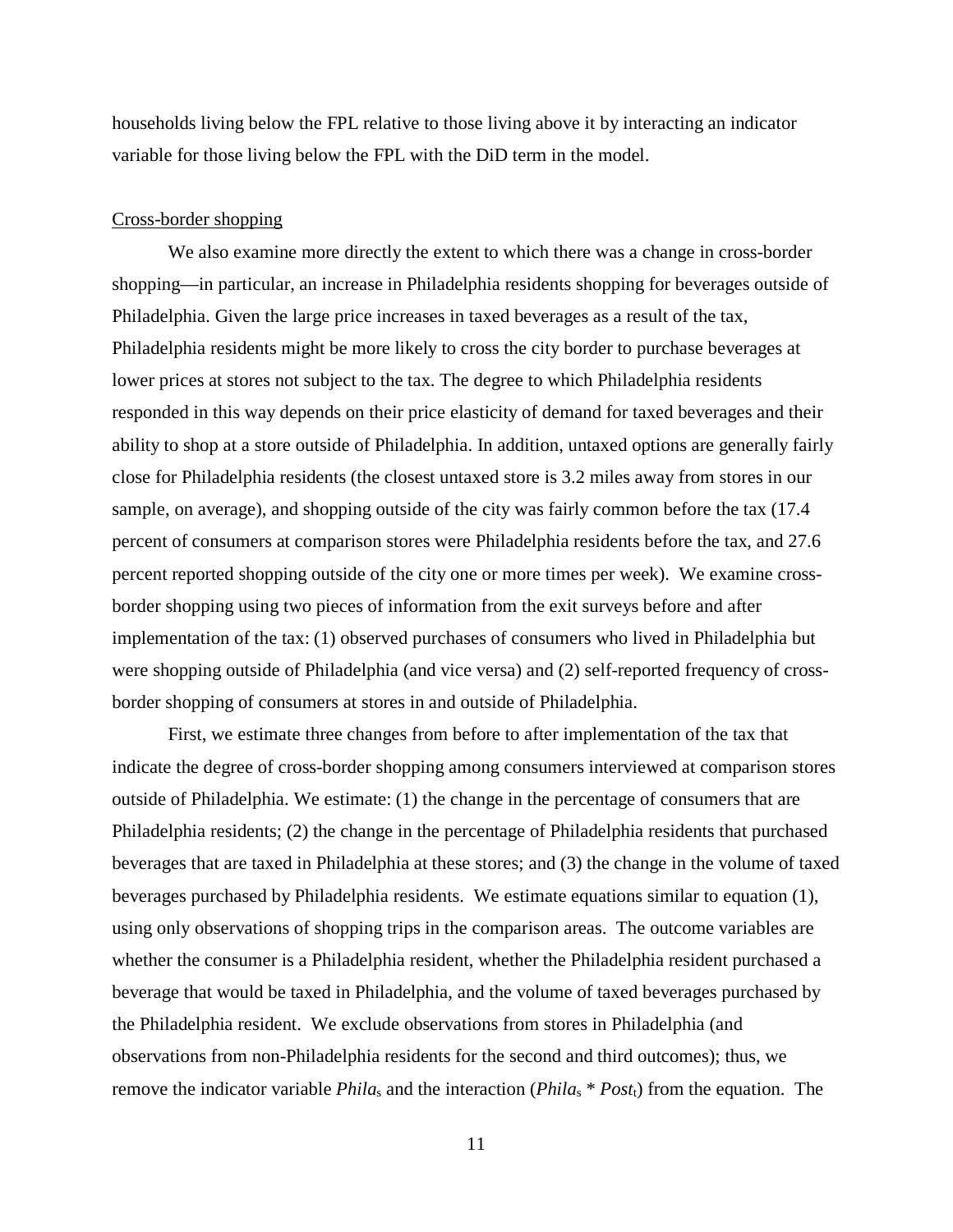coefficient for *Post*<sup>t</sup> is the coefficient of interest; represents the change from before the tax to after the tax. We estimate the regressions using logistic regression for the binary outcomes and ordinary least squares when the outcome is volume. We cluster standard errors at the store level to account for correlations between observations within stores.

Second, we estimate the change in self-reported frequency of shopping across the city border among those interviewed as they exited Philadelphia and comparison stores. We asked consumers exiting stores in Philadelphia how frequently they shopped for beverages outside of the city (never, less than once a week, once a week, or more than once a week). Similarly, we asked consumers exiting stores outside of Philadelphia how frequently they shopped for beverages in Philadelphia. We define the outcome for this analysis as a binary indicator of whether the respondent shops in the given location once or more per week. We estimate the changes separately for Philadelphia residents and those living outside of the city. For example, we estimate the change in the likelihood that Philadelphia residents interviewed at a store in Philadelphia responded that they shop for beverages one or more times per week outside of Philadelphia.<sup>[12](#page-13-0)</sup> The equations take the form of equation (1), excluding the indicator variable *Phila*<sub>s</sub> and the interaction (*Phila*<sub>s</sub> \* *Post*<sub>t</sub>), and are estimated using logistic regression.

# **b. Results**

l

The respondents in the exit interviews in Philadelphia are similar to those in the comparison communities before and after the tax in terms of age, gender, income, and household size (Table 1); however, there were several differences by race and ethnicity. The percentages of respondents that are African-American are similar before the tax (56.1 and 58.8 percent in Philadelphia and comparison communities, respectively), but, because the sample in 2017 is a new cross-section of consumers, the gap increased after the tax (60.6 and 52.9 percent). In contrast, there is a fairly sizable gap between the percentage of respondents that are Hispanic before the tax (27.2 and 14.9 in Philadelphia and comparison areas, respectively), but the percentages are similar after the tax (18.4 and 19.5 percent). There is a similar pattern for the other race category, which is defined as those responding that they are a single race other than

<span id="page-13-0"></span><sup>&</sup>lt;sup>12</sup> Note, consumers at Philadelphia stores were not asked how frequently they shopped at Philadelphia stores, and consumers at comparison stores were not asked how frequently they shopped outside of Philadelphia. Also, there were not enough non-Philadelphia residents shopping at Philadelphia stores to estimate the change in the frequency of shopping outside of the city for this group.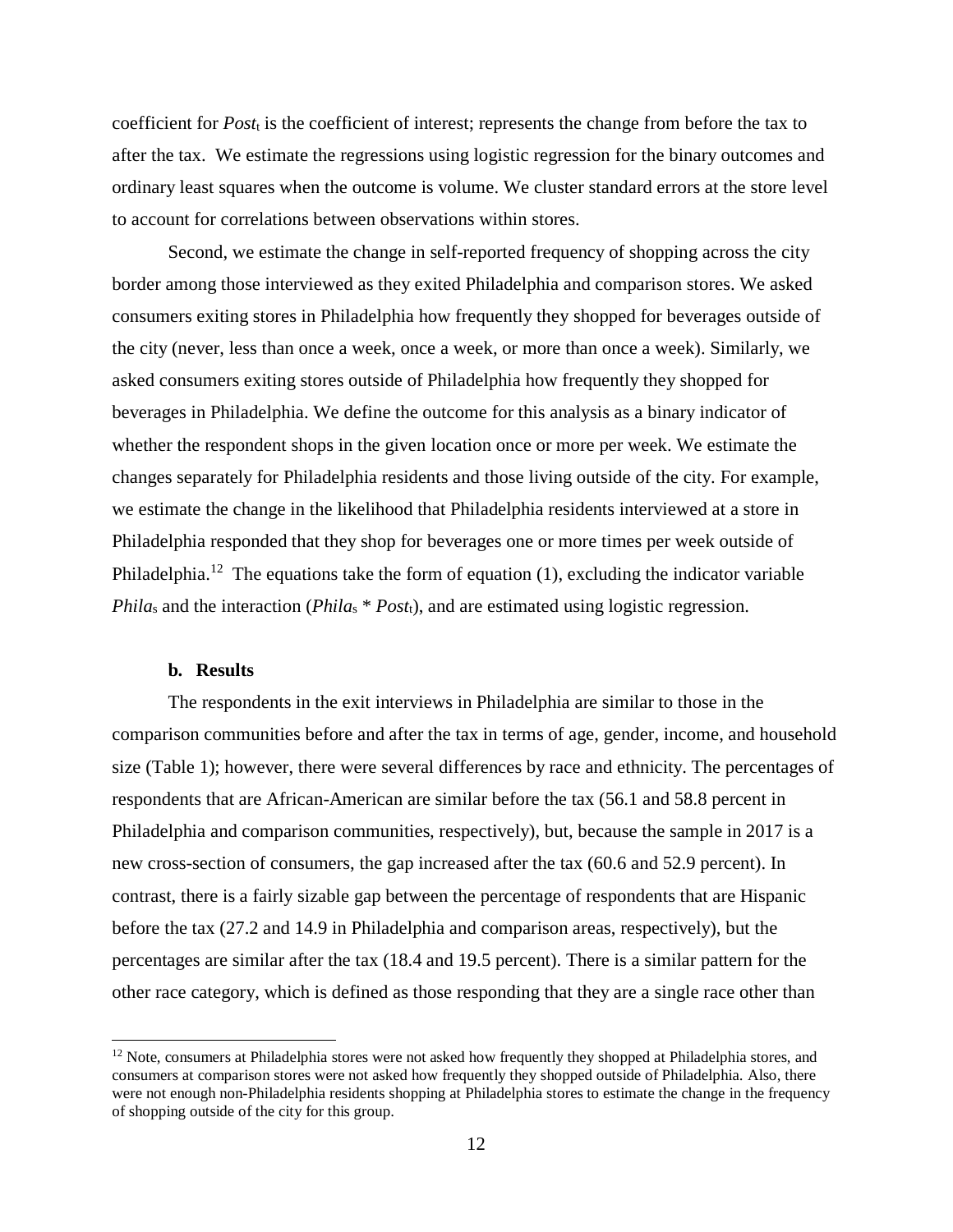African-American, white, or multiple races. Finally, both before and after the tax, the percentages of respondents who are white were substantially higher in comparison communities. We include all of these individual characteristics in the regressions for the analysis of purchases to account for differences across Philadelphia and the comparison communities and the pre- and post-tax periods.

Table 2 displays the mean amount of beverages purchased in ounces in 2016, before the tax, and in 2017, after the implementation of the tax, for residents of Philadelphia and the comparison communities. The average consumer in Philadelphia purchased 13.2 ounces of taxed beverages (8.5 ounces of regular or diet soda) and 7.4 ounces of untaxed beverages (4.2 ounces of bottled water) per shopping trip in 2016. After the tax was implemented in 2017, the average consumer in Philadelphia purchased 11.1 ounces of taxed beverages (6.9 ounces of regular or diet soda) and 10.4 ounces of untaxed beverages (5.5 ounces of bottled water) per shopping trip. The decrease in purchases of taxed beverages and increase in untaxed beverages over time within Philadelphia are not statistically significant, as shown in the third column.<sup>13</sup>

The average consumer in the comparison communities purchased less taxed beverages but a similar amount of untaxed beverages than Philadelphia consumers purchased in 2016. In the comparison communities, consumers purchased an average of 8.2 ounces of taxed beverages and 6.7 ounces of untaxed beverages per shopping trip before the implementation of the tax. After the tax was implemented in 2017, purchases among consumers in the comparison communities rose by 6.8 ounces to an average of 15.0 ounces per shopping trip for all taxed beverages and rose by 5.3 ounces to an average of 8.8 ounces per shopping trip for regular and diet soda. There were no statistically significant changes over time in purchases of untaxed beverages within the comparison communities. Primarily because of the increase in purchases outside of Philadelphia, the differences in average purchases over time in Philadelphia compared to the differences over the same time period in the comparison communities was a decrease of 8.9 ounces of all taxed beverages and 6.9 ounces of regular and diet soda per shopping trip.

An important identifying assumption of the DiD model is that, in the absence of the tax, the trend in outcomes in Philadelphia would be equal to the trends in the comparison communities. Comparison communities geographically close to the city of Philadelphia were chosen because they were more likely to share any unobserved shocks to the outcomes (such as

 $\overline{a}$ 

<span id="page-14-0"></span> $13$  We refer to statistically significant results as those with a p-value of 0.05 or less unless noted otherwise.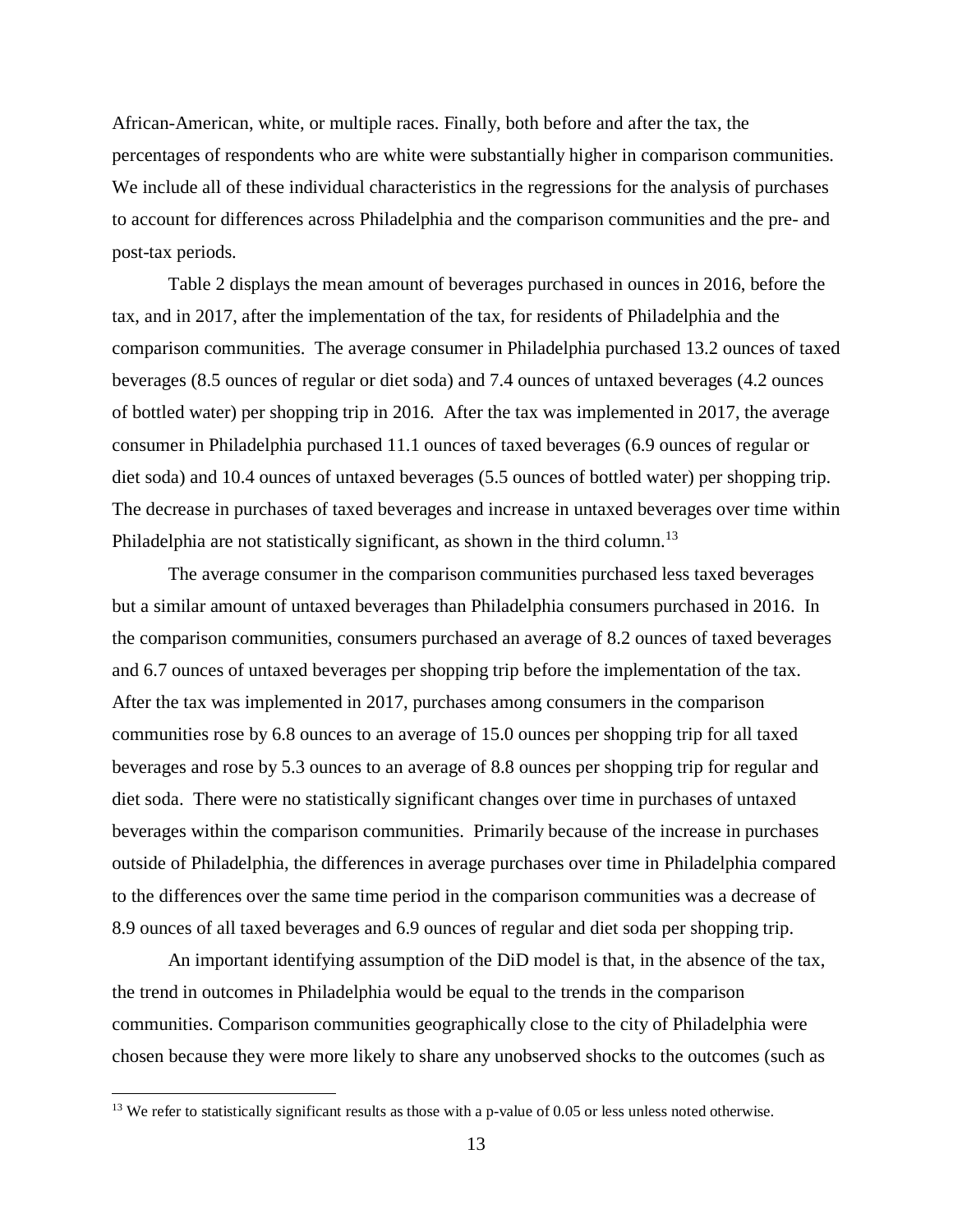effects of changes to the local economy or changes in television or radio advertising of SSBs). Even though the mean volume purchased varied at baseline (pre-tax), in the absence of crossborder shopping, the DiD approach will identify the relative changes due to the tax if the trends (not levels) of purchases for consumers interviewed in Philadelphia and the comparison communities were parallel and would have continued to be parallel in absence of the tax. We do not know the pre-tax trends in purchases at the stores in our sample, but from the Nielsen Retail Scanner Data (referred to as RMS data), we find supporting evidence that the trends in purchases were parallel for retailers in Philadelphia and the area outside of Philadelphia but in the Philadelphia MSA.[14](#page-15-0) As shown in Appendix Figure 1, the trends in the average weekly sales volume of regular soda, diet soda, and juice drinks were generally parallel in the year before the tax.[15](#page-15-1) In addition, by conducting interviews and enrolling households at stores in areas that were matched based on store type and population characteristics, we sought to minimize differences in purchases and consumption at baseline as well as differences in the population characteristics of Philadelphia and the comparison communities.

# Relative changes in purchases

 $\overline{a}$ 

Table 3 displays the regression-adjusted DiD estimates of the relative changes in beverage purchases in Philadelphia. The first column shows the estimates for all consumers for all beverages, all taxed beverages, regular and diet soda, all untaxed beverages, and bottled water. The volume of beverages purchased decreased by 6.0 ounces per shopping trip in Philadelphia relative to the comparison stores, but this estimate is not statistically significant. For all taxed beverages, which include SSBs and diet soda, the purchases decreased by 8.9 ounces per shopping trip. This estimate is nearly identical to the unadjusted comparisons of

<span id="page-15-0"></span><sup>&</sup>lt;sup>14</sup> Using the RMS data, we examined the average weekly sales volume (in ounces) of regular soda, diet soda, and juice drinks for all retailers in Philadelphia and the Philadelphia MSA. Each retailer in the data set reported the weekly price and sales volume for every UPC code with any sales volume during the week. Based on the UPC code, Nielsen categorizes beverage types. Sports drinks, energy drinks, and sweetened teas are not defined separately in the data. The RMS data include the three-digit zip code and the FIPS county code of each store, so we were able to determine which retailers are located in the city of Philadelphia and in the Philadelphia MSA outside of Philadelphia. According to the RMS data, there were about 24,000 regular sodas, 18,000 diet sodas, and 19,000 juice drinks sold in retail stores in Philadelphia each week during 2016; and about 15,000 regular sodas, 9,000 diet sodas, and 11,000 juice drinks sold in retail stores in the Philadelphia MSA each week.

<span id="page-15-1"></span><sup>&</sup>lt;sup>15</sup> The conclusions drawn from the Nielsen data are those of the researchers and do not reflect the views of Nielsen. Nielsen is not responsible for, had no role in, and was not involved in analyzing and preparing the results reported herein.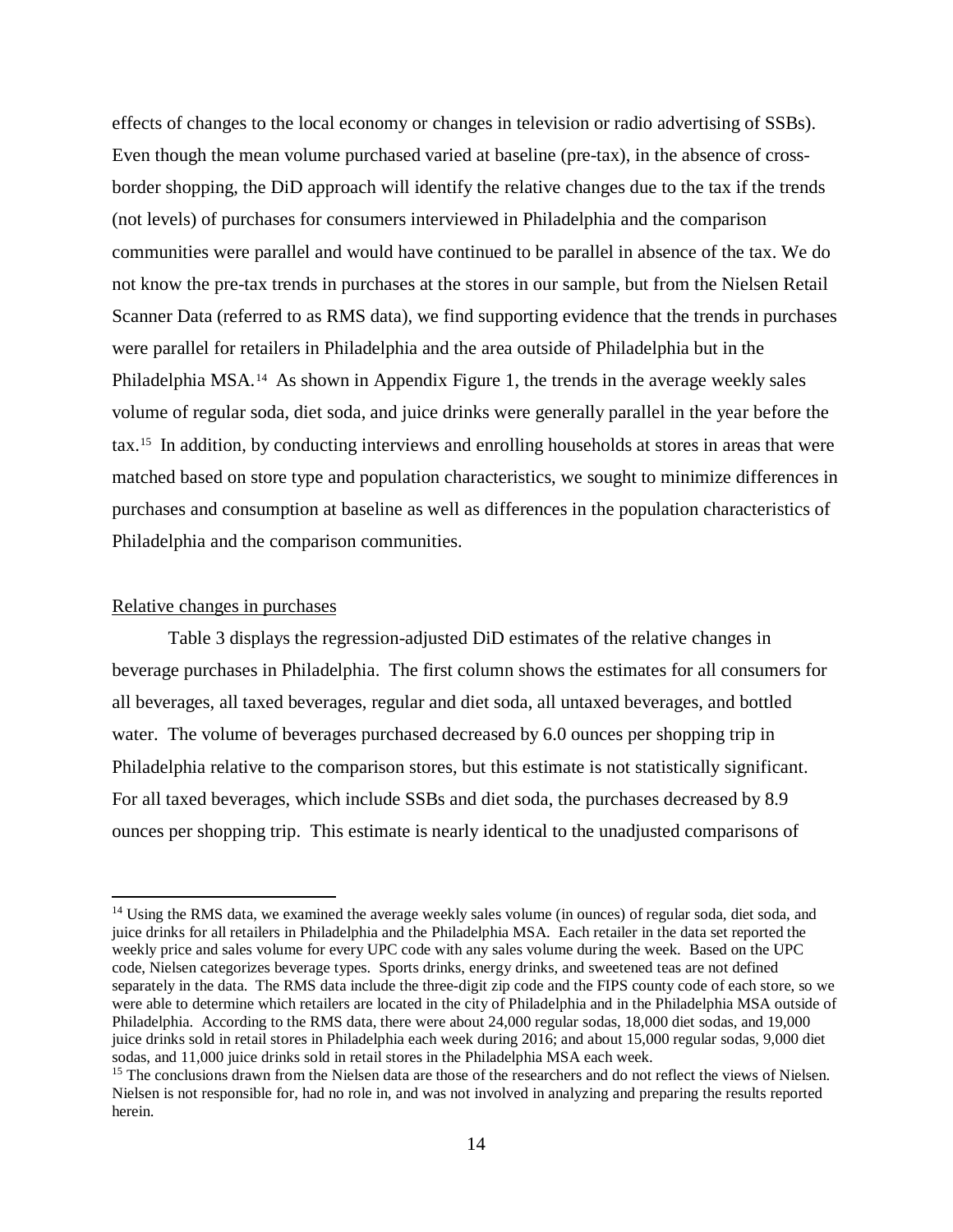means shown in Table 2. For regular and diet soda, purchases decreased by 6.1 ounces, which is statistically significant at the 10 percent level and is very similar to the unadjusted estimate from Table 2. The estimate for purchases of untaxed beverages is positive, but not statistically significant.

The subsequent columns of Table 3 show estimates of the relative changes in beverage purchases by subgroup. Columns 2 and 3 display the estimates for African-American and Hispanic consumers. The estimates for purchases of all beverages and taxed beverages are negative, but not statistically significant. Column 4 shows that low-income consumers decreased their purchases by 12.7 ounces per shopping trip in Philadelphia stores compared to stores in the comparison areas.

Column 5 of Table 3 shows the estimates for Philadelphia residents. For all beverages, purchases decreased by 26.0 ounces per shopping trip at stores in Philadelphia relative to stores in the comparison areas, which is statistically significant at the 10 percent level. Purchases of taxed beverages decreased by 27.0 ounces. The estimates for Philadelphia residents could reflect a decrease in purchases at stores within Philadelphia and an increase in purchases at stores outside of Philadelphia. To better understand the roles of residence and shopping location, we next examine cross-border shopping.

# Cross-border shopping

Table 4 displays estimates of changes in shopping behavior based on observations and responses from the exit interviews. The first estimate shows that there was not a statistically significant change in the percentage of consumers outside of Philadelphia who were Philadelphia residents. However, based on the estimate in the second row, we find that the percentage of Philadelphia residents shopping outside of Philadelphia who purchased a taxed beverage increased by 29 percentage points (compared to 16.8 percent at baseline). The estimate of the change in the volume of taxed beverages that those consumers purchased is large and positive (16.9 ounces per shopping trip) but not statistically significant (compared to 16.6 ounces at baseline). These results suggest that residents from Philadelphia were not more likely to travel outside of Philadelphia to shop as a result of the tax, but when they did travel outside of Philadelphia, they were more likely to purchase beverages that would be taxed in Philadelphia.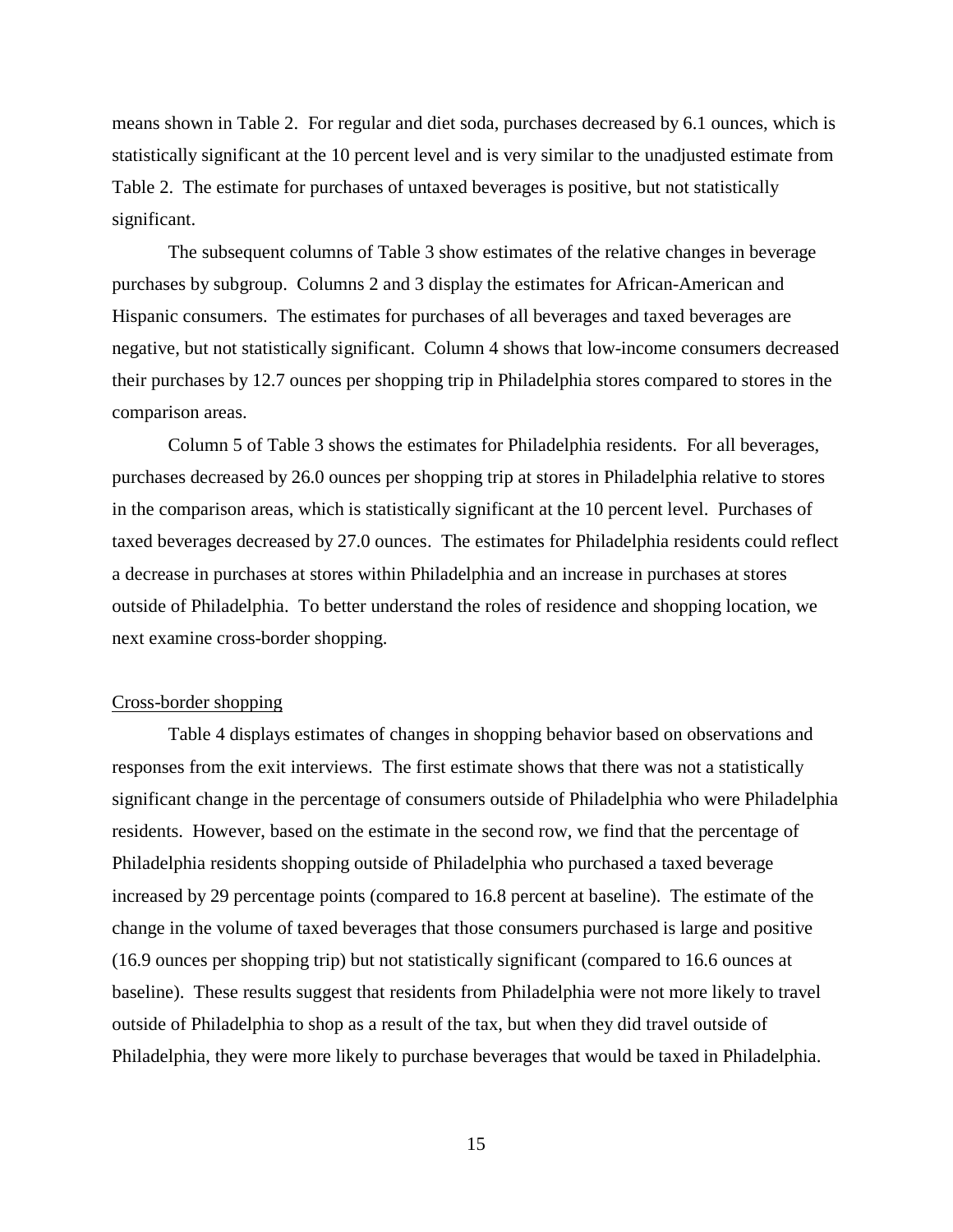The next set of results show that individuals' self-reported broader shopping patterns are consistent with cross-border shopping. The likelihood of self-reported shopping in Philadelphia at least once a week declined by 21 percentage points among both Philadelphia residents and non-Philadelphia residents interviewed at stores in the comparison communities. There was a slight increase in the likelihood of self-reported shopping outside of Philadelphia among Philadelphia residents interviewed at stores within Philadelphia, but the estimate is not statistically significant.<sup>16</sup> Thus, the tax did not seem to change whether Philadelphia residents shopped outside of the city, but Philadelphia residents who already shopped outside of the city were more likely to continue doing so after the implementation of the tax.<sup>[17](#page-17-1)</sup>

# **IV.Impacts on consumption**

# **a. Methods**

 $\overline{a}$ 

We use the responses to the longitudinal household survey to estimate the impact of the tax on consumption among adults and children. Our main outcomes are monthly frequency of consumption of a variety of beverages, daily added sugar consumption from beverages, daily consumption of a variety of beverages, and any consumption of a variety of beverages. We regress the outcomes on treatment status (household lives in Philadelphia), the values of the outcome at baseline, and a set of covariates.

The general framework is analogous to the DiD framework discussed above; however, the approach estimates the impact of the tax on within-individual changes in consumption conditional on baseline consumption and the model covariates, which requires a different identifying assumption than DiD. For DiD, identification requires the assumption of parallel trends between the treatment and comparison groups in the absence of the tax. We, instead, use a method that controls for the lagged outcome (i.e., consumption before the tax) that requires the assumption of unconfoundedness conditional on the lagged outcome. In a panel setting, for

<span id="page-17-0"></span><sup>&</sup>lt;sup>16</sup> There is also little change in the likelihood of self-reported shopping outside of Philadelphia among non-Philadelphia residents interviewed at stores within Philadelphia, but this is a very small sample.

<span id="page-17-1"></span> $17$  Consistent with this conclusion, we find no change in the probability that Philadelphia households respond that they ever shop outside the city for beverages, but a 17 percentage point increase in the likelihood that their usual source of beverage purchases is outside of the city. We also find that, in the household survey following the tax, there was an increase in the number of minutes that adults reported it took them to travel to shop for beverages, but the estimate is not statistically significant. Additionally, household survey respondents in Philadelphia were 12 percentage points more likely to report that price was the primary factor in determining where they purchased beverages, but this estimate is only statistically significant at the 10 percent level.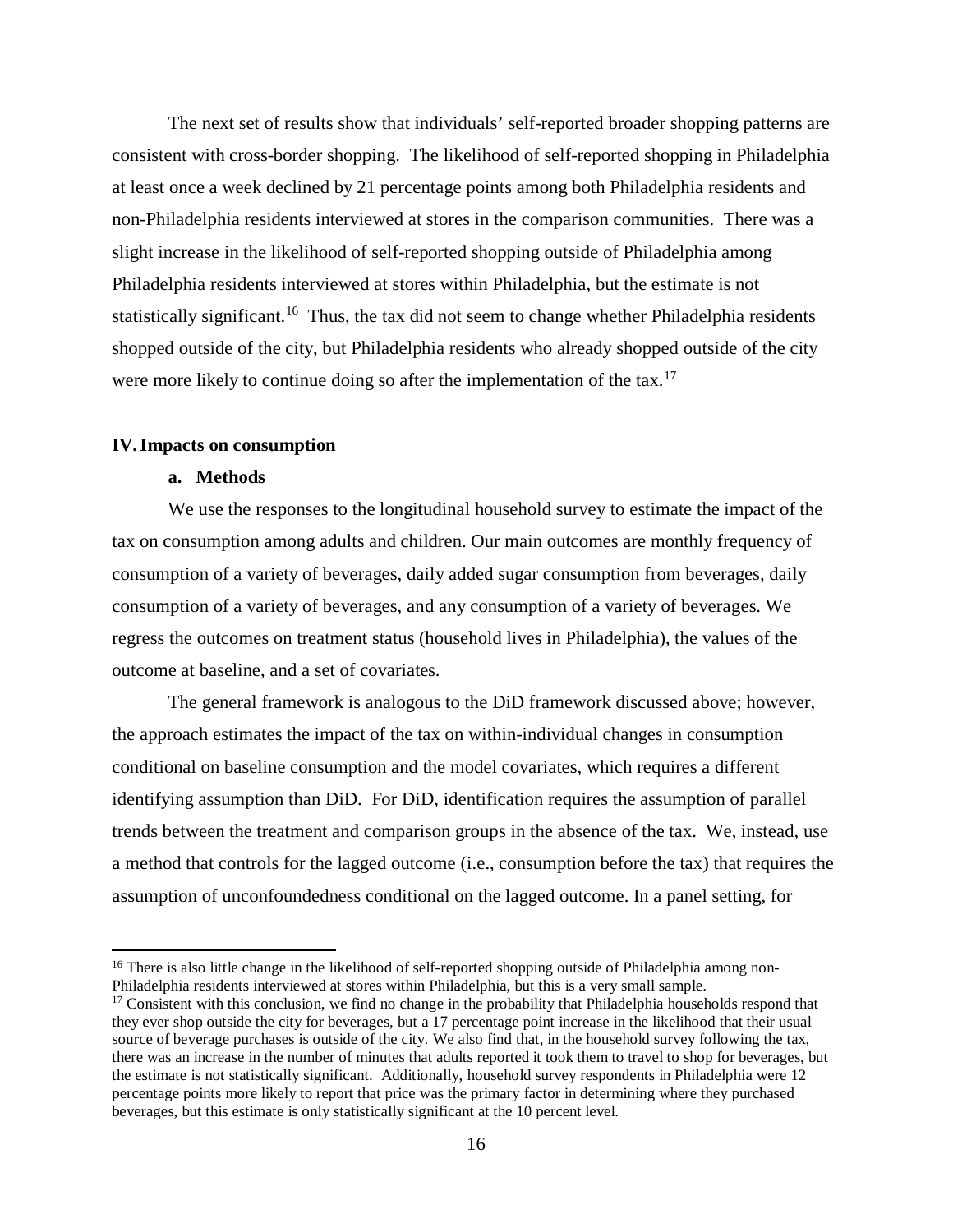which we have an observation of pre-treatment outcome, and given that we observe differences in mean consumption levels between the treatment and comparison groups before the tax (discussed later in this section), this approach is preferred over a DiD approach (Imbens and Wooldridge, 2009).

We estimate the impact of the tax on continuous outcomes for adults and children. The outcomes include the monthly frequency of consumption of all taxed beverages and specific taxed beverages: regular soda, diet soda, and sweetened fruit drinks.<sup>18</sup> The outcomes also include all untaxed beverages and specific untaxed beverages: coffee (adults only), milk, bottled water, and 100 percent juice.<sup>[19](#page-18-1)</sup> In addition, we examine the effects on the daily intake of added sugars from SSBs, in grams. To estimate the effects on these outcomes, we estimated regressions of the form:

$$
Y_{1i} - Y_{0i} = \beta_0 + \beta_1 Phil + \beta_2 Y_{0i} + \beta_3 X_i + \epsilon_i, \quad (2)
$$

where  $Y_{1i} - Y_{0i}$  is the change in consumption between baseline data collection (pre-tax) and follow-up (post-tax) for person *i*. *Phil* is a binary variable equal to 1 if the respondent lives in Philadelphia and equal to 0 if the respondent lives in a comparison area. For the consumption analysis, we define this variable based on the location of the residence, as opposed to the location of the store for equation (1).  $Y_{0i}$  is the baseline consumption level reported by person *i*.  $X_i$  is a vector of individual-level characteristics including age, race, gender, ethnicity, education level of the sample adult, and household income.  $\beta_1$  is the coefficient of interest and represents the effect of the tax on consumption. We estimate the regression above using ordinary least squares (OLS) and cluster standard errors at the store level to account for correlations between observations within stores, which was how respondents for the survey were originally identified.<sup>20</sup> All results

l

<span id="page-18-1"></span> $^{19}$  Most coffee drinks are untaxed. Any coffee drink sweetened by the consumer after the point of sale is untaxed. Sweetened coffee drinks are taxed unless they are at least 50 percent milk by volume. No product that is 50 percent milk by volume or greater is taxed, regardless of sweetener content. Most 100 percent juice is also untaxed; however, fruit juice concentrate is considered a sweetener in the Philadelphia tax legislation. If a fruit juice is made from concentrate, it is taxed if the final product is more concentrated than fresh juice of the same kind.

<span id="page-18-0"></span><sup>&</sup>lt;sup>18</sup> We received a small number of implausible survey responses to the questions about monthly frequency of consumption. We removed records from the analysis that reported daily intake of any given individual beverage greater than 10 per day (or 300 per month). This approach is similar to the approach taken by NCI, in which they top code results for daily frequency at 7 or 8 per day depending on the beverage type.

<span id="page-18-2"></span><sup>&</sup>lt;sup>20</sup> The distributions for monthly frequency of consumption and grams of sugars consumed are right-skewed with a small number of extreme values, and there are a large number of observations at or near zero. Thus, we tested the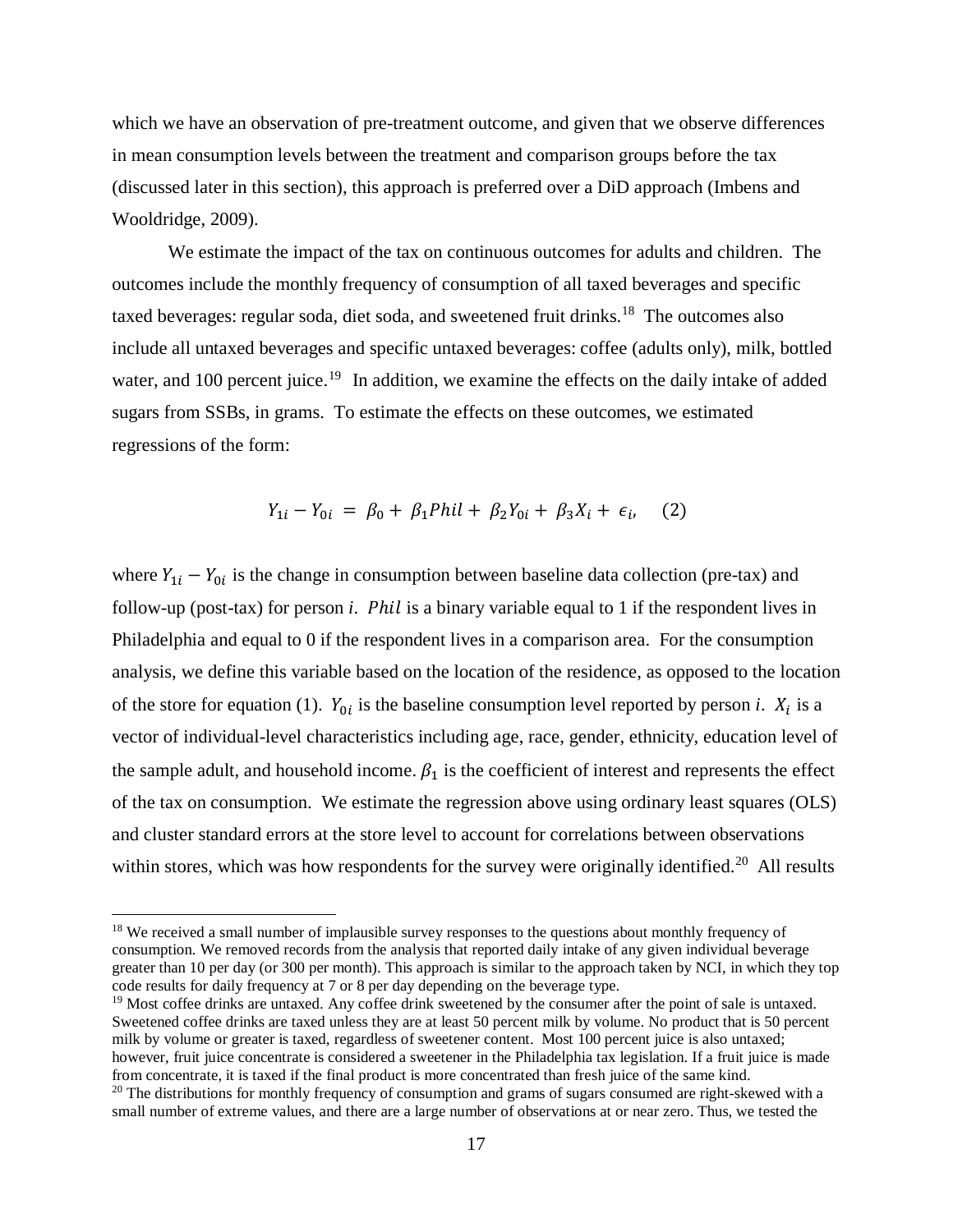are estimated using sample weights at the household level, which account for sample design, oversampling, and nonresponse.<sup>[21](#page-19-0)</sup>

The impact of the tax on consumption may be heterogeneous, and estimates of the average impact of the tax on our sample may mask important differences across key baseline characteristics. To examine heterogeneity in the impact of the tax on consumption for adults and children, we estimate equation (2) interacting *Phil* with the following indicators: Hispanic ethnicity, African-American, household is below the FPL, member of household receives SNAP benefits, member of household receives WIC benefits, adult has greater than a high school education, adult never shops for beverages outside of Philadelphia at baseline, adult supports the tax at baseline, adult agrees that SSBs are bad for health at baseline, adult is trying to consume fewer SSBs at baseline, and child is over 10 years of age. We examine the impact of the tax by race, ethnicity, income, education, and public assistance to determine whether any of these key subgroups changed their consumption as a result of the tax. As we discussed in the introduction, these groups have higher rates of obesity and potentially different responses to the tax. We also examine the impact of the tax for those reporting that they do not shop outside of Philadelphia at baseline because cross-border shopping is one way that individuals can avoid the impact of the tax on their consumption of taxed beverages; thus, those not shopping for beverages outside of the city could be more likely to reduce consumption as a result of the tax. Similarly, those who supported the tax, who realized that SSBs are bad for their health, or who were trying to consume fewer SSBs might be more likely to reduce their consumption of taxed beverages. Finally, we are interested in whether older children, who were more likely to purchase beverages on their own (and many of whom directly responded to the survey), changed their consumption of taxed and untaxed beverages.

We also split the sample of Philadelphia households into two groups based on how far they lived from the border. We estimate the impact of the tax separately for respondents whose

l

sensitivity of the results to estimation of nonlinear regression techniques to address the non-normality of the outcomes (e.g., zero-inflated count models and two part models). The nonlinear models did not produce appreciably different estimates of the impacts of the tax compared to the results generate using OLS, and they did not result in improved precision. Moreover, the changes in the consumption outcomes, which are the primary outcomes, are approximately normally distributed; thus we report the estimates from the OLS regressions for the analysis of consumption.<br><sup>21</sup> We impute missing values of all covariates using multiple imputation. Because all of the covariates aside from age

<span id="page-19-0"></span><sup>(</sup>for which we use OLS) are binary or categorical, we use logistic regressions to impute missing values in the sample. We estimated all regressions with and without multiple imputation, and the impacts of using imputed values for the models' covariates were small. We report the results for the regressions using multiple imputation.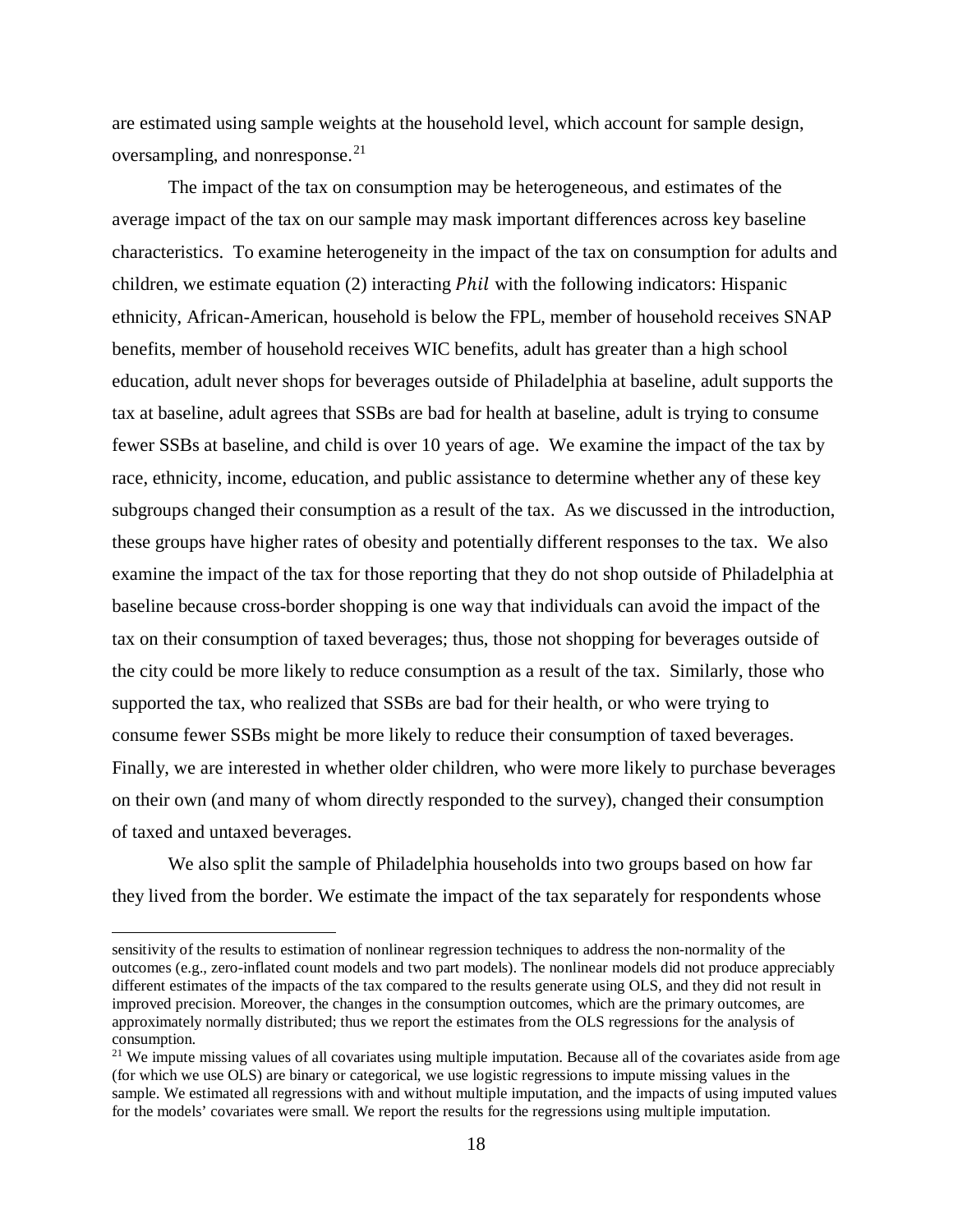address was in the top quartile by distance to the city border (in effect, those who lived in the middle of the city). Those living farther from the city border could have less opportunity to shop outside of the city at untaxed stores, and thus could be more likely to reduce their consumption of taxed beverages. Finally, we estimate the relationship between the impact of the tax and baseline consumption level. Individuals who consume greater amounts of taxed beverages could be more likely to reduce their consumption because they have more to gain in terms of health effects or simply because they have more room to improve; conversely, they could be less likely to improve if their consumption patterns are more ingrained. We estimate the relationships between baseline consumption and the impact of the tax by adding spline terms for baseline consumption with five knots to equation (2). We selected knots based on visual inspection of the distribution of baseline consumption for each outcome and to ensure that each spline term was supported by adequate numbers of observations.

We also estimate the impact of the tax on several binary outcomes, including any consumption of that beverage type during the month and daily consumption throughout the month. We use a framework similar to the framework we use for continuous outcomes, except that the outcome is a binary variable measured after the tax was implemented, instead of the change in the outcome over time. Thus, we regress the post-tax outcome on treatment status, baseline outcome, and a set of individual-level covariates (described above for equation 2). We use sample weights to account for the sampling design, and nonresponse and cluster standard errors at the store level to account for correlations between observations within stores, which was how respondents for the survey were originally identified.

# **b. Results**

We report summary statistics for respondent characteristics separately for Philadelphia and the comparison communities in Table 5. The mean characteristics are very similar for the two groups. There are no statistically significant differences.

Table 6 presents the mean number of times beverages were consumed per month and the mean amount of added sugars consumed from beverages in each time period. Results for Philadelphia are in the left-hand columns, and results for the comparison communities are in the right-hand columns, with the unconditional DiD estimate in the farthest-right column. These statistics are presented for adults (top panel) and children (bottom panel).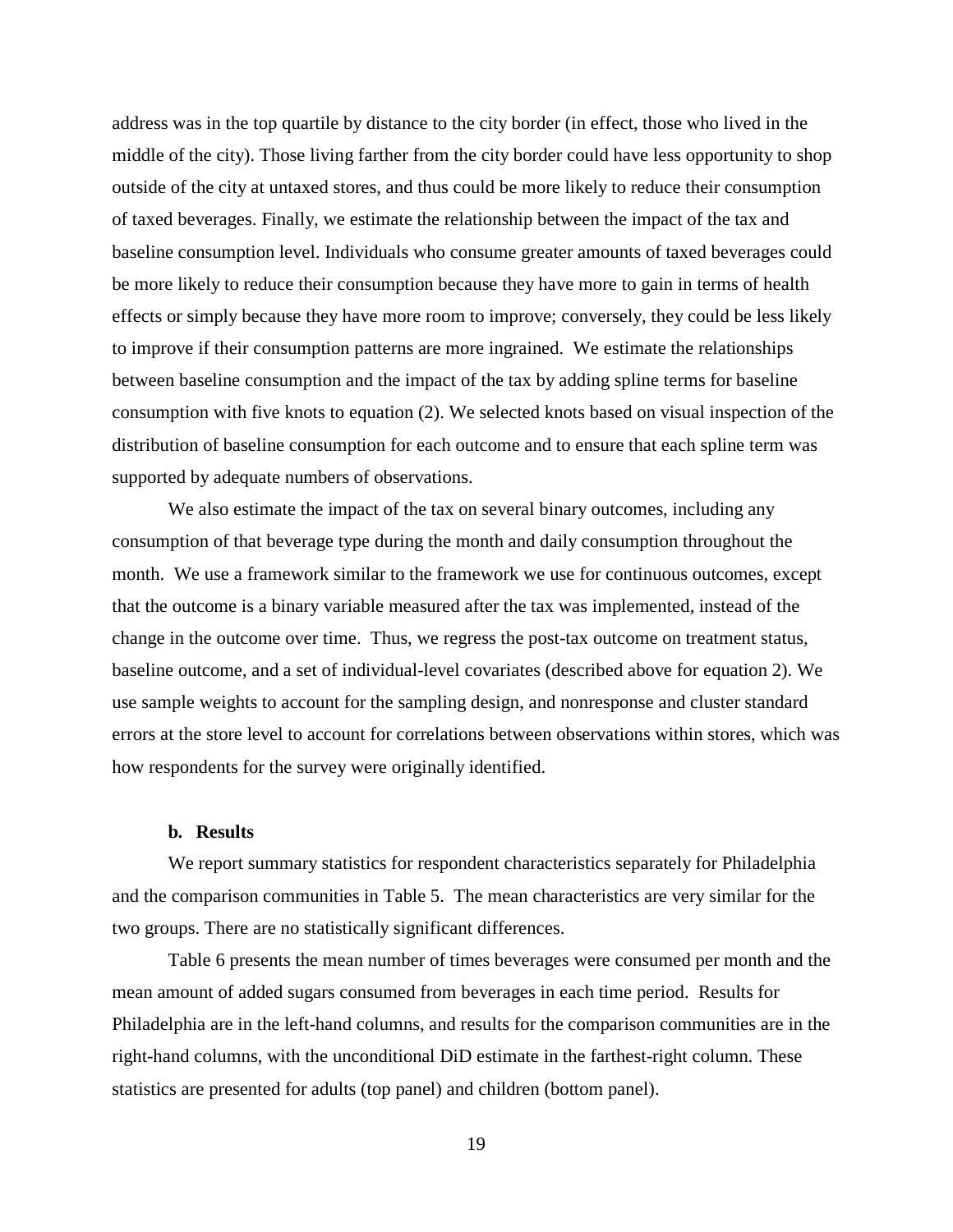Among adults, monthly frequency of consumption of all taxed beverages decreased by 3.6 in Philadelphia and rose by 4.5 in the comparison communities. The unconditional DiD estimate is that monthly frequency of taxed beverage consumption fell by 8.1, although it is imprecisely estimated and not statistically significant. We examine the two most commonly consumed types of taxed beverages: soda and diet soda. For adults, the unconditional DiD estimate is that monthly frequency of soda consumption fell by 17.5, which is statistically significant. The unconditional DiD estimate is that the change in monthly frequency of diet soda consumption is very small (-0.4) and not statistically significant. There are no statistically significant DiD estimates for untaxed beverages combined, or for bottled water or coffee, specifically. In the final row of the top panel, the unconditional DiD estimate is that, for adults, added sugars from beverages fell by 9.8 grams per day, which is statistically significant at the 10 percent level. For both of the two statistically significant changes among adults—frequency of soda consumption and added sugar consumption—the decreases result not only from reductions in Philadelphia, but also from increases in the comparison communities.

Results for children are shown in the bottom panel of Table 6. None of the unconditional DiD estimates are statistically significant for children. The DiD estimates for consumption of taxed beverages, soda, and added sugars are small. The reductions in untaxed beverages, bottled water, and milk are larger (reductions in monthly frequency of 10 or greater), but the estimates are imprecise.

Table 7 presents the estimates of the impact of the tax on consumption for the adult sample (left columns) and the child sample (right columns). For each sample, we report the results of two specifications: specification A, which controls only for baseline consumption; and specification B, which also controls for gender, age, race, education, and household income.

The results indicate that monthly frequency of taxed beverage consumption did not change substantially in Philadelphia relative to the comparison communities after the tax. We estimate reductions of roughly 4 to 5 times for adults and of 2 to 4 times for children per month (compared to baseline frequencies of roughly 54 times per month for adults in Philadelphia and 38 times for children), but the estimates are not statistically significant. When examining specific categories of taxed beverages, we find there was a statistically significant reduction in the monthly frequency of soda consumption for adults (as there was in the unconditional estimates described earlier). Specifically, we estimate that the tax reduced the monthly frequency of adults'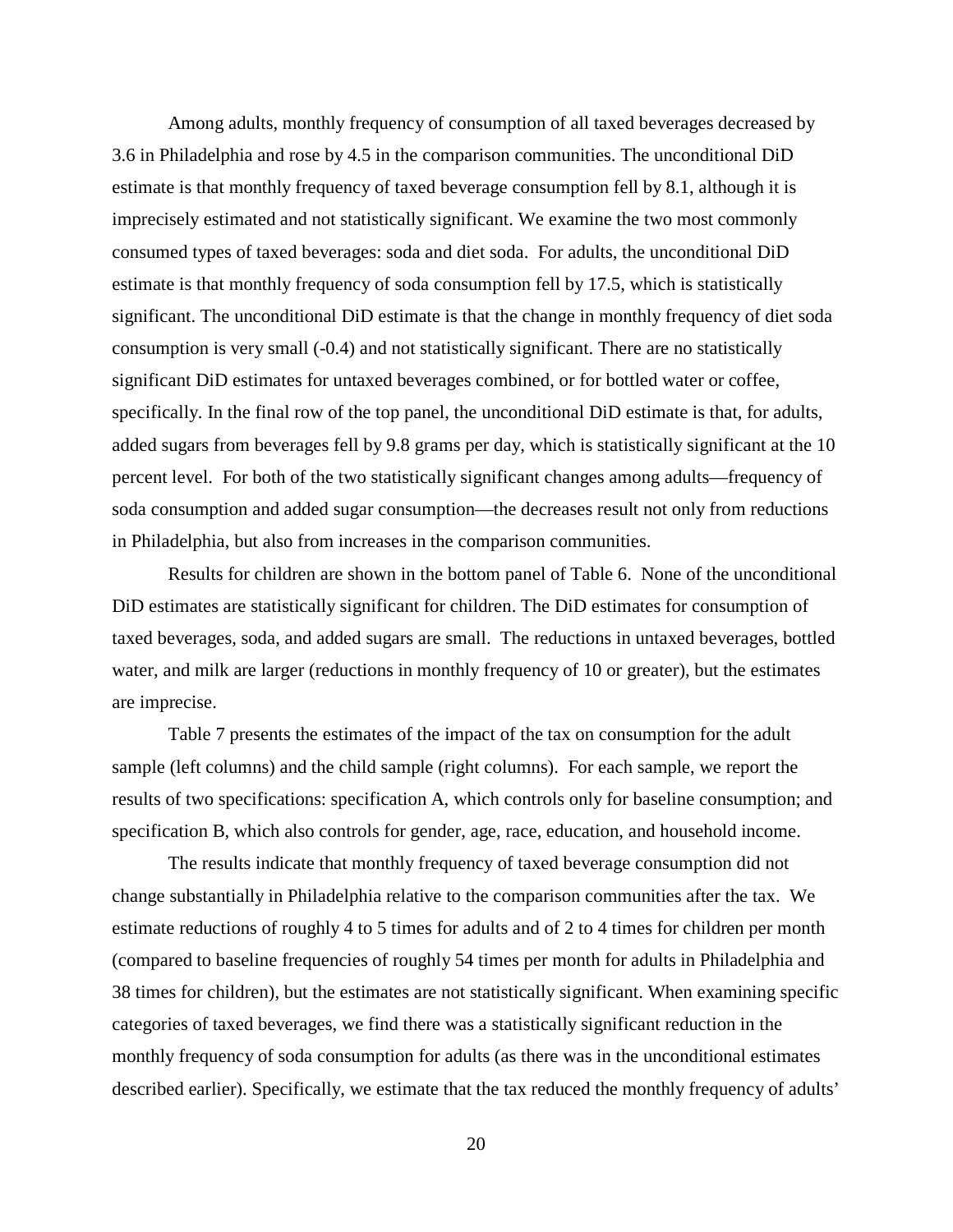soda consumption by 10 to 11 (compared to baseline frequency of roughly 34 times per month). There are no statistically significant changes in children's consumption of specific categories of taxed beverages, and the point estimates are small and negative (typically below 1 fewer times per month, with a high of 2.4 fewer times per month for sweetened fruit drinks). There are also no statistically significant changes in the consumption of untaxed beverages, or of specific categories of untaxed beverages (bottled water, coffee, 100 percent fruit juice, or milk), for adults or children.

The final row of the table presents results for monthly consumption of added sugars (in grams per day). In our parsimonious specification, adults' daily sugar consumption falls by 7.7 grams, which is statistically significant at the 5 percent level. However, when we add to the specification controls for age, gender, race, education, and income, the estimate (a reduction of 5.9 grams) is less precisely estimated and not quite statistically significant at the 10 percent level. The estimates for children are smaller and not statistically significant.

We next examine other measures of consumption: first, whether the individual consumed *any* of that beverage in the past month (the extensive margin) and whether the individual consumed that beverage 30 or more times in the past month, which we refer to as *daily* consumption.<sup>22</sup> Table 8 presents results for the regressions of any consumption and daily consumption that control for age, gender, race, education, and income. Results for adults (the left-hand columns) suggest that the tax reduced the probability of adults drinking any taxed beverage by 5.4 percentage points, compared to 94.8 percent of adults drinking any taxed beverage at baseline. Looking at specific categories of taxed beverages, the overall finding for taxed beverages seems to be driven by a large (16.7 percentage point) reduction in the probability of drinking diet soda, compared to 27.0 percent of adults drinking any diet soda at baseline. The tax is also associated with a relatively large (10.7 percentage points) and statistically significant increase in the probability of drinking 100% juice. For daily consumption, the only statistically significant result is that adults in Philadelphia were 12.0 percentage points less likely to consume soda daily after the tax relative to adults in the control communities. At baseline, 35.6 percent of adults reported daily consumption of regular soda.

 $\overline{a}$ 

<span id="page-22-0"></span> $22$  We acknowledge that one could consume a beverage 30 or more times in a month but not consume it daily; however, it is typical in this literature to define consumption that averages 1 or more per day as daily consumption (e.g., Zhong et al., 2018).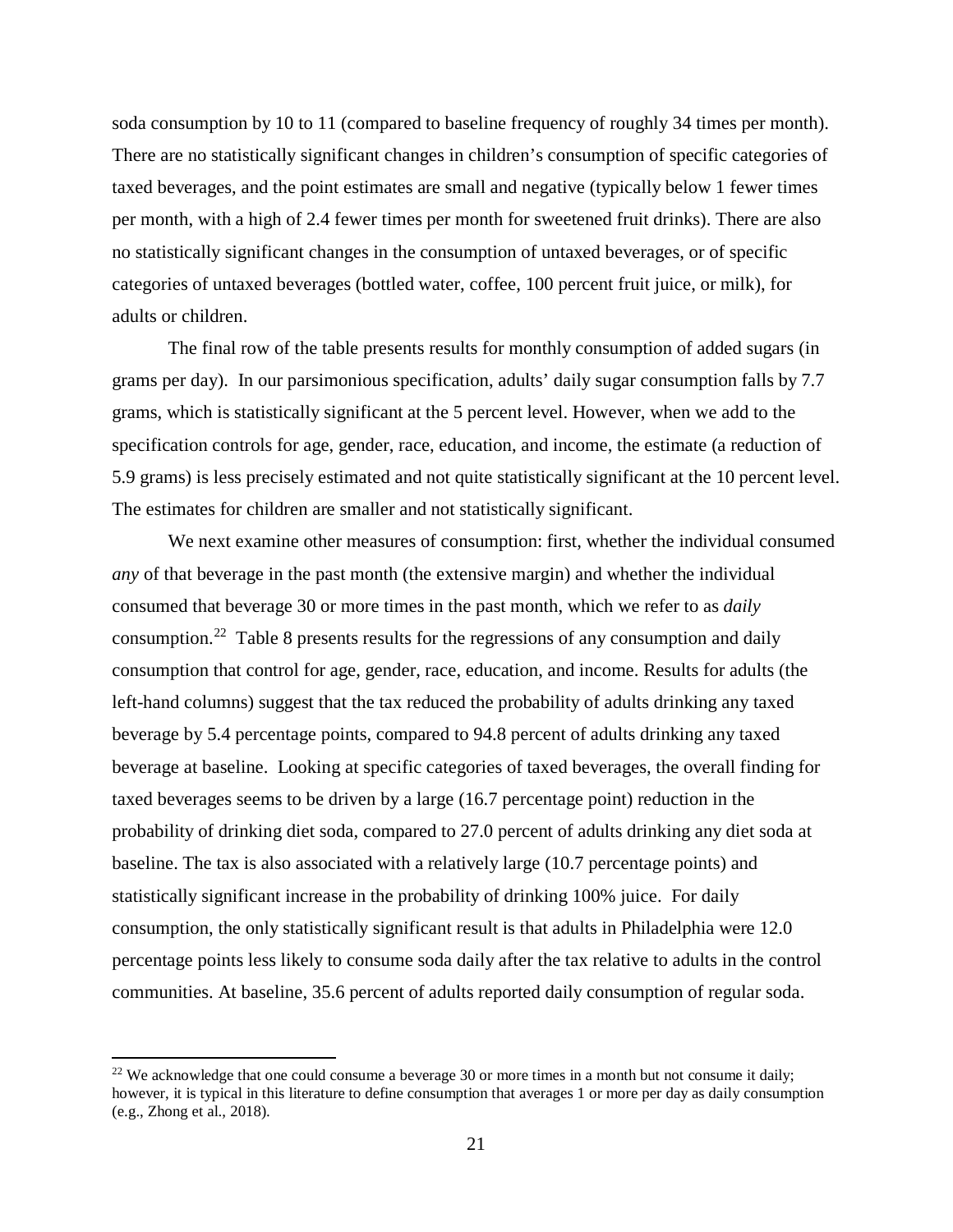The right-hand columns of Table 8 present results for children. There are no statistically significant estimates of the effect of the tax on the probability that children are consumers of any category of beverage or the probability that children are daily consumers of any beverage category. Moreover, the point estimates tend to be small.

To test for heterogeneous effects, we add to the specification an additional interaction that allows the impacts to vary by key subgroups (e.g., African-American and Hispanic adults and children) and potential mediating variables (e.g., distance from the households to the border, whether they shop for beverages outside of the city, and their views on SSBs). We present the impact estimates for these subgroups and potential mediating factors in Table 9 for two outcomes: grams of added sugars per day and monthly consumption of regular soda. Among African-American children, we find that the tax is associated with a decrease in grams of sugars consumed per day (8.0 grams). Among African-American adults, we find decreases in grams of sugar consumed (8.1 grams) and the monthly frequency of regular soda consumption (14.6 fewer times per month), although the former result is not quite statistically significant at the ten percent level. We did not observe statistically significant changes in consumption for Hispanic adults and children by poverty, public assistance, education or specifically for older children (over 10 years of age).

Regarding attitudes toward SSBs and the tax, we find statistically significant decreases in consumption among adults that responded that SSBs are bad for their health. We find reductions in consumption for adults that responded they were trying to reduce SSB consumption, although the decreases are not precisely estimated; and we did not find statistically significant changes for adults that support the tax. Surprisingly, we find mixed results for adults and children by distance between the household and the Philadelphia border (adults living far from the border reduced consumption but children living far from the border increased consumption). There were no statistically significant changes in consumption for adults responding that they did not shop for beverages outside of Philadelphia.

Finally, we test for heterogeneity in the impact of the tax on daily consumption of added sugars from SSBs (in grams) by baseline consumption level for adults and children. We find that survey respondents who report high consumption of added sugars at baseline experienced larger impacts of the tax on consumption. This relationship is not always monotonic, and, because the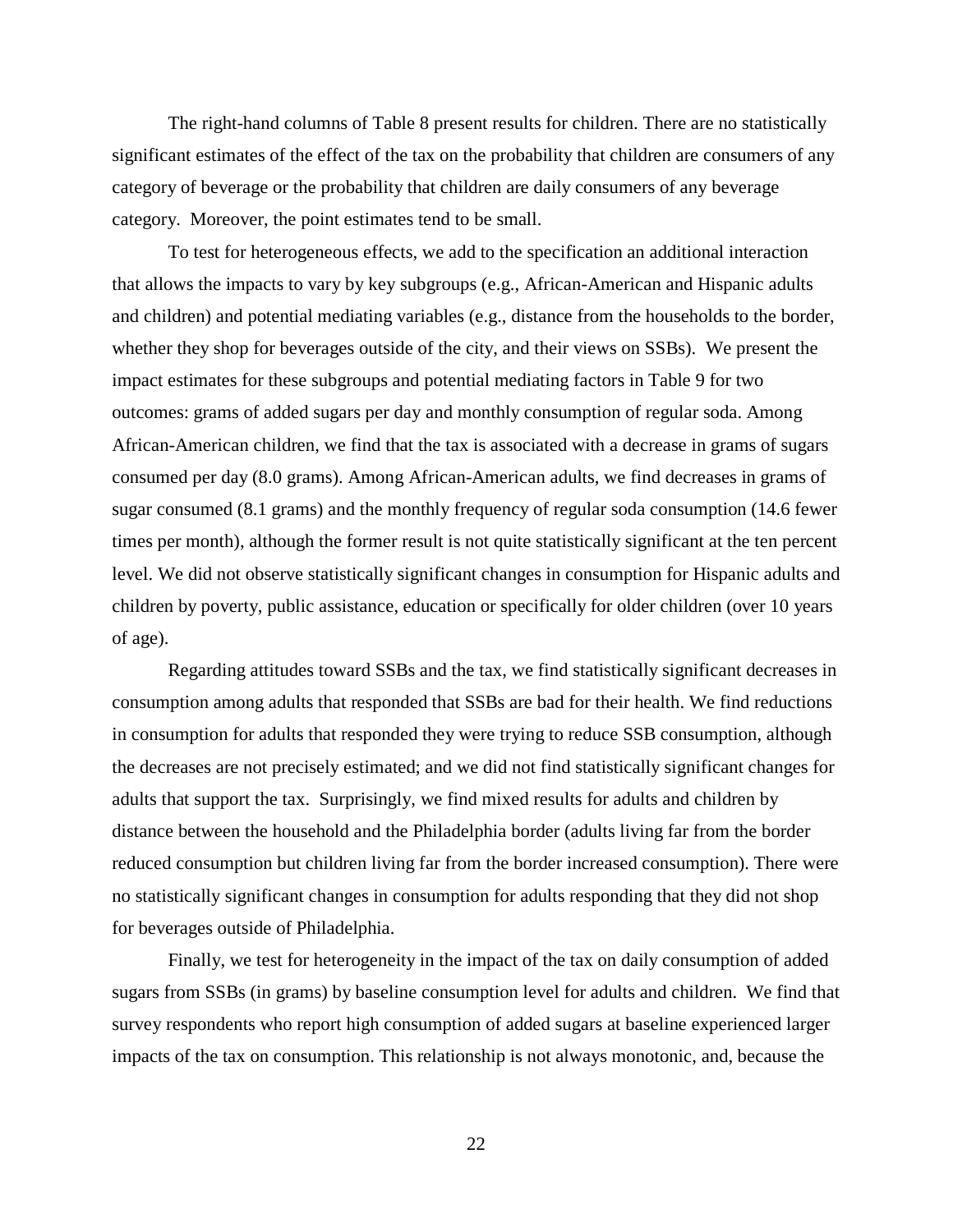distribution of self-reported consumption is highly skewed, estimated impacts of the tax at higher baseline consumption levels are often imprecise.

Figures 1 and 2 show the impact of the tax on the individual changes in grams of added sugars consumed per day plotted against grams of added sugars consumed per day before the implementation of the tax. Figure 1 indicates that adults who consumed more added sugars before the tax reported a larger decrease in added sugars consumption than adults who reported low levels of consumption before the tax, although the relationship is not precisely estimated for all levels of baseline consumption. Figure 2 indicates that children with high consumption of added sugars before the tax reported a larger decrease in the consumption of added sugars than children with low consumption before the tax. The reductions in consumption are large and statistically significant for children with high baseline consumption. For example, children who, before the tax, consumed 67 grams of sugar per day on average (which is approximately one 20 ounce bottle of regular soda) reduced their consumption by roughly 15 grams or 22 percent. Appendix Figures 2 and 3 show that the changes in added sugars are reflected in the patterns of changes in the frequency of consuming regular soda based on baseline consumption levels. Most notably, children with high levels of regular soda consumption before the tax reduced their consumption after the tax.

# **V. Discussion**

Since 2015, numerous cities in the U.S. and countries around the world have enacted taxes on sugar-sweetened beverages. This paper contributes to the literature on the impact of these taxes by providing the first estimates of the impact on children's consumption and the most comprehensive evidence of the impact of the beverage tax in Philadelphia.

Overall, we find that the estimates of the impact of the tax on the consumption of added sugars from SSBs and the frequency of consuming all taxed beverages are negative but not statistically significant for children and adults. Additionally, the point estimates are modest in size. For children, the estimate for added sugars is a decrease of 2.4 grams per day, which is a decrease of 12.5 percent. A gram of added sugars is 4 calories, so this estimate implies a decrease of only 9.6 calories per day or roughly 0.6 percent of the daily recommended caloric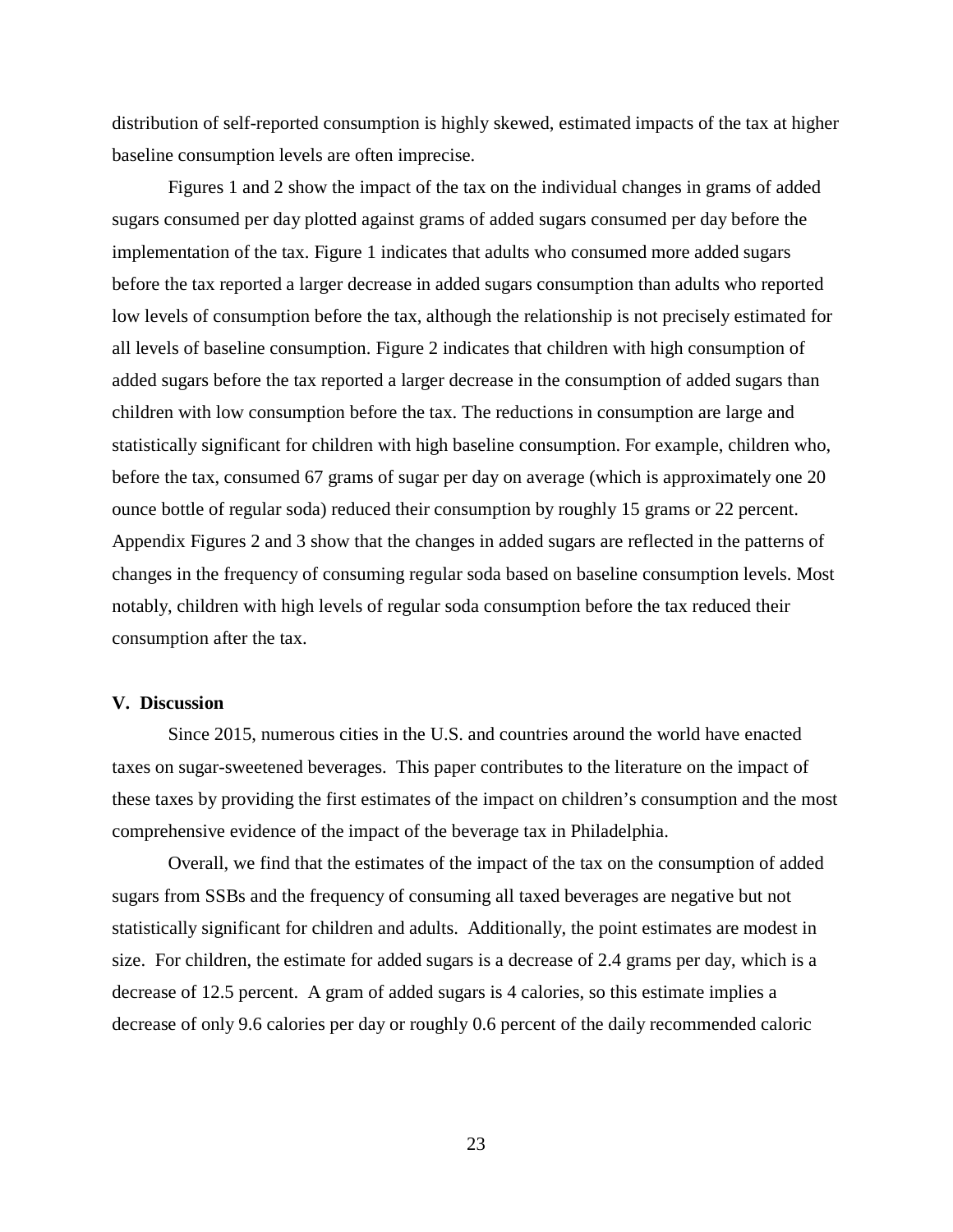intake.<sup>23</sup> For adults, the estimate of a decrease of 5.9 grams of added sugars per day translates to a reduction of 23.6 calories per day or roughly 1.2 percent of the recommended 2,000 calories per day; this estimate is not statistically significant once we control for demographic and socioeconomic characteristics. To illustrate the magnitude of the point estimate, Hall et al. (2011) estimate that a sustained reduction in consumption of 10 calories per day leads to an eventual weight loss of 1 pound, with roughly half of the weight loss occurring after one year. Thus, the estimated reduction of 23.6 calories per day by adults implies a long-term reduction of slightly more than 2 pounds. The estimates for changes in the frequency of consumption for all types of beverages are modest in size and not statistically significant for children. The point estimate for regular soda is -0.2 or less than 1 percent.

On the other hand, we find that, due to the tax, adults in Philadelphia consumed regular soda 10.4 fewer times per month, which is a reduction of approximately 30 percent. Put another way, adults in Philadelphia consumed approximately one regular soda per day before the tax, and the tax reduced consumption by roughly one soda every three days. The tax reduced adults' probability of consuming regular soda daily by 11.1 percentage points or approximately 31 percent.

We compare our estimates for adult consumption to the only previous paper on the impact of the Philadelphia tax. Zhong et al. (2018) estimated the impact of the Philadelphia tax using two repeated cross-sections of phone surveys of adults shortly before and 1–2 months after the tax. They find that the probability of daily consumption of soda by adults fell 40 percent, and the monthly frequency of soda consumption by adults fell 38 percent. They also estimate that the probability of daily consumption of bottled water by adults rose 58 percent. Their estimates for the probability of daily consumption or the frequency of consumption for other beverage types are not statistically significant. Our measures of consumption are constructed from similar survey questions. In contrast, our data are longitudinal, and our post-tax data are 10–11 months after the tax was implemented. However, we find similar estimates to Zhong et al. (2018) for the consumption of regular soda. We find that the tax reduces the probability that an adult consumes regular soda daily by approximately 31 percent and the monthly frequency of regular soda

l

<span id="page-25-0"></span><sup>&</sup>lt;sup>23</sup> The average age of children in our sample is 8 years old. The National Institutes of Health (NIH) estimates that "somewhat active" children aged 4-8 years require 1,400 to 1,600 calories per day (NIH, 2018). Using the upper end of that range because of the age of children in our sample (1,600), the decrease in consumption of 9.6 calories per day represents roughly 0.6 percent of the recommended intake.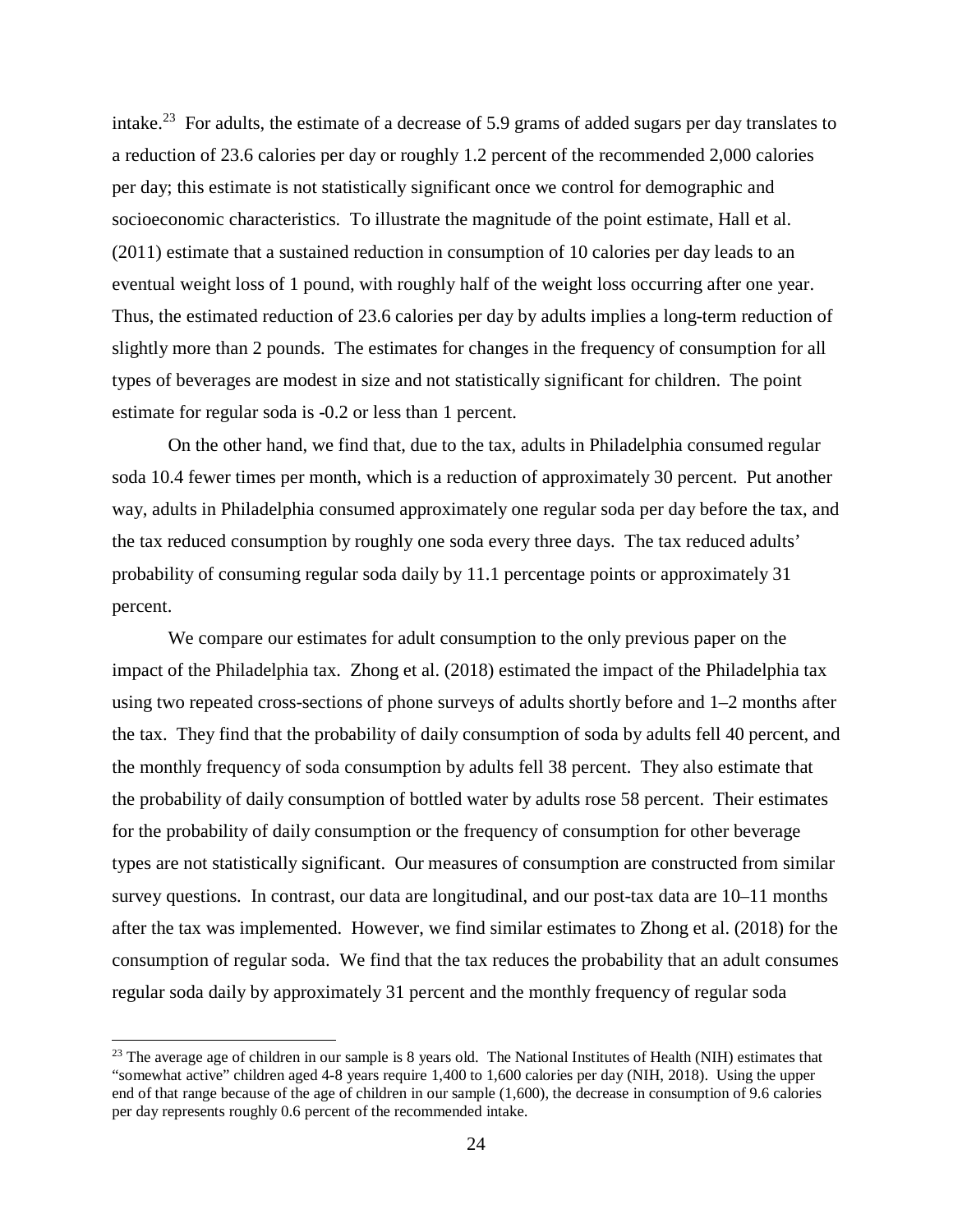consumption by 30 percent. We do not find a statistically significant change in daily consumption of bottled water. In Philadelphia, daily consumption of bottled water was high prior to the tax at 66.7 percent, and the point estimates imply that the probability that adults consume bottled water daily rose 6.2 percentage points, or 10.0 percent. There are no previous studies of the impact of SSB taxes in U.S. cities to compare our estimates for the consumption of children.

We also examine heterogeneity in the effects of the tax. African-American adults and children reduced their consumption of added sugars from SSBs, and adults that agreed that SSBs are unhealthy reduced their consumption of sugar and frequency of consuming regular soda. For African-American children, the reduction of added sugars by 8.0 grams per day translates to a decrease of 32 calories per day. This estimate is larger than the overall estimate for all children and suggests that the tax reduces consumption for demographic groups with high levels of SSB consumption and the greatest risk for becoming obese. For African-American adults, the tax reduces the frequency of regular soda consumption by 14.6 times per month or nearly one fewer soda every other day. We did not find precisely estimated effects of the tax by poverty level, participation in SNAP or WIC, or education. We also did not find consistent evidence that adults and children that live farther from the city border in Philadelphia or households that never shop for beverages outside of Philadelphia substantially reduced their consumption.

The estimates for consumption among children are often small and not statistically significant, except for African-American children. These results could be influenced by the average age of children in the sample (roughly 8 years old) and the low baseline levels of consumption among children in Philadelphia (19.1 grams of added sugars daily and 16.1 regular sodas per month). We find negative point estimates for the consumption of added sugars and frequency of consumption of regular soda among older children in the sample, although the estimates are not precisely estimated. On the other hand, we find that the tax had an effect for children with high baseline consumption, with statistically significant reductions in consumption for children who consumed at least 67 grams of added sugars per day prior to the tax. Thus, for children in the far right tail, at least the 93rd percentile, of the baseline consumption distribution, the tax meaningfully decreases consumption. The tax decreased the consumption of added sugars by 22 percent for children for children who consumed 67 grams of added sugars at baseline, which is approximately a complete 20-ounce bottle of regular soda, and the size of the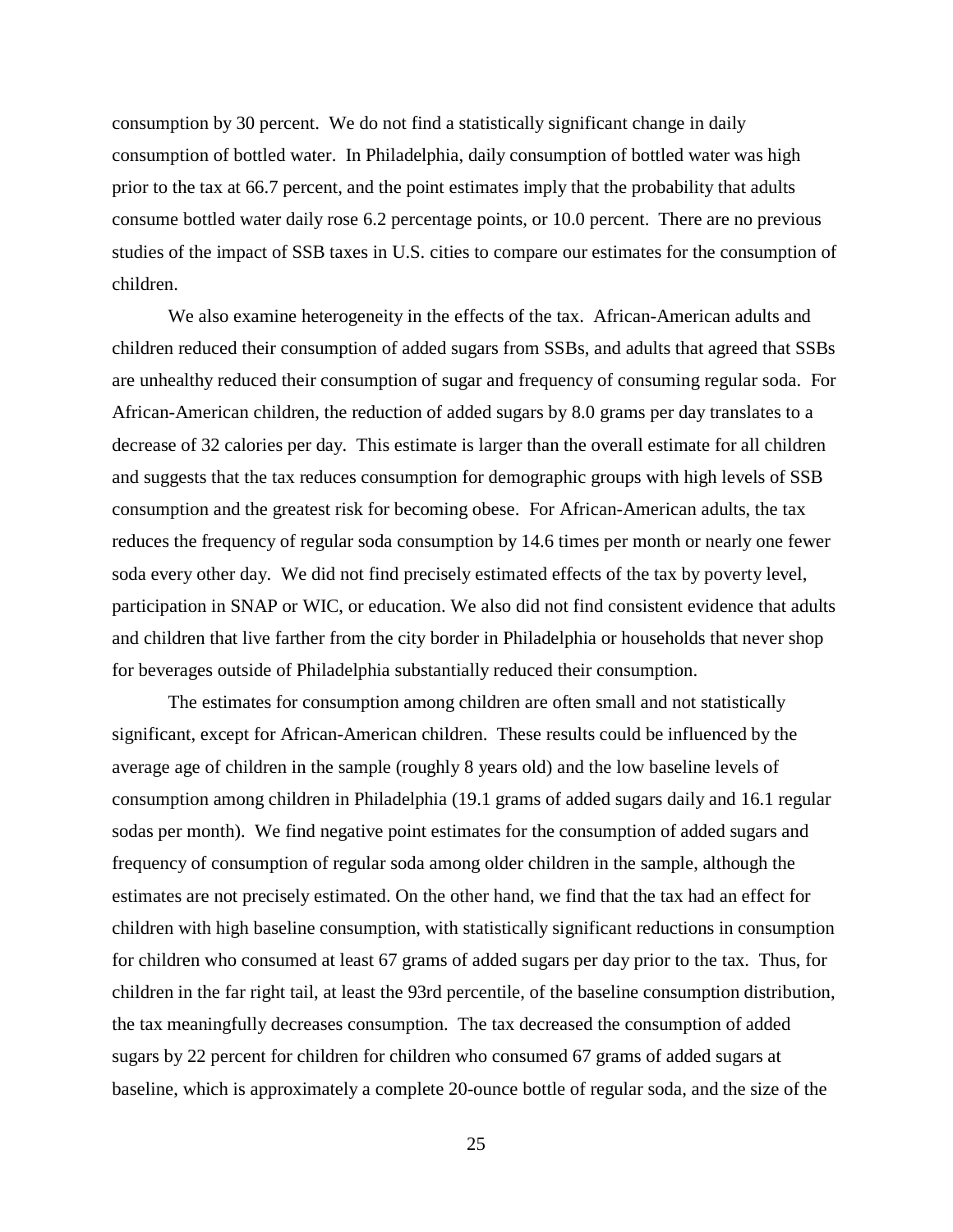effect increases for children with higher baseline consumption levels. These decreases in added sugars are driven by decreases in the frequency of consuming regular soda. Thus, we find evidence of a fairly sizable effect of the tax for children who were consuming high levels of SSBs before implementation of the tax who are likely those at the greatest risk of health complications from SSB consumption.

Further, this paper provides the only estimates of Philadelphia's beverage tax on purchases and cross-border shopping. We find that the average amount of taxed beverages purchased per shopping trip decreased in Philadelphia and increased in comparison communities, which results in a relative decrease of 8.9 ounces per shopping trip at stores in Philadelphia. Assuming an average of 16 trips per month (Ver Ploeg, Larimore, and Wilde, 2017), the tax decreased purchases of all taxed beverages by 142.4 ounces, or slightly more than two 2-liter bottles, per month by consumers in stores in Philadelphia relative to consumers in stores in the comparison areas. We find that this estimate for purchases is, at least partially, influenced by cross-border shopping. Philadelphia residents shopping at stores outside of the city were more likely to purchase taxed beverages and purchased more taxed beverages on average after the tax. In addition, consumers interviewed at stores outside of Philadelphia were much less likely to respond that they regularly shop for beverages at stores in Philadelphia after the implementation of the tax, and those interviewed at stores in Philadelphia were slightly more likely to respond that they regularly shop for beverages outside of the city. Finally, these findings are supported by responses to the household survey; we find that households are more likely to respond that their usual source of beverage purchases is outside of the city and that price was the primary factor in determining where they shop. Consistent with this finding, Cawley et al. (2018) find that the Philadelphia tax was fully passed through to consumers in the form of higher prices, which provides an incentive for Philadelphia residents to shop outside of the city.

The evidence of cross-border shopping in response to the tax provides a plausible explanation for the modest effects we find on the consumption of beverages. Consumers appear to shift some portion of their beverage purchases to stores outside of city, which is consistent with the literature on cross-border shopping to avoid taxes on food (Tosun & Skidmore, 2007). Furthermore, shopping outside of Philadelphia seems plausible for many of the city's residents; the average store in our sample in Philadelphia was 3.2 miles away from the closest untaxed store outside of the city, and 27.6 percent of Philadelphia residents interviewed at Philadelphia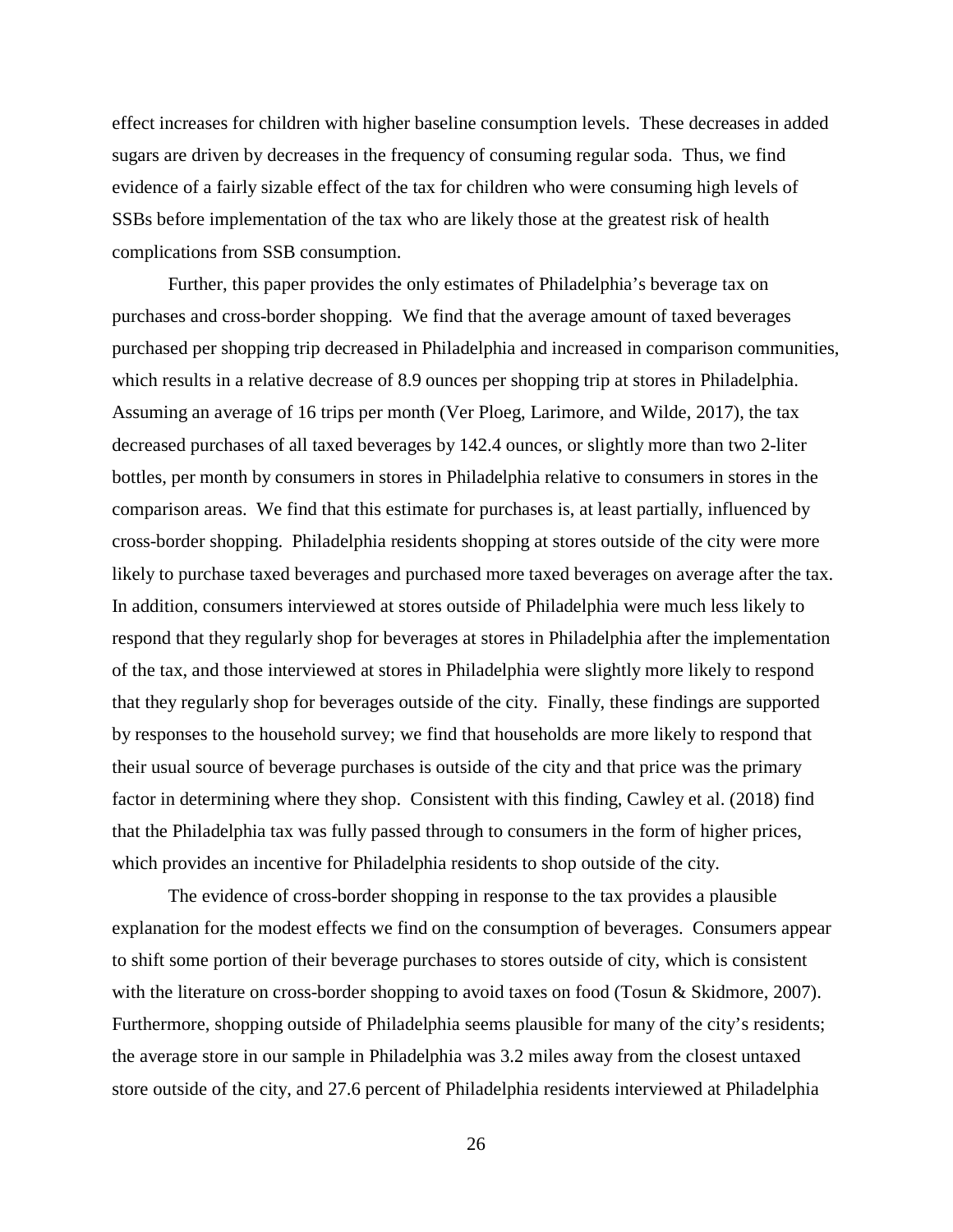stores reported shopping outside of the city one or more times per week. This finding has important ramifications for the potential differential effects on households that do not have the ability to cross the border regularly to shop for beverages. It is possible that the tax is less effective for these households, dampening any possible reductions in SSBs and potentially increasing their expenditures on beverages relative to others than shop outside of the city. Interestingly, we find slightly larger relative declines in purchases of taxed beverages for households living below the FPL, suggesting greater cross-border shopping. We do not find substantial reductions in reported consumption for low-income groups nor for those living farther from the city border.

This study has the following limitations. We have a small number of clusters, with only two time periods and a comparison of Philadelphia to comparison communities in the same MSA; past studies of city-level beverage taxes have all had a limited number of clusters (e.g., Cawley and Frisvold, 2017). This study, like past studies of the tax in Berkeley, CA (Falbe et al., 2015; Cawley and Frisvold, 2017), uses comparison communities that are close to the treated community. Advantages of this approach are that the nearby comparison communities are likely to share any regional shocks experienced by the treated community and the control communities (in the same media market) are exposed to the same information about SSBs that is disseminated during debates over whether to introduce a beverage tax. A disadvantage is that the tax may have spillover effects on the outcomes outside of the city. In addition, although the analysis of purchases using exit interviews from stores enables us to study cross-border shopping, this method does not provide estimates of how the tax affected households' beverages purchases. A direction for future research is to compare our results for purchases using exit interviews to estimates of household-level impacts on purchases from scanner data; scanner data typically contain household purchases and cannot provide information on the impact of the tax on consumption. Further, when examining the effects of the tax for multiple subgroups of adults and children and two outcomes, it is possible that we find precisely estimated impacts for some results simply due to chance. To address this concern, we construct a summary measure of beverage consumption (added sugars) and assess whether the results for a subgroup are consistent for multiple outcomes and whether similar subgroups (for example, the household is below the FPL and receives SNAP benefits) show similar results. Finally, our survey data are self-reported, which may contain some degree of reporting error. To the extent the tax affected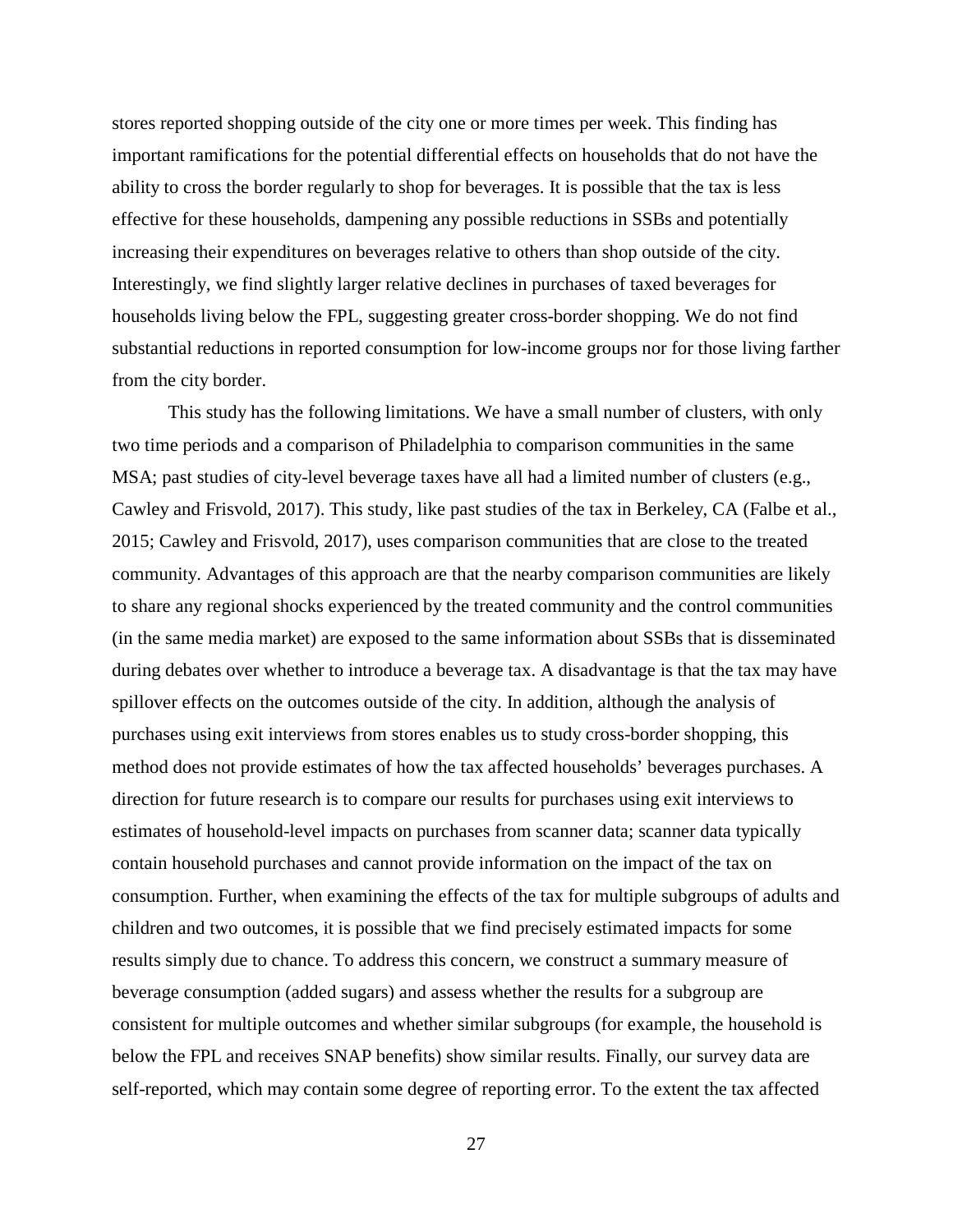the extent of reporting error in Philadelphia relative to the nearby comparison communities, such a change may bias our estimates of the impact of the tax on consumption.

Despite these limitations, this paper provides the only existing evidence on the impact of SSB taxes on the consumption of children, in addition to adults, and provides comprehensive information about the effects of a beverage tax in the largest U.S. city with a tax.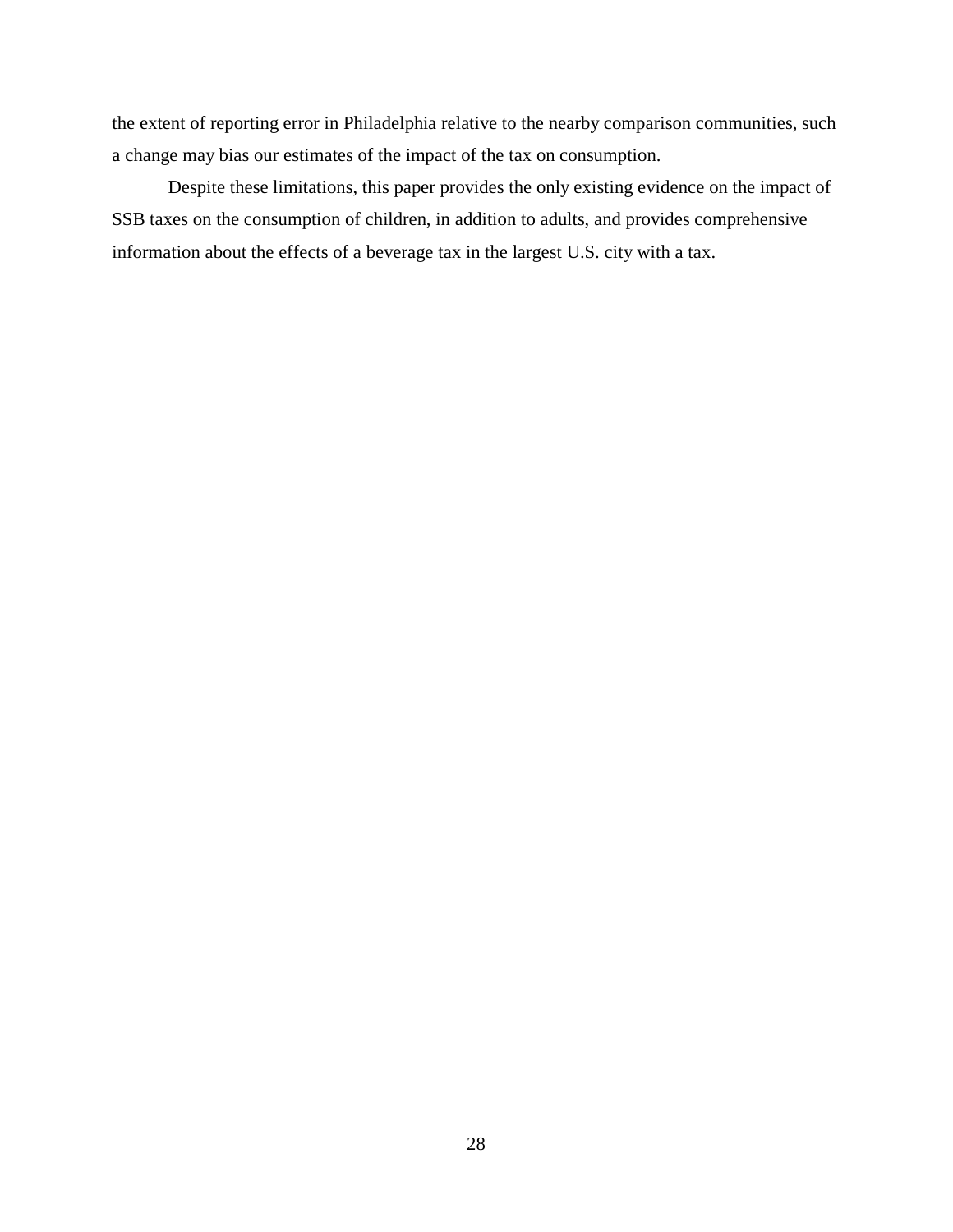#### **References**

- Cawley, J., & Frisvold, D. E. (2017). The Pass‐Through of Taxes on Sugar‐Sweetened Beverages to Retail Prices: The Case of Berkeley, California. *Journal of Policy Analysis and Management*, *36*(2), 303–326.
- Cawley, J., Frisvold, D.E., Hill, A., & Jones, D.J. (2018a). The Impact of the Philadelphia Beverage Tax on Prices and Product Availability. (Working paper).
- Cawley, J., Willage, B., & Frisvold, D. (2018b). Pass-Through of a Tax on Sugar-Sweetened Beverages at the Philadelphia International Airport. *Journal of the American Medical Association*, *319*(3), 305–306.
- Donald, S. G., & Lang, K. (2007). Inference with Difference-in-Differences and Other Panel Data. *Review of Economics and Statistics*, *89*, 221–233.
- Dubois, P., Griffith, R., & O'Connell, M. (2017). How Well Targeted Are Soda Taxes? (Working paper).
- Falbe, J., Thompson, H.R., Becker, C.M., Rojas, N., McCulloch, C.E., & Madsen, K.A. (2016). Impact of the Berkeley Excise Tax on Sugar-Sweetened Beverage Consumption. *American Journal of Public Health*, *106*(10), 1865–1871.
- Fletcher, J.M., Frisvold, D.E., & Tefft, N. (2010). The Effects of Soft Drink Taxes on Child and Adolescent Consumption and Weight Outcomes. *Journal of Public Economics, 94*, 967–974.
- Fletcher, J.M., Frisvold, D.E., & Tefft, N. (2015). Non-Linear Effects of Soda Taxes on Consumption and Weight Outcomes. *Health Economics, 24(5)*, 566–582.
- Fryar, C.D., Carroll, M.D., & Ogden, C.L. (2016). Prevalence of Overweight, Obesity, and Extreme Obesity Among Adults Aged 20 and Over: United States, 1960–1962 Through 2013–2014. National Center for Health Statistics Health E-Stats. July.
- Fryar, C.D., Carroll, M.D., & Ogden, C.L. (2016b). Prevalence of Overweight and Obesity Among Children and Adolescents Aged 2-19 Years: United States, 1963–1965 Through 2013–2014. National Center for Health Statistics Health E-Stats. July.
- Hall, K.D., Sacks, G., Chandramohan, D., Chow, C.C., Wang, Y.C., Gortmaker, S.L., & Swinburn, B.A. (2011). Quantification of the Effect of Energy Imbalance on Bodyweight. *Lancet*, 378(9793), 836-837.
- Hales C., Carroll M., Fryar C., Ogden C. (2017). Prevalence of obesity among adults and youth: United States, 2015–2016. NCHS data brief, no 288. Hyattsville, MD: National Center for Health Statistics.
- Imbens, G.W., &. Wooldridge, J. M. (2009). Recent Developments in the Econometrics of Program Evaluation. *Journal of Economic Literature, 47*(1), 5–86.
- Malik, V.S., & Hu, F.B. (2011). Sugar-Sweetened Beverages and Health: Where Does the Evidence Stand? *American Journal of Clinical Nutrition*, *94*, 1161–1162.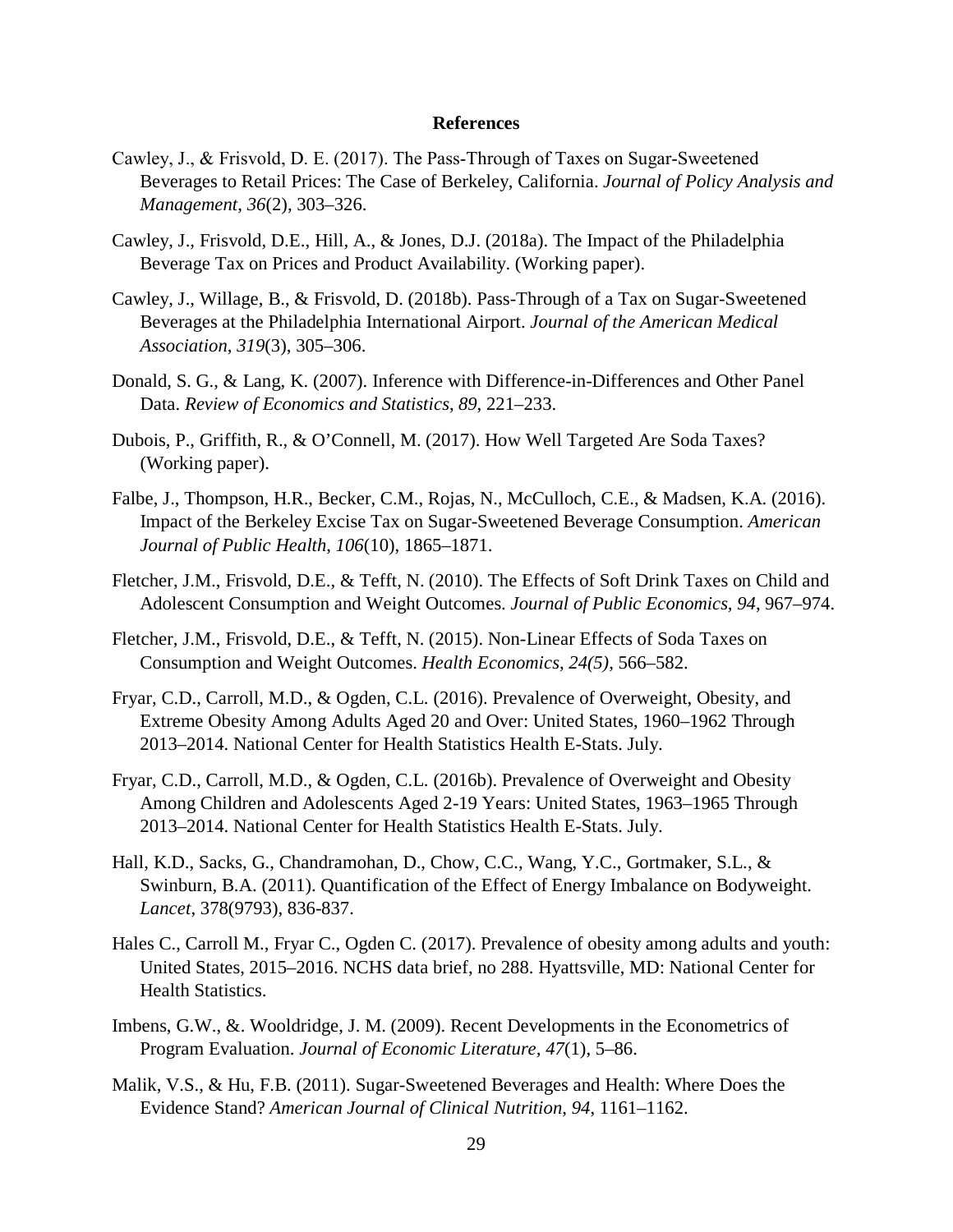- National Cancer Institute. *Dietary Screener Questionnaire (DSQ) in the NHANES 2009–10: Data Processing & Scoring Procedures*. Retrieved from [https://epi.grants.cancer.gov/nhanes/dietscreen/scoring.](https://epi.grants.cancer.gov/nhanes/dietscreen/scoring)
- National Institutes of Health. (2018). Parent Tips: Calories Needed Each Day. Retrieved from [https://www.nhlbi.nih.gov/health/educational/wecan/downloads/calreqtips.pdf.](https://www.nhlbi.nih.gov/health/educational/wecan/downloads/calreqtips.pdf)
- NCD Risk Factor Collaboration. (2016a). Trends in Adult Body-Mass Index in 200 Countries from 1975 to 2014: A Pooled Analysis of 1,698 Population-Based Measurement Studies with 19.2 Million Participants. *The Lancet*, *387*(10026), 1377–1396.
- NCD Risk Factor Collaboration. (2016b). Worldwide Trends in Diabetes since 1980: A Pooled Analysis of 751 Population-Based Studies with 4.4 Million Participants. *The Lancet*, *387*(10027), 1513–1530.
- Powell, L.M., Chriqui, J.F., Khan, T., Wada, R., & Chaloupka, J.F. (2013). Assessing the Potential Effectiveness of Food and Beverage Taxes and Subsidies for Improving Public Health: A Systematic Review of Prices, Demand and Body Weight Outcomes. *Obesity Reviews*, *14*, 10–128.
- Thow, A.M., Downs, S.M., Mayes, C., Trevena, H., Waqanivalu, T., & Cawley, J. (2018). Fiscal Policy to Improve Diets and Prevent Noncommunicable Diseases: From Recommendations to Action. *Bulletin of the World Health Organization*, *96*, 201–210.
- Tosun, M. S., & Skidmore, M. L. (2007). Cross-Border Shopping and the Sales Tax: An Examination of Food Purchases in West Virginia. *The B.E. Journal of Economic Analysis & Policy*, *7*(1), Article 63.
- Ver Ploeg, Michele, Elizabeth Larimore, and Parke Wilde. (2017). *The Influence of Foodstore Access on Grocery Shopping and Food Spending*, EIB-180, U.S. Department of Agriculture, Economic Research Service, October 2017.
- World Health Organization. *Report of the Commission on Ending Childhood Obesity*. (2016). Geneva: World Health Organization.
- Zhong, Y., Auchincloss, A.H., Lee, B.K., & Kanter, G.P. (2018). The Short-Term Impacts of the Philadelphia Beverage Tax on Beverage Consumption. *American Journal of Preventive Medicine*, *55*(1), 26–34.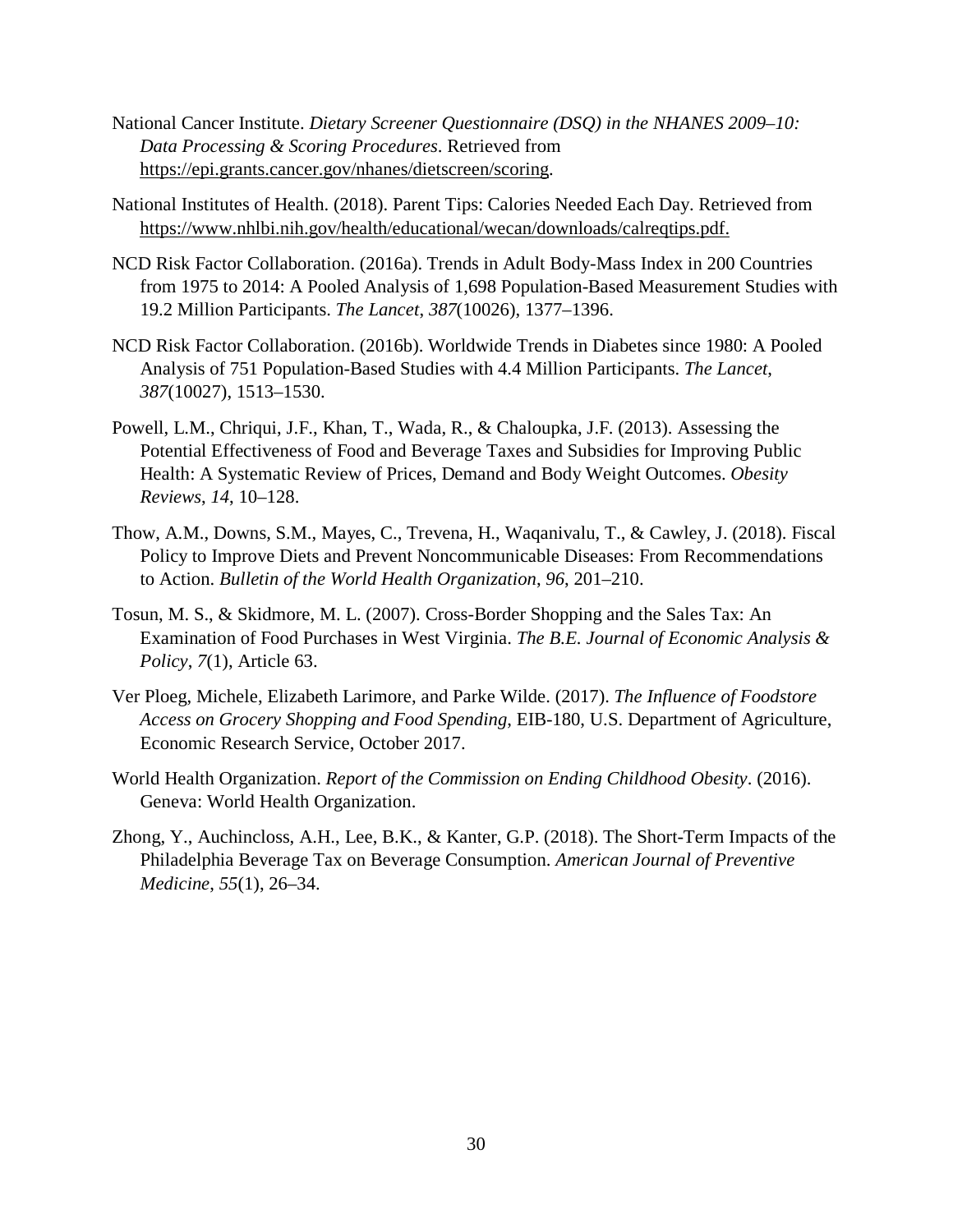|                     | Philadelphia |         |            | <b>Comparison Communities</b> |         |            |  |
|---------------------|--------------|---------|------------|-------------------------------|---------|------------|--|
|                     | 2016         | 2017    | Difference | 2016                          | 2017    | Difference |  |
| Age                 | 39.973       | 39.673  | $-0.301$   | 38.315                        | 38.892  | 0.577      |  |
|                     | (0.732)      | (0.603) | (0.948)    | (0.613)                       | (0.624) | (0.875)    |  |
| Female              | 53.919       | 60.026  | 6.106      | 55.831                        | 56.738  | 0.907      |  |
|                     | (3.197)      | (2.332) | (3.955)    | (2.927)                       | (2.496) | (3.846)    |  |
| Hispanic            | 27.231       | 18.432  | $-8.8$     | 14.933                        | 19.374  | 4.441      |  |
|                     | (2.939)      | (1.650) | (3.369)    | (1.889)                       | (1.931) | (2.700)    |  |
| African-            | 56.111       | 60.599  | 4.488      | 58.812                        | 52.886  | $-5.926$   |  |
| American            | (3.199)      | (2.306) | (3.942)    | (2.750)                       | (2.527) | (3.733)    |  |
| White               | 15.447       | 17.27   | 1.822      | 22.830                        | 25.970  | 3.141      |  |
|                     | (2.288)      | (1.786) | (2.901)    | (2.227)                       | (2.203) | (3.132)    |  |
| Other Race or       | 28.442       | 22.131  | $-6.311$   | 18.359                        | 21.144  | 2.785      |  |
| Multi-Racial        | (2.903)      | (1.910) | (3.474)    | (1.962)                       | (2.036) | (2.827)    |  |
| Household           | 4.195        | 4.267   | 0.072      | 4.496                         | 4.399   | $-0.097$   |  |
| <b>Size</b>         | (0.107)      | (0.083) | (0.135)    | (0.093)                       | (0.078) | (0.121)    |  |
| <b>Below FPL</b>    | 28.946       | 27.599  | $-1.347$   | 29.276                        | 28.437  | $-0.839$   |  |
|                     | (2.898)      | (2.202) | (3.638)    | (2.455)                       | (2.341) | (3.391)    |  |
| <b>Observations</b> | 600          | 763     | 1,363      | 705                           | 738     | 1,443      |  |

Table 1. Characteristics of Exit Interview Respondents

Notes: The figures represent the mean characteristics of the exit survey respondents at Philadelphia stores and stores in comparison communities prior to the tax (2016) and after implementation of the tax (2017). Standard errors are in parentheses.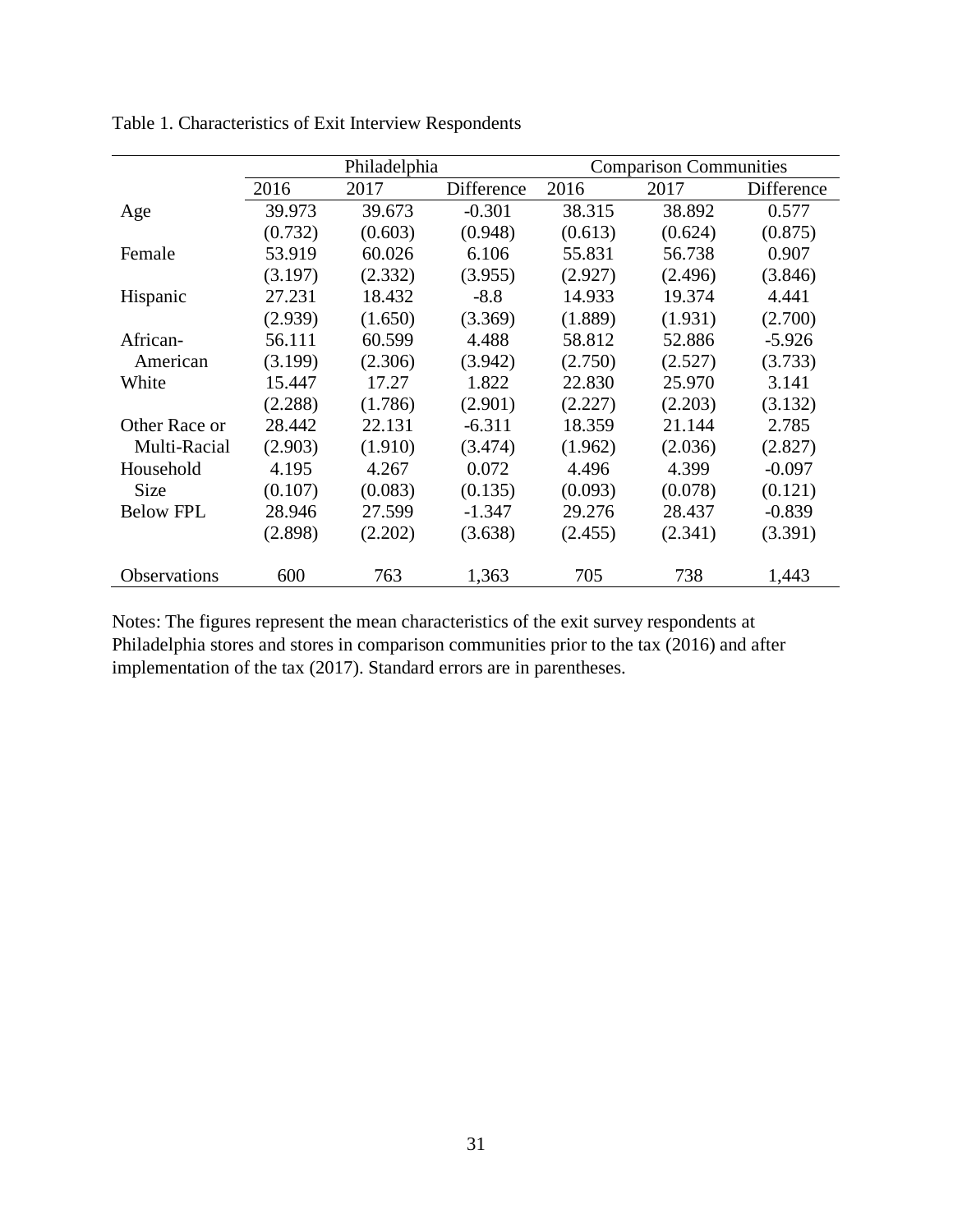|                      |         | Philadelphia |          |         | <b>Comparison Communities</b> |          |          |  |
|----------------------|---------|--------------|----------|---------|-------------------------------|----------|----------|--|
|                      | 2016    | 2017         | Diff.    | 2016    | 2017                          | Diff.    | Diffs.   |  |
| <b>Taxed</b>         | 13.244  | 11.124       | $-2.120$ | 8.210   | 14.977                        | 6.766    | $-8.887$ |  |
| <b>Beverages</b>     | (2.113) | (1.368)      | (2.517)  | (1.703) | (2.259)                       | (2.829)  | (3.787)  |  |
|                      |         |              |          |         |                               |          |          |  |
| Soda (Regular        | 8.460   | 6.850        | $-1.610$ | 3.475   | 8.764                         | 5.290    | $-6.899$ |  |
| or Diet)             | (1.726) | (1.008)      | (1.999)  | (0.871) | (2.017)                       | (2.197)  | (2.970)  |  |
|                      |         |              |          |         |                               |          |          |  |
| <b>Untaxed</b>       | 7.430   | 10.432       | 3.002    | 6.672   | 7.604                         | 0.932    | 2.070    |  |
| <b>Beverages</b>     | (1.490) | (2.244)      | (2.694)  | (1.489) | (1.360)                       | (2.017)  | (3.365)  |  |
|                      |         |              |          |         |                               |          |          |  |
| <b>Bottled Water</b> | 4.231   | 5.491        | 1.260    | 3.411   | 1.722                         | $-1.688$ | 2.948    |  |
|                      | (1.150) | (1.650)      | (2.012)  | (1.027) | (0.493)                       | (1.139)  | (2.312)  |  |
|                      |         |              |          |         |                               |          |          |  |
| Observations         | 600     | 763          | 1,363    | 705     | 738                           | 1,443    | 2,806    |  |

Table 2. Beverage Purchases (Ounces) Before and After the Implementation of the Beverage Tax in Philadelphia

Notes: This table shows the mean ounces purchased among all beverages for the listed categories. Standard errors are in parentheses. Taxed Beverages include regular soda, diet soda, sports drinks, energy drinks, juice drinks (which contain less than 50 percent juice), and sweetened tea. Untaxed beverages include bottled water and 100 percent juice.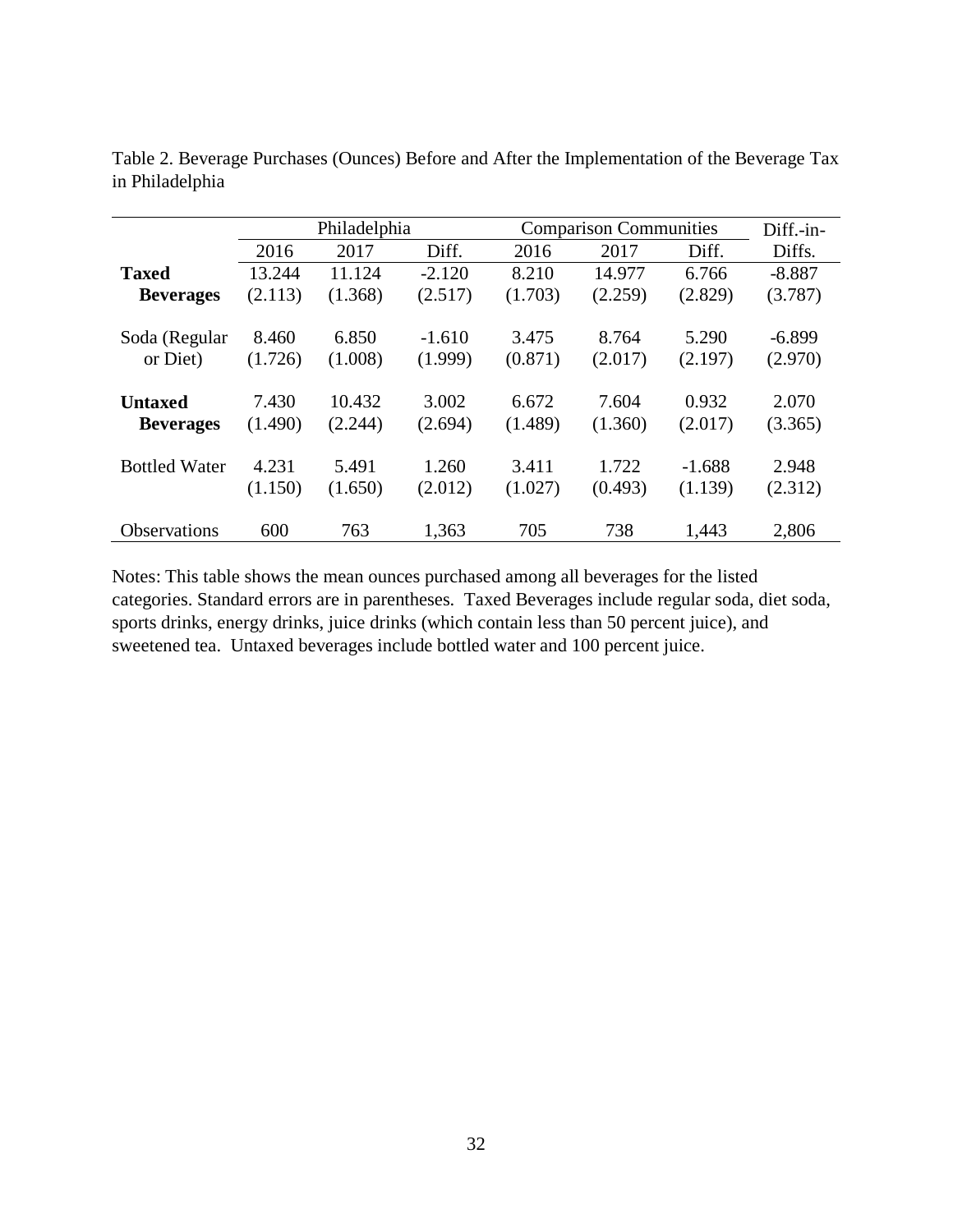|                      |                    | African- |          |                  | Philadelphia |
|----------------------|--------------------|----------|----------|------------------|--------------|
|                      | <b>Full Sample</b> | American | Hispanic | <b>Below FPL</b> | Resident     |
| <b>All Beverages</b> | $-6.045$           | $-4.718$ | $-6.810$ | $-6.683$         | $-26.855$    |
|                      | (5.737)            | (7.086)  | (12.418) | (10.081)         | (14.140)     |
|                      | [2, 546]           | [2, 546] | [2, 546] | [2, 546]         | [2, 546]     |
| <b>All Taxed</b>     | $-8.863$           | $-4.755$ | $-4.525$ | $-12.681$        | $-27.022$    |
| <b>Beverages</b>     | (4.301)            | (5.446)  | (6.659)  | (6.050)          | (13.420)     |
|                      | [2,457]            | [2,457]  | [2,457]  | [2,457]          | [2,457]      |
| Soda (Regular        | $-6.149$           | $-4.230$ | 0.130    | $-7.919$         | $-16.130$    |
| and Diet)            | (3.448)            | (3.964)  | (5.037)  | (5.132)          | (13.886)     |
|                      | [2,563]            | [2, 563] | [2, 563] | [2,563]          | [2, 563]     |
| <b>Untaxed</b>       | 3.257              | 0.479    | $-0.233$ | 8.102            | 4.248        |
| <b>Beverages</b>     | (4.150)            | (4.922)  | (10.924) | (7.056)          | (4.993)      |
|                      | [2,466]            | [2,466]  | [2, 466] | [2, 466]         | [2, 466]     |
| <b>Bottled Water</b> | 2.539              | 5.089    | 2.728    | 2.474            | 1.476        |
|                      | (2.339)            | (3.458)  | (7.120)  | (3.621)          | (4.441)      |
|                      | [2,562]            | [2,562]  | [2,562]  | [2, 562]         | [2, 562]     |

Table 3. Relative Changes in Beverage Purchases (Ounces), Difference-in-Differences Estimates

Notes: This table shows the difference-in-differences estimates for the product category in the row heading and the sample in the column heading. Standard errors, which are robust to clustering at the store level, are in parentheses, and sample sizes are in brackets. Each cell contains the results of separate regressions. Additional variables that are included, but not shown, are age, gender (indicator for female), whether the respondent is African-American, whether the respondent is Hispanic, household size, whether household income is below the FPL, whether the respondent is a Philadelphia resident, indicators for days of the week, whether the interview location is in Philadelphia, whether the interview occurred after implementation of the tax, and store-type indicators.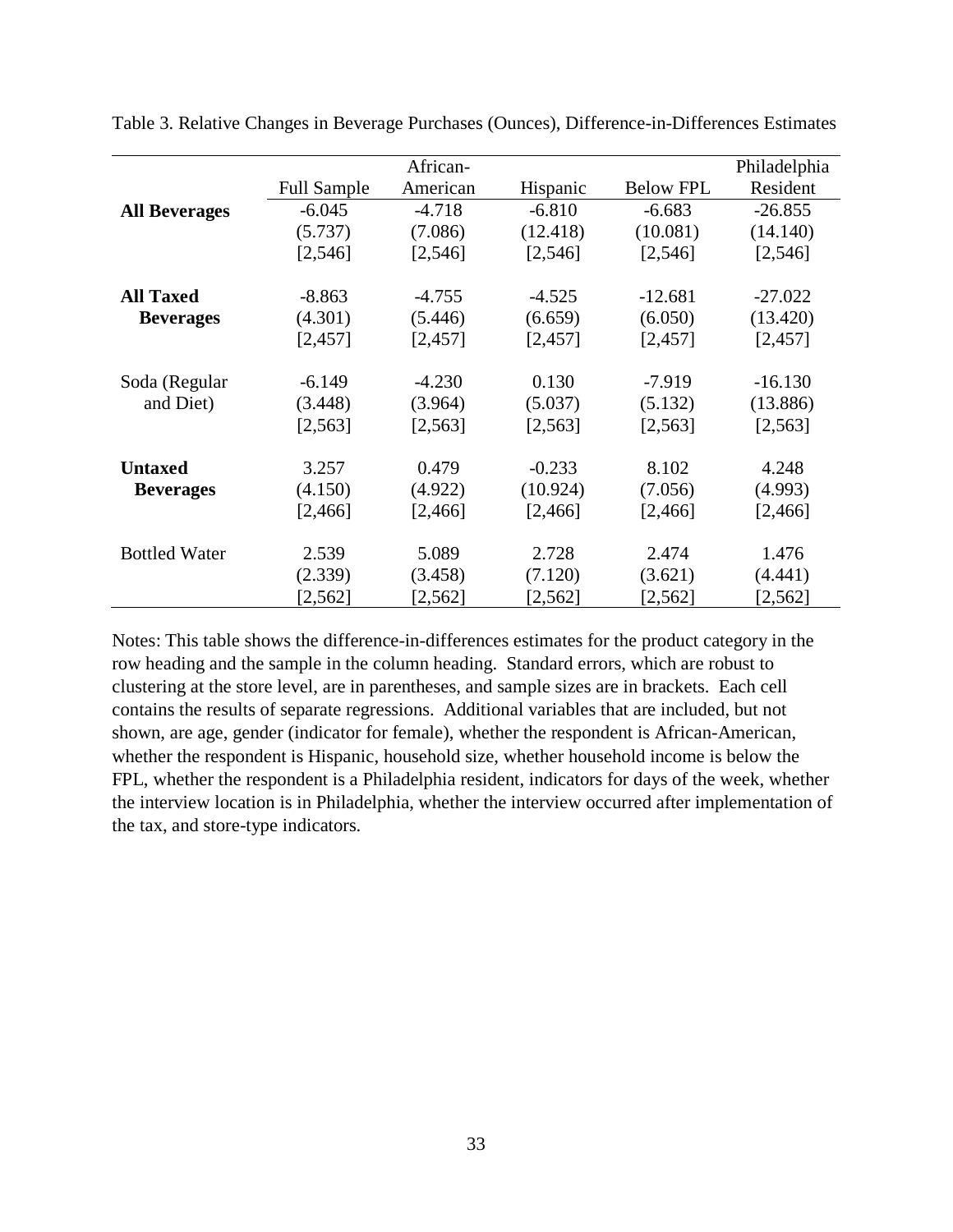Table 4. Cross-Border Shopping

| <b>Observed Cross-Border Shopping</b>                      |          |
|------------------------------------------------------------|----------|
| Percentage of consumers outside Philadelphia who are       | 0.023    |
| Philadelphia residents                                     | (0.025)  |
|                                                            | [1, 354] |
| Percentage of Philadelphia residents shopping outside      | 0.289    |
| Philadelphia who purchase a taxed beverage                 | (0.056)  |
|                                                            | [198]    |
| Volume of taxed beverages purchased by Philadelphia        | 16.898   |
| residents shopping outside Philadelphia (ounces)           | (11.875) |
|                                                            | [198]    |
| <b>Self-Reported Cross Border Shopping</b>                 |          |
| Interviewed at comparison store—Philadelphia residents     | $-0.206$ |
| (reported shopping in Philadelphia                         | (0.068)  |
| one or more times per week)                                | [190]    |
| Interviewed at comparison store—Non-Philadelphia residents | $-0.207$ |
| (reported shopping in Philadelphia                         | (0.040)  |
| one or more times per week)                                | [1,088]  |
| Interviewed at Philadelphia store—Philadelphia residents   | 0.043    |
| (reported shopping outside Philadelphia                    | (0.032)  |
| one or more times per week)                                | [1,199]  |

Notes: Standard errors, which are robust to clustering at the store level, are in parentheses, and sample sizes are in brackets. Each cell contains the results of separate regressions. Additional variables that are included, but not shown, are age, gender (indicator for female), whether the respondent is African-American, whether the respondent is Hispanic, household size, whether household income is below FPL, indicators for days of the week, whether the interview occurred after implementation of the tax, and store-type indicators.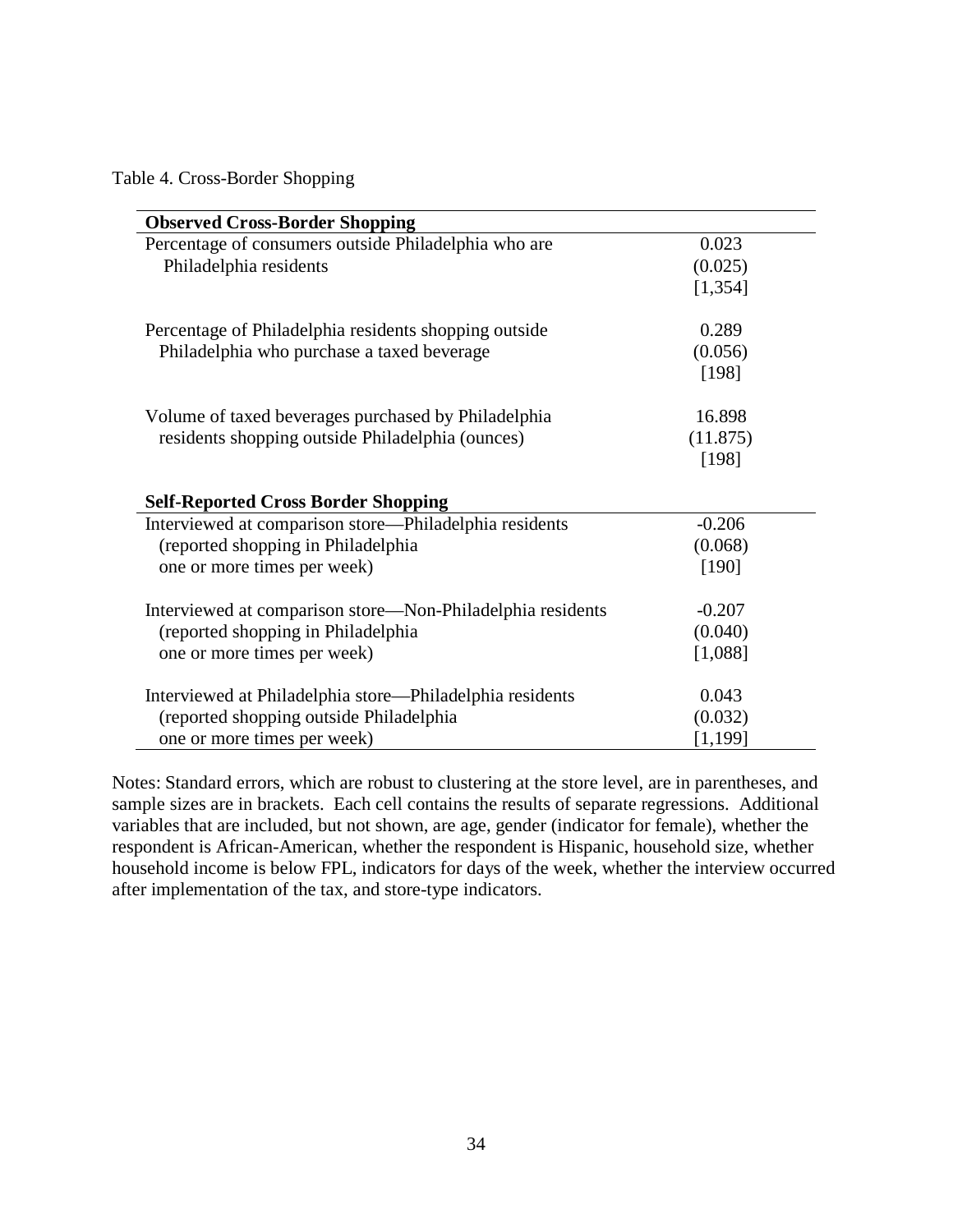|                             | Comparison   |             |            |  |  |
|-----------------------------|--------------|-------------|------------|--|--|
|                             | Philadelphia | Communities | Difference |  |  |
| Age (adult)                 | 39.583       | 37.856      | 1.727      |  |  |
|                             | (1.023)      | (1.237)     | (1.605)    |  |  |
| Age (child)                 | 8.136        | 7.900       | 0.236      |  |  |
|                             | (0.435)      | (0.439)     | (0.618)    |  |  |
| Female (adult)              | 0.662        | 0.609       | 0.053      |  |  |
|                             | (0.047)      | (0.051)     | (0.069)    |  |  |
| Female (child)              | 0.502        | 0.568       | $-0.066$   |  |  |
|                             | (0.048)      | (0.049)     | (0.068)    |  |  |
| Hispanic                    | 0.240        | 0.182       | 0.058      |  |  |
|                             | (0.041)      | (0.039)     | (0.057)    |  |  |
| African-American            | 0.659        | 0.632       | 0.027      |  |  |
|                             | (0.044)      | (0.047)     | (0.065)    |  |  |
| White                       | 0.178        | 0.242       | $-0.064$   |  |  |
|                             | (0.034)      | (0.042)     | (0.054)    |  |  |
| <b>Other Race</b>           | 0.163        | 0.126       | 0.037      |  |  |
|                             | (0.035)      | (0.030)     | (0.046)    |  |  |
| Household Size              | 4.277        | 4.609       | $-0.332$   |  |  |
|                             | (0.179)      | (0.197)     | (0.266)    |  |  |
| Household income below      |              |             |            |  |  |
| poverty level               | 0.613        | 0.539       | 0.074      |  |  |
|                             | (0.046)      | (0.052)     | (0.069)    |  |  |
| <b>High School Graduate</b> | 0.480        | 0.468       | 0.012      |  |  |
|                             | (0.048)      | (0.050)     | (0.069)    |  |  |
| <b>SNAP Recipient</b>       | 0.555        | 0.453       | 0.102      |  |  |
|                             | (0.048)      | (0.050)     | (0.069)    |  |  |
| <b>WIC Recipient</b>        | 0.159        | 0.200       | $-0.042$   |  |  |
|                             | (0.036)      | (0.041)     | (0.055)    |  |  |
| Free or Reduced-Price Lunch | 0.320        | 0.422       | $-0.102$   |  |  |
| Recipient                   | (0.043)      | (0.049)     | (0.065)    |  |  |
|                             |              |             |            |  |  |
| Observations                | 241          | 199         | 440        |  |  |

Table 5. Characteristics of Household Survey Respondents

Notes: This table shows the mean characteristics of adults and children living in Philadelphia and in the comparison communities who responded to both waves of the household survey and the differences between the two groups. Standard errors are in parentheses.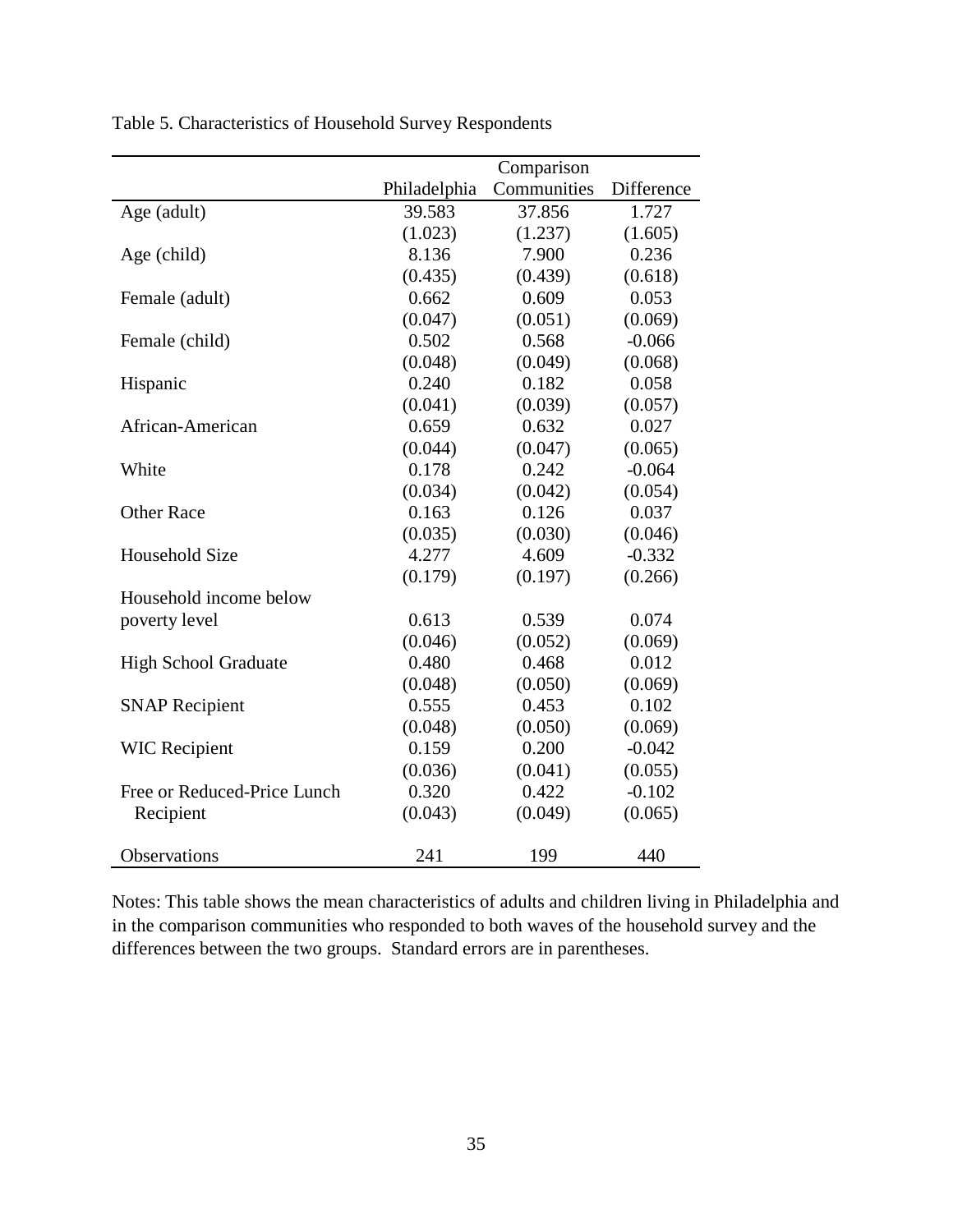| Philadelphia<br><b>Comparison Communities</b>                              |                      |
|----------------------------------------------------------------------------|----------------------|
| 2016<br>2017<br>Diff.<br>2016<br>2017<br>Diff.                             | DiD                  |
| <b>Adults</b>                                                              |                      |
|                                                                            |                      |
| <b>Frequency</b>                                                           |                      |
| Taxed<br>54.116<br>50.494<br>$-3.621$<br>50.224<br>45.692                  | 4.531<br>$-8.153$    |
| (5.868)<br>(5.600)<br>(6.642)<br>(4.192)<br>(5.444)<br><b>Beverages</b>    | (5.135)<br>(7.597)   |
| [222]<br>$[222]$<br>[182]<br>[182]<br>[222]                                | [182]<br>[404]       |
| 34.446<br>27.225<br>$-7.221$<br>23.866<br>34.135<br>Regular Soda           | $-17.49$<br>10.269   |
| (5.993)<br>(3.020)<br>(4.871)<br>(5.107)<br>(5.168)                        | (4.553)<br>(7.527)   |
| [232]<br>[232]<br>[232]<br>[193]<br>[193]                                  | [193]<br>[425]       |
| Diet Soda<br>3.977<br>2.588<br>$-1.388$<br>5.873<br>4.84                   | $-1.033$<br>$-0.355$ |
| (1.018)<br>(1.506)<br>(0.656)<br>(1.078)<br>(1.958)                        | (1.708)<br>(2.020)   |
| [234]<br>[234]<br>[234]<br>[192]<br>[192]                                  | [192]<br>[426]       |
| 161.461<br>166.063<br>4.602<br>141.959<br>161.979<br>Untaxed               | $-15.418$<br>20.019  |
| (13.324)<br>(9.688)<br>(9.760)<br>(13.534)<br>(13.178)<br><b>Beverages</b> | (13.459)<br>(18.836) |
| [183]<br>[183]<br>[183]<br>[163]<br>[163]                                  | [163]<br>[346]       |
| 61.779<br>56.93<br><b>Bottled Water</b><br>76.942<br>15.163<br>71.597      | 0.496<br>14.666      |
| (5.573)<br>(5.069)<br>(6.537)<br>(6.663)<br>(5.456)                        | (9.351)<br>(6.686)   |
| [224]<br>[224]<br>[224]<br>[187]<br>[187]                                  | [187]<br>[411]       |
| 32.204<br>3.895<br>Coffee<br>28.309<br>28.685<br>33.268                    | 4.583<br>$-0.688$    |
| (3.132)<br>(3.562)<br>(2.978)<br>(2.665)<br>(3.505)                        | (3.627)<br>(4.693)   |
| [224]<br>[224]<br>[224]<br>[188]<br>[188]                                  | [412]<br>[188]       |
|                                                                            |                      |
| 41.443<br>$-4.077$<br>35.706<br>41.399<br><b>Added sugars</b><br>37.366    | 5.694<br>$-9.771$    |
| (4.548)<br>(4.771)<br>(4.779)<br>(4.186)<br>(3.969)                        | (3.758)<br>(5.625)   |
| [214]<br>[178]<br>[178]<br>[214]<br>[214]                                  | [178]<br>[392]       |
| <b>Children</b>                                                            |                      |
| <b>Frequency</b>                                                           |                      |
| 33.191<br>Taxed<br>37.74<br>$-4.55$<br>42.737<br>37.8                      | 0.388<br>$-4.937$    |
| (5.583)<br>(5.861)<br>(5.704)<br>(4.231)<br>(6.074)<br><b>Beverages</b>    | (4.112)<br>(7.336)   |
| $[200]$<br>$[200]$<br>$[200]$<br>[171]<br>[171]                            | [171]<br>[371]       |
| 16.071<br>$-4.094$<br>16.415<br>11.81<br>Regular Soda<br>11.977            | $-4.605$<br>0.511    |
| (3.828)<br>(2.124)<br>(4.151)<br>(2.585)<br>(2.107)                        | (2.122)<br>(4.662)   |
| [215]<br>[215]<br>[215]<br>[183]<br>[183]                                  | [183]<br>[398]       |
| $-2.11$<br>21.803<br>19.693<br>21.761<br>20.803<br>Sweetened               | $-0.959$<br>$-1.151$ |
| Fruit drinks<br>(3.091)<br>(2.590)<br>(3.989)<br>(3.022)<br>(3.655)        | (3.639)<br>(5.400)   |
| [211]<br>$[211]$<br>[176]<br>$[211]$<br>[176]                              | [176]<br>[387]       |
| 173.067<br>172.095<br>$-0.972$<br>154.327<br>173.504<br>Untaxed            | 19.176<br>$-20.148$  |
| (12.257)<br>Beverages<br>(10.518)<br>(11.295)<br>(10.135)<br>(16.162)      | (15.184)<br>(18.922) |
| $[180]$<br>$[180]$<br>$[180]$<br>[153]<br>[153]                            | [153]<br>[333]       |

Table 6. Mean Consumption Before and After Implementation of the Beverage Tax in Philadelphia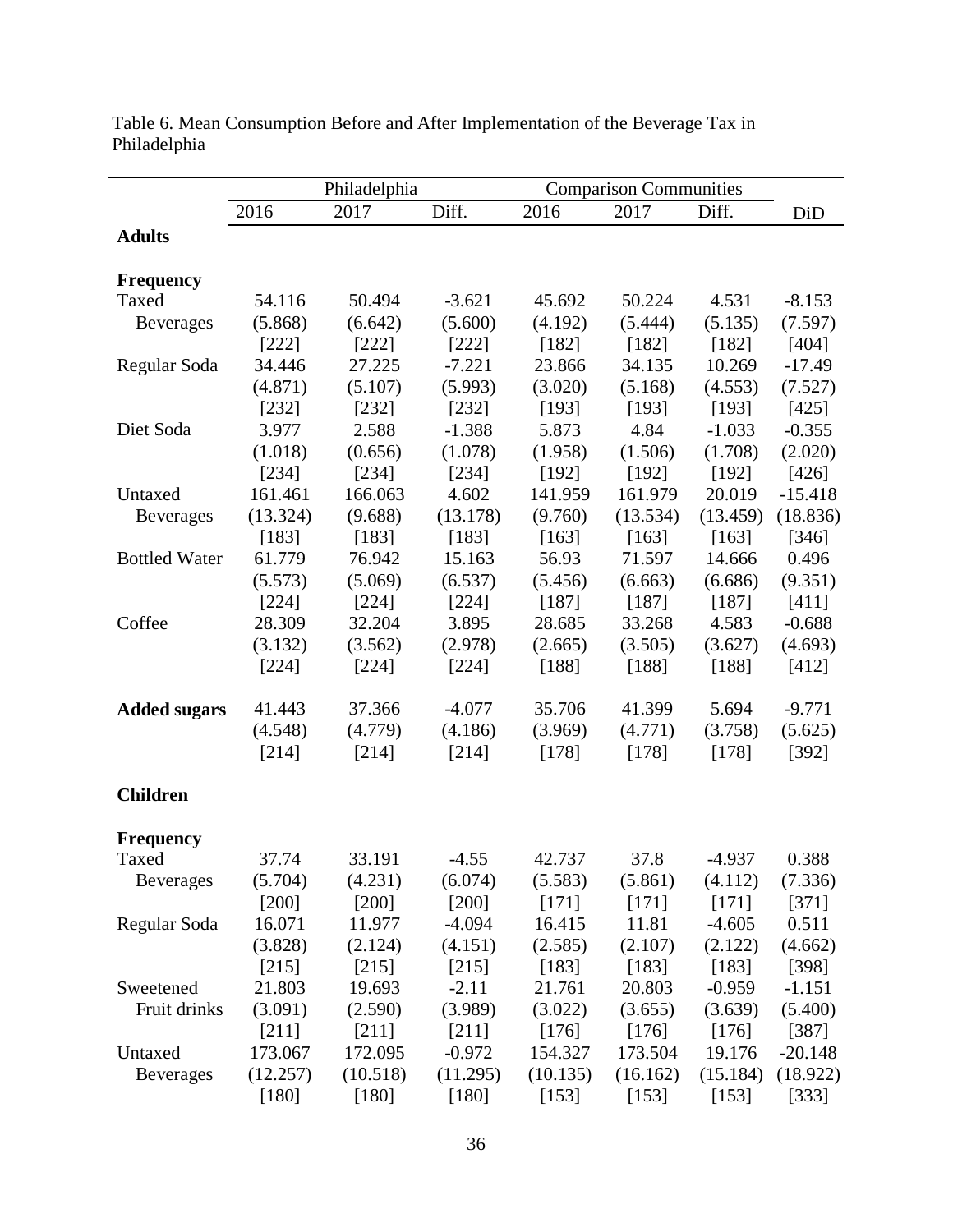| <b>Bottled</b> water | 55.725  | 57.52   | 1.796    | 41.842  | 55.641  | 13.799  | $-12.003$ |
|----------------------|---------|---------|----------|---------|---------|---------|-----------|
|                      | (6.134) | (4.819) | (6.893)  | (4.305) | (7.639) | (8.391) | (10.858)  |
|                      | [210]   | [210]   | [210]    | [176]   | [176]   | [176]   | [386]     |
| Milk                 | 62.097  | 54.592  | $-7.505$ | 51.481  | 54.244  | 2.763   | $-10.268$ |
|                      | (5.646) | (5.016) | (5.152)  | (4.168) | (6.981) | (7.013) | (8.702)   |
|                      | [207]   | [207]   | $[207]$  | [175]   | [175]   | [175]   | $[382]$   |
| <b>Added Sugars</b>  | 19.066  | 16.866  | $-2.2$   | 21.396  | 19.797  | $-1.6$  | $-0.6$    |
|                      | (3.238) | (2.187) | (3.215)  | (2.833) | (3.081) | (2.704) | (4.201)   |
|                      | [189]   | [189]   | [189]    | [170]   | [170]   | $[170]$ | $359$ ]   |

Notes: The figures are the unconditional mean values for the outcome variables (frequency of consumption by beverage type and added sugars) for adults and children by time and location. Standard errors are in parentheses. Sample sizes are in brackets. Beverages are in mean ounces and added sugars are in grams.

 $DiD = difference-in-differences.$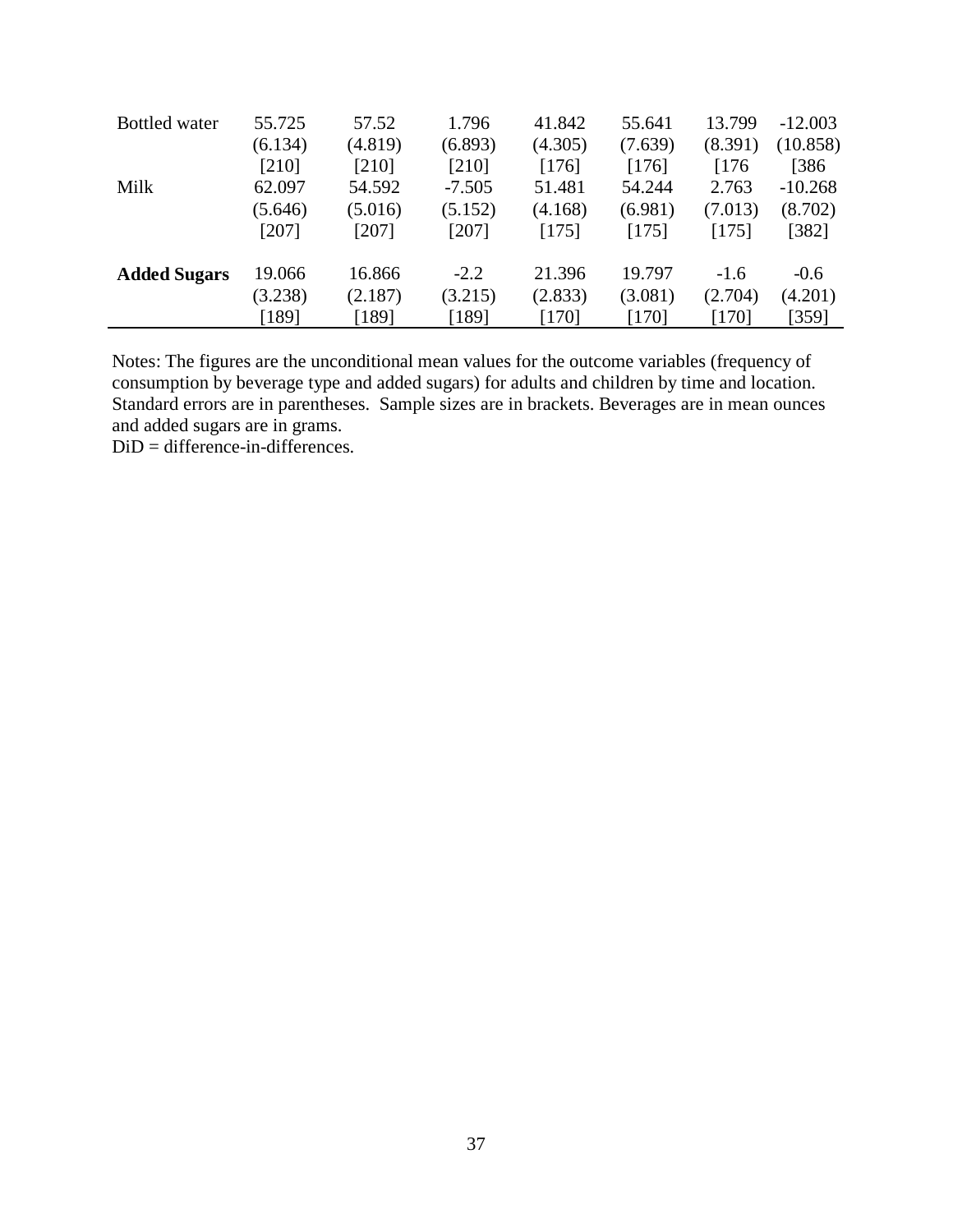|                            | <b>Adults</b>    |                  | Children            |                  |  |
|----------------------------|------------------|------------------|---------------------|------------------|--|
|                            | (A)              | (B)              | (A)                 | (B)              |  |
|                            |                  |                  |                     |                  |  |
| <b>Frequency of</b>        |                  |                  |                     |                  |  |
| consumption                |                  |                  |                     |                  |  |
|                            |                  |                  |                     |                  |  |
| <b>All Taxed Beverages</b> | $-5.068$         | $-4.374$         | $-2.476$<br>(6.567) | $-4.316$         |  |
|                            | (5.946)<br>[404] | (6.043)<br>[404] | [371]               | (5.920)<br>[371] |  |
|                            |                  |                  |                     |                  |  |
| Regular Soda               | $-11.640$        | $-10.397$        | 0.246               | $-0.159$         |  |
|                            | (6.518)          | (5.670)          | (3.475)             | (2.787)          |  |
|                            | [425]            | [425]            | [398]               | [398]            |  |
|                            |                  |                  |                     |                  |  |
| Diet Soda                  | $-1.689$         | $-1.982$         | $-0.164$            | $-0.256$         |  |
|                            | (1.304)          | (1.260)          | (0.818)             | (0.814)          |  |
|                            | [426]            | [426]            | [406]               | [406]            |  |
|                            |                  |                  |                     |                  |  |
| Sweetened fruit drinks     | 4.435            | 5.665            | $-1.119$            | $-2.404$         |  |
|                            | (3.733)          | (3.580)          | (4.484)             | (4.252)          |  |
|                            | [418]            | [418]            | [387]               | [387]            |  |
|                            |                  |                  |                     |                  |  |
| <b>Energy Drinks</b>       | n.a.             | n.a.             | $-0.935$            | $-0.890$         |  |
|                            | n.a.             | n.a.             | (0.677)             | (0.662)          |  |
|                            | n.a.             | n.a.             | [213]               | [213]            |  |
| <b>Untaxed Beverages</b>   | $-3.249$         | $-4.366$         | $-10.534$           | $-2.063$         |  |
|                            | (15.524)         | (15.459)         | (20.425)            | (18.255)         |  |
|                            | [346]            | [346]            | [333]               | [333]            |  |
|                            |                  |                  |                     |                  |  |
| <b>Bottled Water</b>       | 3.534            | 4.392            | $-0.855$            | 0.029            |  |
|                            | (8.263)          | (8.034)          | (7.653)             | (7.180)          |  |
|                            | [411]            | [411]            | [386]               | [386]            |  |
|                            |                  |                  |                     |                  |  |
| Coffee                     | $-0.863$         | $-1.811$         | n.a.                | n.a.             |  |
|                            | (4.668)          | (4.618)          | n.a.                | n.a.             |  |
|                            | [412]            | [412]            | n.a.                | n.a.             |  |
|                            |                  |                  |                     |                  |  |
| Juice                      | $-1.762$         | 0.112            | $-2.811$            | $-0.654$         |  |
|                            | (6.064)          | (5.387)          | (4.849)             | (4.226)          |  |
|                            | [414]            | [414]            | [387]               | [387]            |  |
|                            |                  |                  |                     |                  |  |
| Milk                       | 4.40             | 2.81             | $-4.038$            | $-2.275$         |  |
|                            | (5.33)           | (4.877)          | (8.341)             | (8.220)          |  |

Table 7. The Impact of the Beverage Tax on Consumption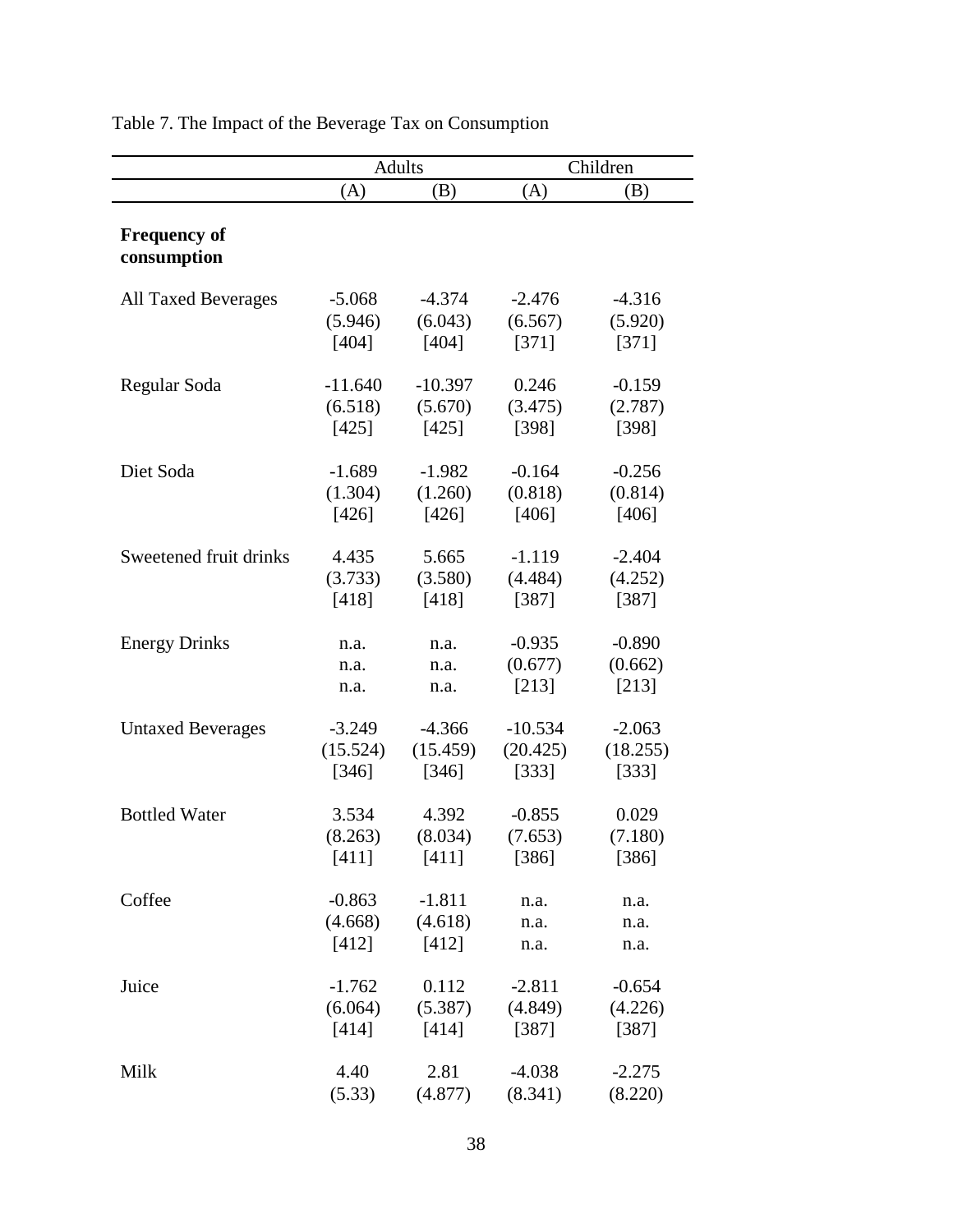|                                 | [398]                        | [398]                        | [382]                        | [382]                        |
|---------------------------------|------------------------------|------------------------------|------------------------------|------------------------------|
| <b>Grams</b> of added<br>sugars | $-7.745$<br>(3.932)<br>[392] | $-5.945$<br>(3.733)<br>[392] | $-1.992$<br>(3.489)<br>[359] | $-2.374$<br>(3.255)<br>[359] |

Notes: Specification A controls for baseline consumption. Specification B controls for gender, age, race, education, and household income. The figures represent the change in the outcome for households in Philadelphia relative to those in the comparison communities. Standard errors are in parentheses. Sample sizes are in brackets. The outcomes are grams of added sugars and the frequency of monthly consumption by beverage type. All regressions were estimated with sample weights and standard errors clustered at the store level.

n.a. = not applicable. We did not ask adults separate questions about consumption of energy drinks; energy drinks are included in the questions about sweetened fruit drinks. We collected information about coffee consumption among children, but very few responded that they drink any coffee.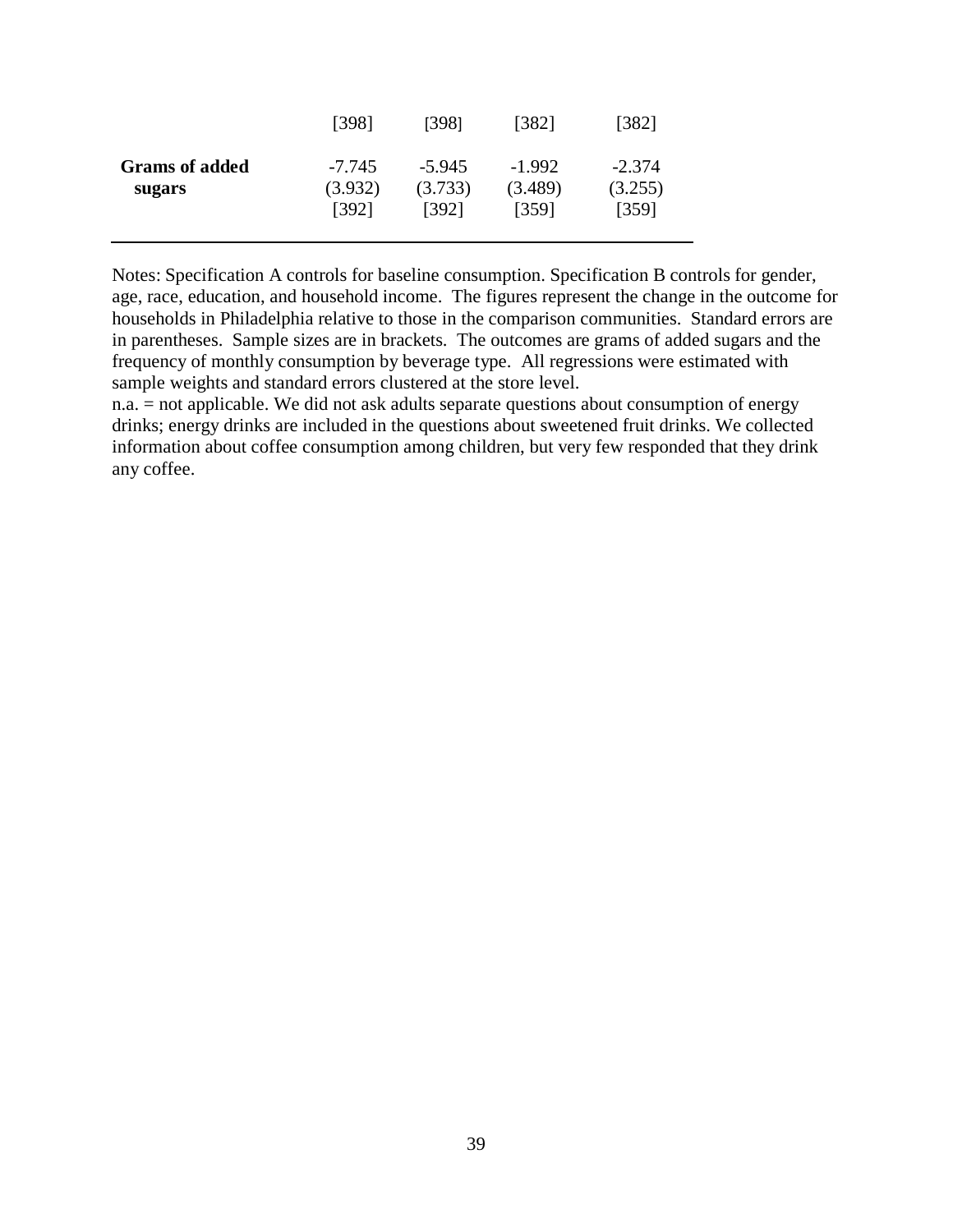|                            |          | <b>Adults</b> | Children |          |
|----------------------------|----------|---------------|----------|----------|
|                            | Any      | Daily         | Any      | Daily    |
|                            |          |               |          |          |
| <b>All Taxed Beverages</b> | $-0.054$ | $-0.054$      | $-0.003$ | 0.032    |
|                            | (0.029)  | (0.063)       | (0.060)  | (0.058)  |
|                            | [404]    | [404]         | [371]    | [371]    |
|                            |          |               |          |          |
| Regular Soda               | $-0.024$ | $-0.111$      | 0.017    | 0.028    |
|                            | (0.034)  | (0.059)       | (0.036)  | (0.047)  |
|                            | [425]    | [425]         | [398]    | [398]    |
| Diet Soda                  | $-0.167$ | $-0.028$      | $-0.021$ | $-0.021$ |
|                            | (0.055)  | (0.024)       | (0.041)  | (0.022)  |
|                            | [426]    | [426]         | [406]    | [406]    |
|                            |          |               |          |          |
| Sweetened fruit drinks     | $-0.006$ | $-0.028$      | $-0.058$ | $-0.001$ |
|                            | (0.042)  | (0.024)       | (0.064)  | (0.053)  |
|                            | [418]    | [426]         | [387]    | [387]    |
|                            |          |               |          |          |
| <b>Energy Drinks</b>       | n.a.     | n.a.          | $-0.040$ | $-0.023$ |
|                            | n.a.     | n.a.          | (0.044)  | (0.024)  |
|                            | n.a.     | n.a.          | [213]    | [213]    |
| <b>Untaxed Beverages</b>   | 0.018    | 0.038         | 0.007    | 0.006    |
|                            | (0.016)  | (0.030)       | (0.007)  | (0.017)  |
|                            | [346]    | [346]         | [333]    | [333]    |
|                            |          |               |          |          |
| <b>Bottled Water</b>       | 0.065    | 0.062         | $-0.036$ | 0.069    |
|                            | (0.048)  | (0.056)       | (0.048)  | (0.062)  |
|                            | [411]    | $[411]$       | [386]    | [386]    |
|                            |          |               |          |          |
| Coffee                     | $-0.039$ | $-0.080$      | n.a.     | n.a.     |
|                            | (0.041)  | (0.068)       | n.a.     | n.a.     |
|                            | [412]    | [412]         | n.a.     | n.a.     |
| Juice                      | 0.107    | 0.077         | 0.030    | 0.043    |
|                            | (0.041)  | (0.064)       | (0.030)  | (0.064)  |
|                            | [414]    | [414]         | [387]    | [387]    |
|                            |          |               |          |          |
| Milk                       | 0.038    | $-0.034$      | 0.017    | 0.036    |
|                            | (0.047)  | (0.060)       | (0.030)  | (0.048)  |
|                            | [398]    | [398]         | $[382]$  | $[382]$  |

Table 8. The Impact of the Beverage Tax on Any Consumption and Daily Consumption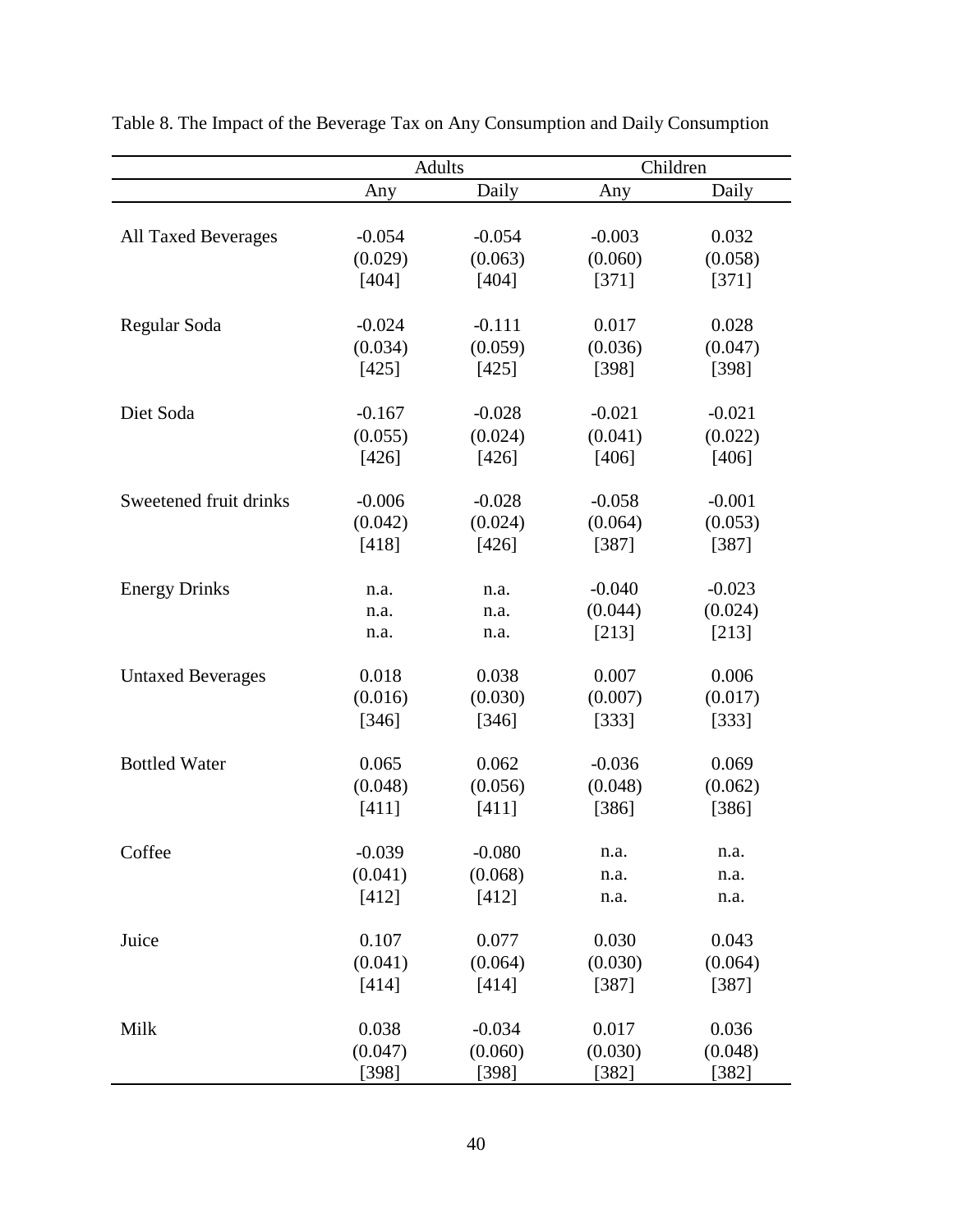Notes: The figures represent the change in the probability of any consumption or daily consumption by beverage type for households in Philadelphia relative to those in the comparison communities. Standard errors are in parentheses. Sample sizes are in brackets. The outcomes are indicator variables for consuming any of the given beverage in the past month or daily consumption of the given beverage throughout the past month. All regressions are estimated with sample weights, and standard errors are clustered at the store level. Additional control variables include baseline consumption, gender, age, race, education, and household income. n.a. = not applicable. We did not ask adults separate questions about consumption of energy drinks; energy drinks are included in the questions about sweetened fruit drinks. We collected information about coffee consumption among children, but very few responded that they drink any coffee.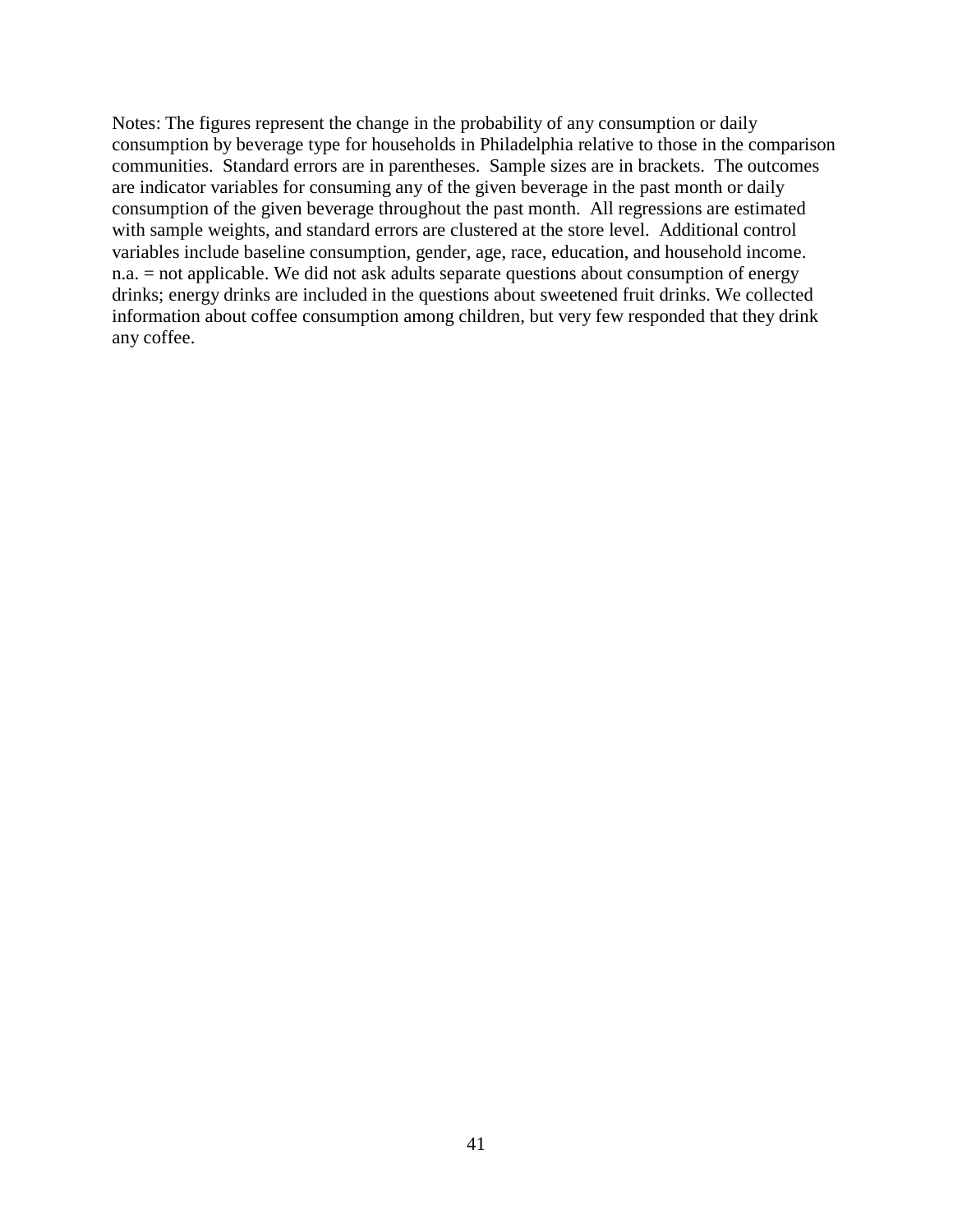|                                          |               |                        | Times consumed regular |                |  |
|------------------------------------------|---------------|------------------------|------------------------|----------------|--|
|                                          |               | Grams of sugar per day |                        | soda per month |  |
|                                          | <b>Adults</b> | Children               | <b>Adults</b>          | Children       |  |
| <b>Individual Characteristics</b>        |               |                        |                        |                |  |
| African-American                         | $-8.053$      | $-7.961$               | $-14.577$              | $-2.523$       |  |
|                                          | (5.939)       | (4.079)                | (7.527)                | (2.947)        |  |
|                                          | [392]         | [359]                  | [425]                  | [398]          |  |
| Hispanic                                 | 0.713         | 12.062                 | 9.189                  | 8.139          |  |
|                                          | (7.250)       | (7.506)                | (13.277)               | (9.626)        |  |
|                                          | [392]         | [359]                  | [425]                  | [398]          |  |
| <b>Below FPL</b>                         | 2.594         | 0.946                  | $-5.579$               | 6.382          |  |
|                                          | (6.859)       | (5.992)                | (10.592)               | (4.762)        |  |
|                                          | [373]         | [344]                  | [406]                  | [380]          |  |
| <b>Household Member Receives SNAP</b>    | $-4.284$      | 1.843                  | $-5.138$               | 3.681          |  |
| <b>Benefits</b>                          | (7.530)       | (4.806)                | (10.903)               | (4.766)        |  |
|                                          | [386]         | [355]                  | [419]                  | [393]          |  |
| <b>Household Member Receives WIC</b>     | $-6.571$      | 1.248                  | $-12.988$              | 6.799          |  |
| <b>Benefits</b>                          | (8.999)       | (6.485)                | (10.786)               | (5.736)        |  |
|                                          | [388]         | [357]                  | [420]                  | [396]          |  |
| Sample Adults Have Greater than a        | 0.246         | $-1.271$               | $-6.984$               | $-2.416$       |  |
| <b>High School Education</b>             | (6.168)       | (3.350)                | (5.925)                | (3.193)        |  |
|                                          | [392]         | [359]                  | [425]                  | [398]          |  |
| Child is Over Age 10                     | n.a.          | $-8.185$               | n.a.                   | $-1.718$       |  |
|                                          | n.a.          | (9.151)                | n.a.                   | (5.890)        |  |
|                                          | n.a.          | [359]                  | n.a.                   | [398]          |  |
| <b>Attitudes Toward the Tax and SSBs</b> |               |                        |                        |                |  |
| Sample Adult Supports Tax at             | 2.865         | n.a.                   | 4.18                   | n.a.           |  |
| <b>Baseline</b>                          | (8.419)       | n.a.                   | (18.554)               | n.a.           |  |
|                                          | [341]         | n.a.                   | [371]                  | n.a.           |  |
| Sample Adult Agrees that SSBs are        | $-8.417$      | n.a.                   | $-12.471$              | n.a.           |  |
| Bad for Health                           | (3.556)       | n.a.                   | (4.884)                | n.a.           |  |
|                                          | [390]         | n.a.                   | [423]                  | n.a.           |  |
| Sample Adult is Trying to Drink          | $-4.313$      | n.a.                   | $-10.811$              | n.a.           |  |
| Fewer SSBs                               | (4.652)       | n.a.                   | (6.141)                | n.a.           |  |
|                                          | [392]         | n.a.                   | [425]                  | n.a.           |  |
| <b>Cross-border shopping</b>             |               |                        |                        |                |  |
| Never Shops Outside Philadelphia         | $-12.939$     | n.a.                   | $-9.212$               | n.a.           |  |
|                                          | (10.370)      | n.a.                   | (13.509)               | n.a.           |  |
|                                          | [245]         | n.a.                   | $[266]$                | n.a.           |  |
| Lives Far from Philadelphia Border       | $-7.816$      | 11.811                 | $-16.797$              | 11.483         |  |
| (Top Quartile Based on Distance)         | (7.759)       | (4.473)                | (8.442)                | (5.398)        |  |
|                                          | [384]         | $[352]$                | [414]                  | $[390]$        |  |

# Table 9. The Impact of the Beverage Tax by Subgroups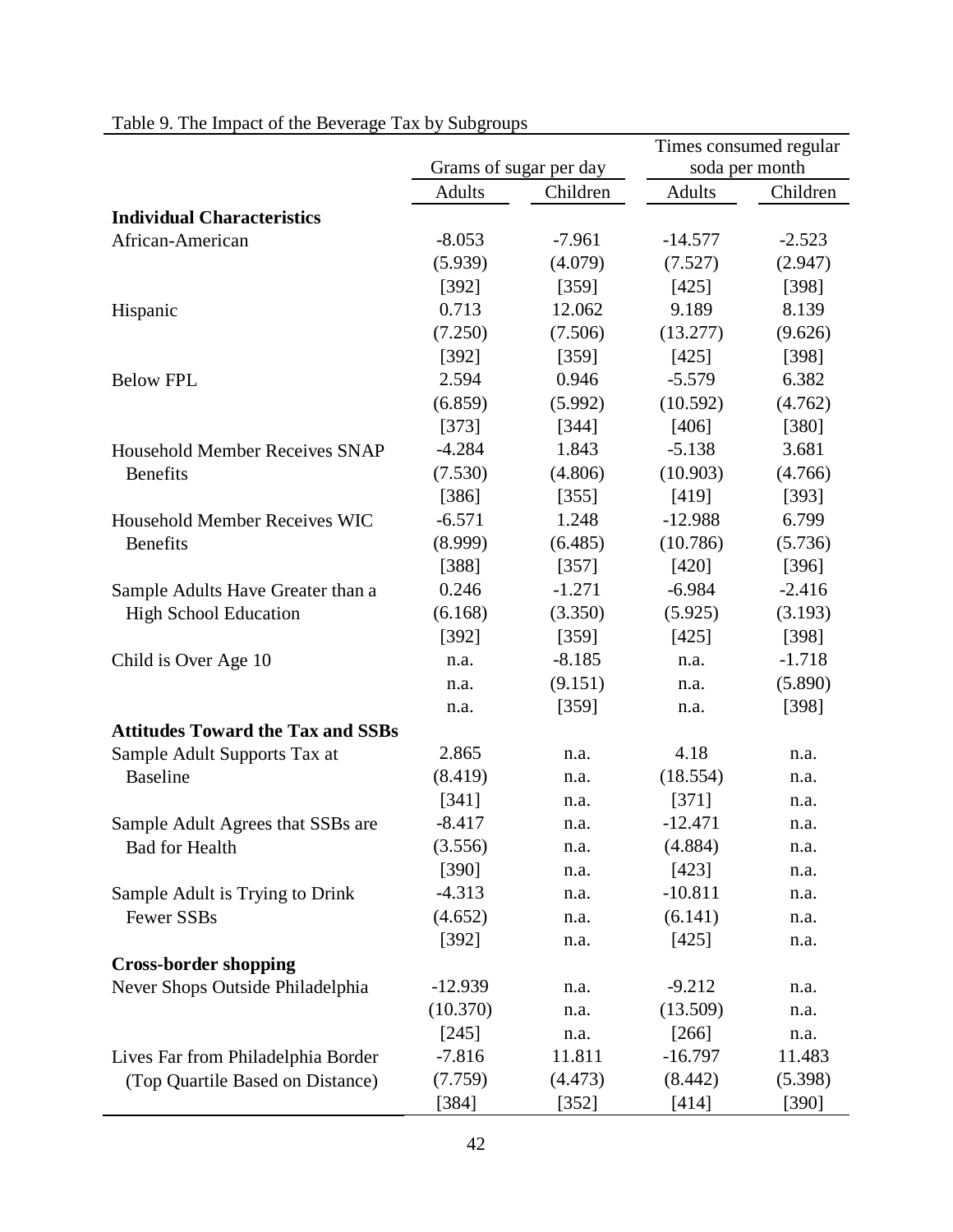Notes: All regressions control for baseline consumption, gender, age, race, education, and household income. The figures represent the change in the outcome for the given subgroup in Philadelphia relative to those in the comparison communities. Standard errors are in parentheses. Sample sizes are in brackets. All regressions are estimated with sample weights and standard errors clustered at the store level.

n.a. = not applicable. Some questions were asked only to adults.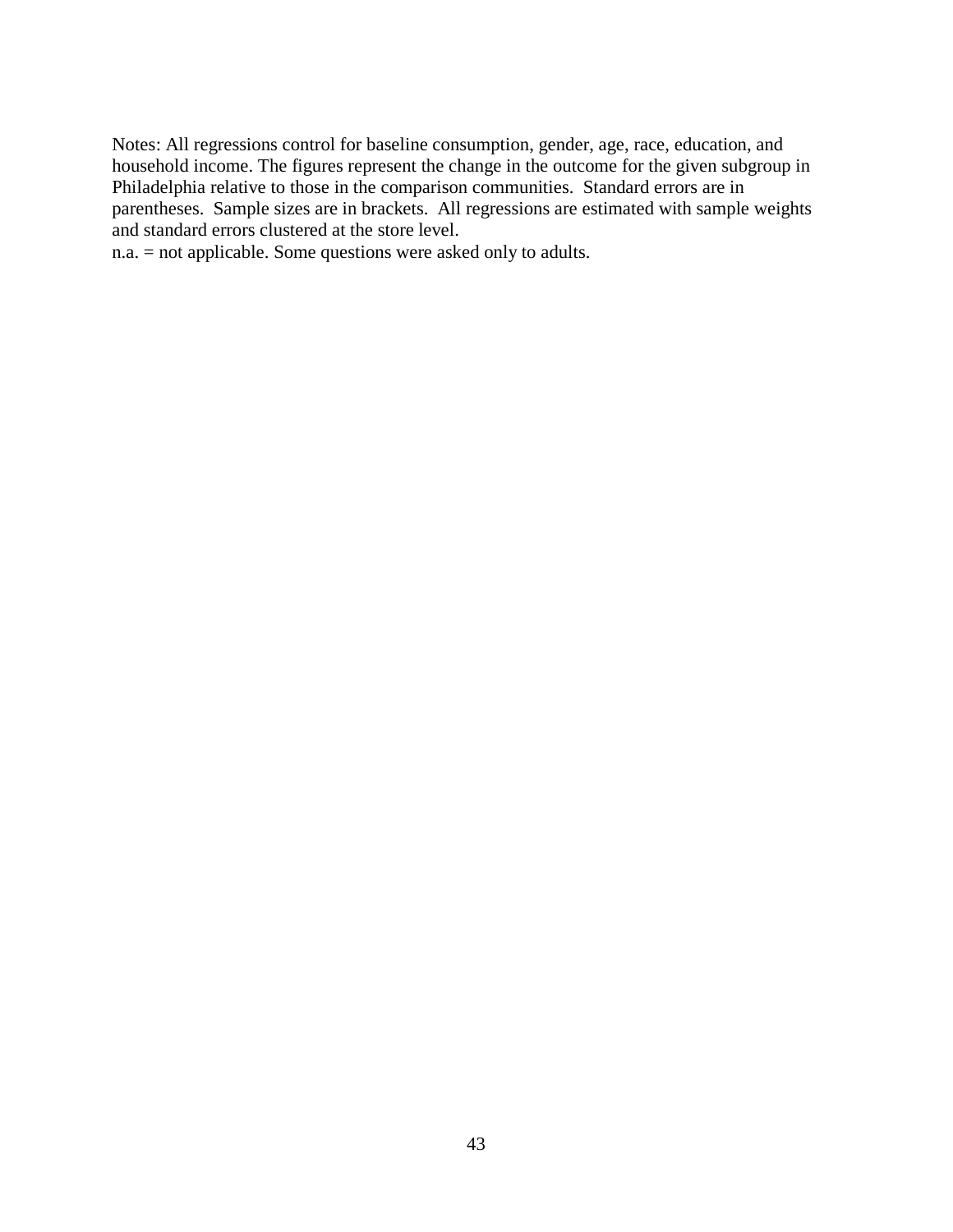

Figure 1. Impact of the Tax on Consumption of Added Sugars from SSBs (Adults)

Notes: The solid line shows the impact of the tax for various levels of baseline consumption of added sugars. The shaded portion represents the 95 percent confidence interval for the impacts.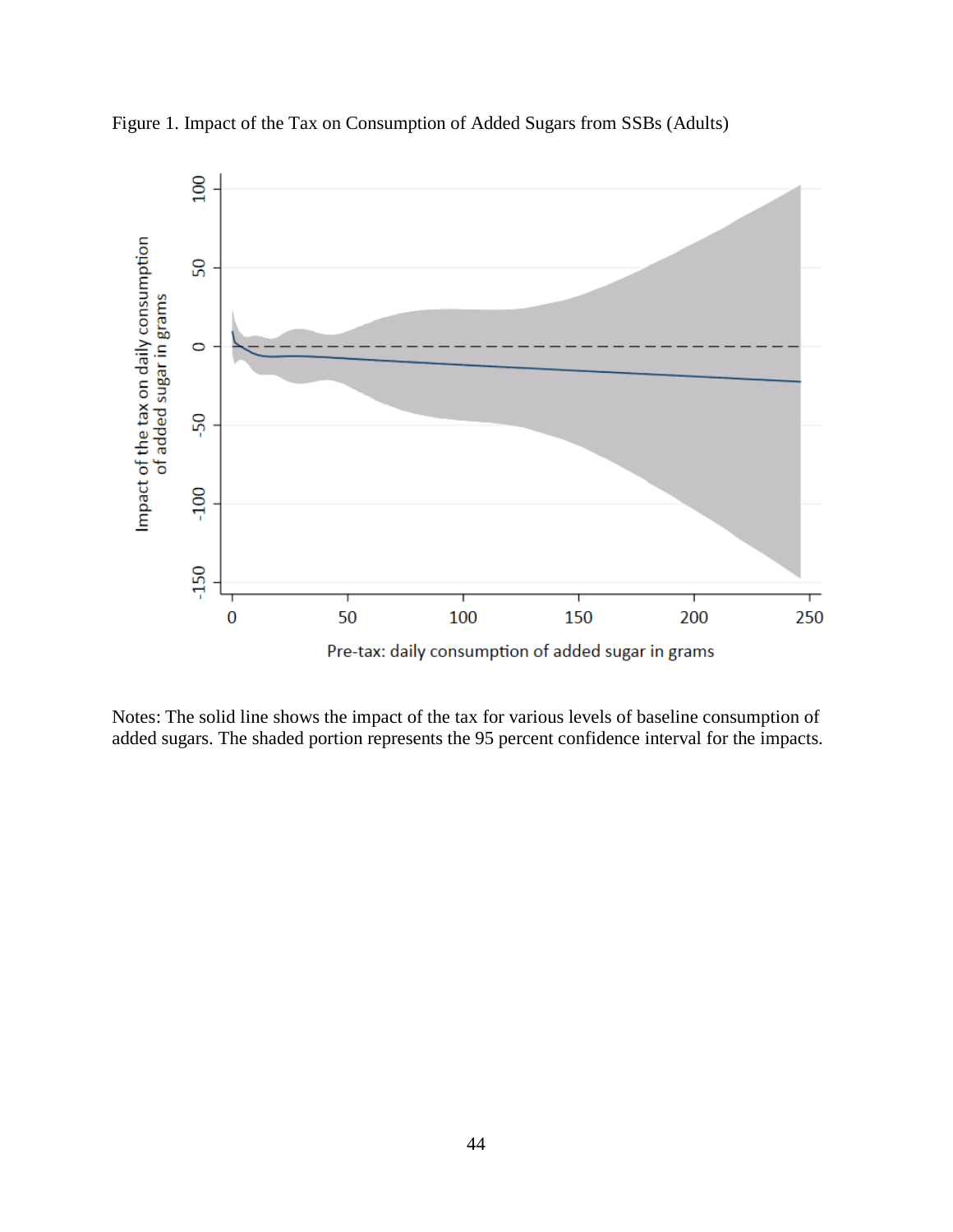

Figure 2. Impact of the Tax on Consumption of Added Sugars from SSBs (Children)

Notes: The solid line shows the impact of the tax for various levels of baseline consumption of added sugars. The shaded portion represents the 95 percent confidence interval for the impacts.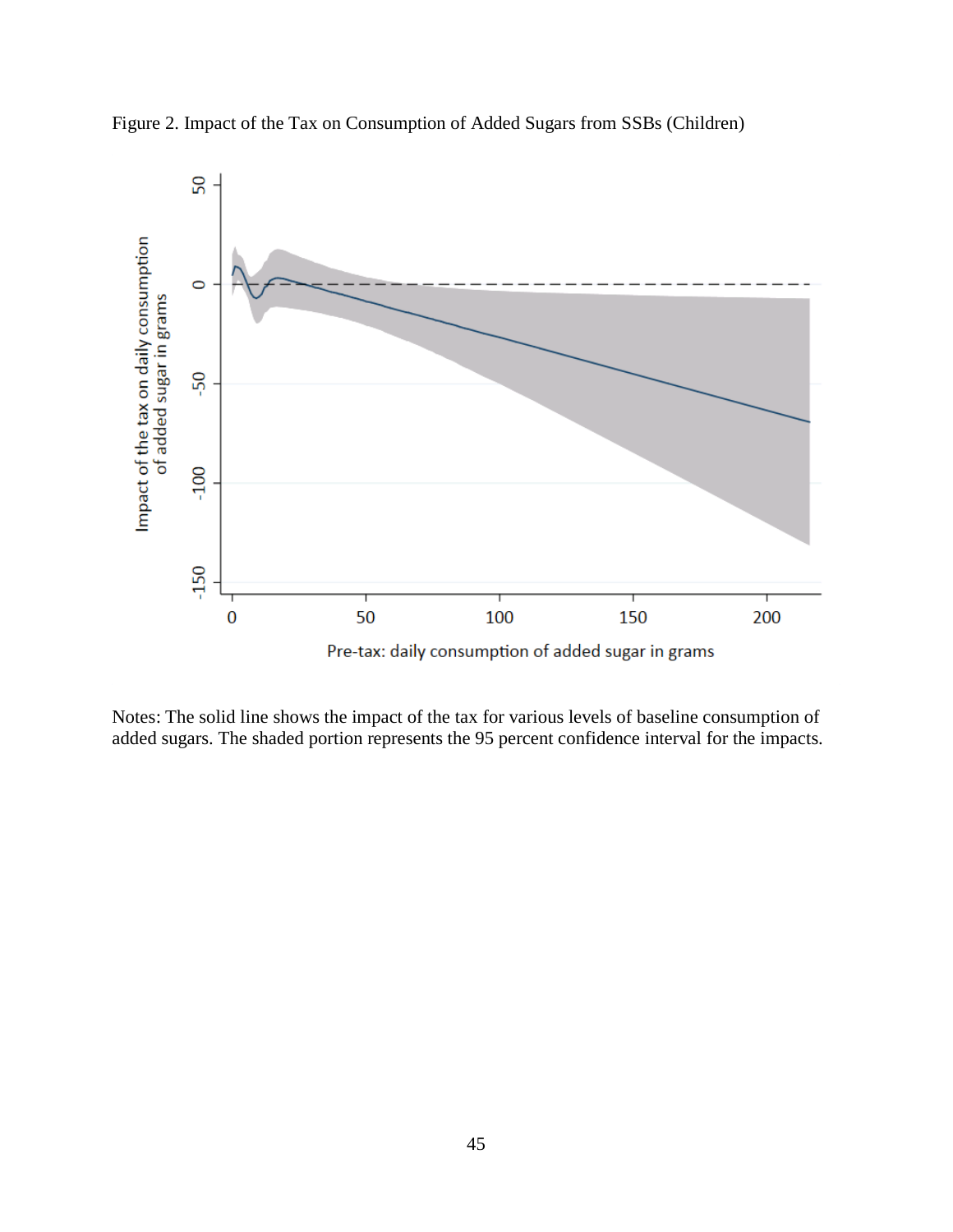

Appendix Figure 1. Average Weekly Sales Volume per Store of Regular Soda, Diet Soda, and Juice Drinks in 2016

Notes: This figure shows the average weekly sales volume of regular soda, diet soda, and juice drinks per retail stores in Philadelphia and in the Philadelphia MSA throughout 2016. The conclusions drawn from the Nielsen data are those of the researchers and do not reflect the views of Nielsen. Nielsen is not responsible for, had no role in, and was not involved in analyzing and preparing the results reported herein.

Source: Researcher(s) own analyses calculated (or derived) based in part on data from The Nielsen Company (US), LLC and marketing databases provided through the Nielsen Datasets at the Kilts Center for Marketing Data Center at The University of Chicago Booth School of Business.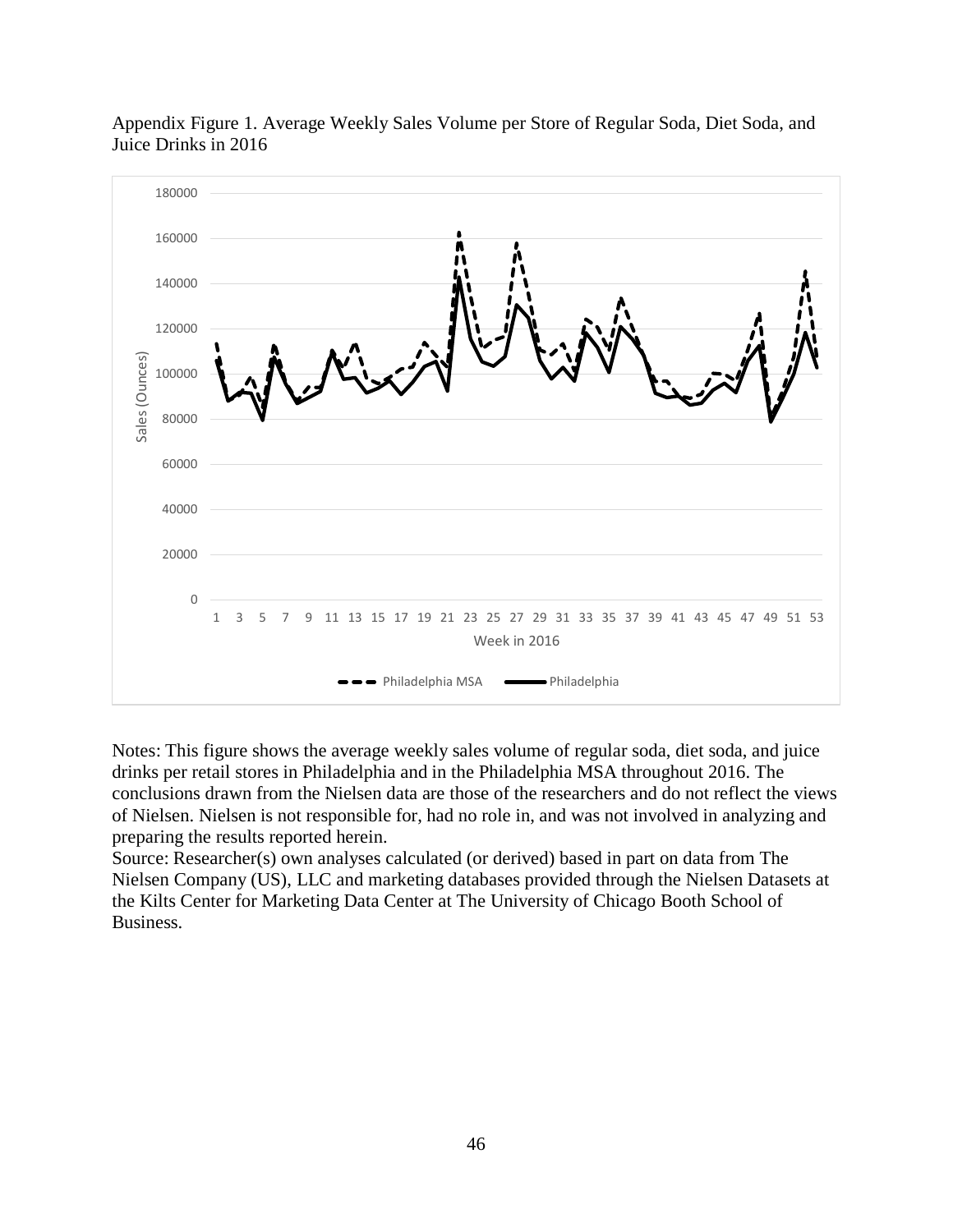

Appendix Figure 2. Impact of the Tax on Monthly Consumption of Regular Soda (Adults)

Notes: The solid line shows the impact of the tax for various levels of baseline monthly consumption of regular soda. The shaded portion represents the 95 percent confidence interval for the impacts.